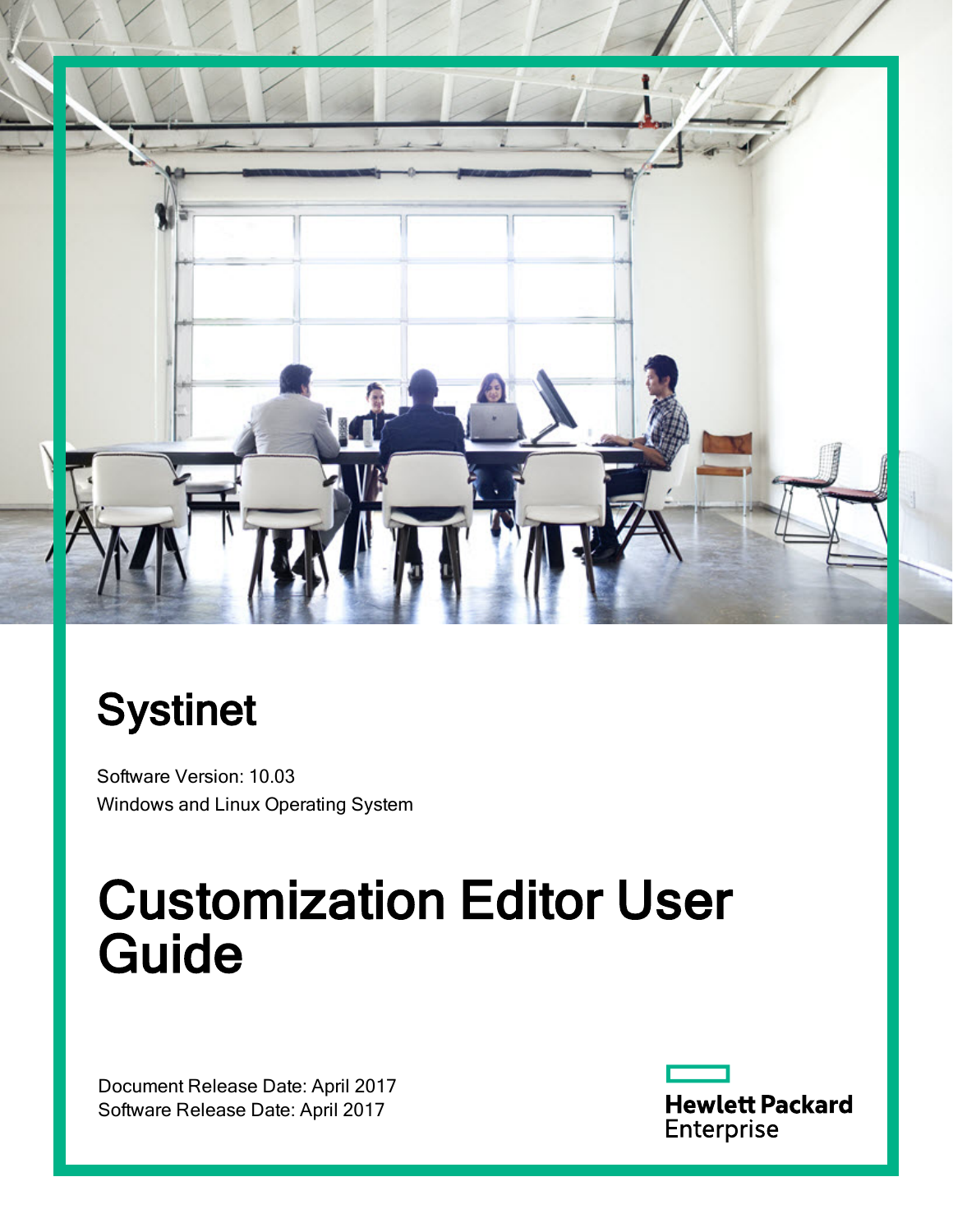#### Legal Notices

#### **Warranty**

The only warranties for Hewlett Packard Enterprise products and services are set forth in the express warranty statements accompanying such products and services. Nothing herein should be construed as constituting an additional warranty. Hewlett Packard Enterprise shall not be liable for technical or editorial errors or omissions contained herein. The information contained herein is subject to change without notice.

#### Restricted Rights Legend

Confidential computer software. Valid license from Hewlett Packard Enterprise required for possession, use or copying. Consistent with FAR 12.211 and 12.212, Commercial Computer Software, Computer Software Documentation, and Technical Data for Commercial Items are licensed to the U.S. Government under vendor's standard commercial license.

#### Copyright Notice

© 2003-2017 Hewlett Packard Enterprise Development LP

#### Trademark Notices

Adobe™ is a trademark of Adobe Systems Incorporated.

Microsoft® and Windows® are U.S. registered trademarks of Microsoft Corporation.

UNIX® is a registered trademark of The Open Group.

This product includes an interface of the 'zlib' general purpose compression library, which is Copyright © 1995-2002 Jean-loup Gailly and Mark Adler.

#### Documentation Updates

To check for recent updates or to verify that you are using the most recent edition of a document, go to: <https://softwaresupport.hpe.com/>.

This site requires that you register for an HP Passport and to sign in. To register for an HP Passport ID, click **Register** on the HPE Software Support site or click **Create an Account** on the HP Passport login page.

You will also receive updated or new editions if you subscribe to the appropriate product support service. Contact your HPE sales representative for details.

#### **Support**

Visit the HPE Software Support site at: <https://softwaresupport.hpe.com/>.

Most of the support areas require that you register as an HP Passport user and to sign in. Many also require a support contract. To register for an HP Passport ID, click **Register** on the HPE Support site or click **Create an Account** on the HP Passport login page.

To find more information about access levels, go to: <https://softwaresupport.hpe.com/web/softwaresupport/access-levels>.

**HPE Software Solutions Now** accesses the HPSW Solution and Integration Portal website. This site enables you to explore HPE Product Solutions to meet your business needs, includes a full list of Integrations between HPE Products, as well as a listing of ITIL Processes. The URL for this website is [https://softwaresupport.hpe.com/km/KM01702731.](https://softwaresupport.hpe.com/km/KM01702731)

#### About this PDF Version of Online Help

This document is a PDF version of the online help. This PDF file is provided so you can easily print multiple topics from the help information or read the online help in PDF format. Because this content was originally created to be viewed as online help in a web browser, some topics may not be formatted properly. Some interactive topics may not be present in this PDF version. Those topics can be successfully printed from within the online help.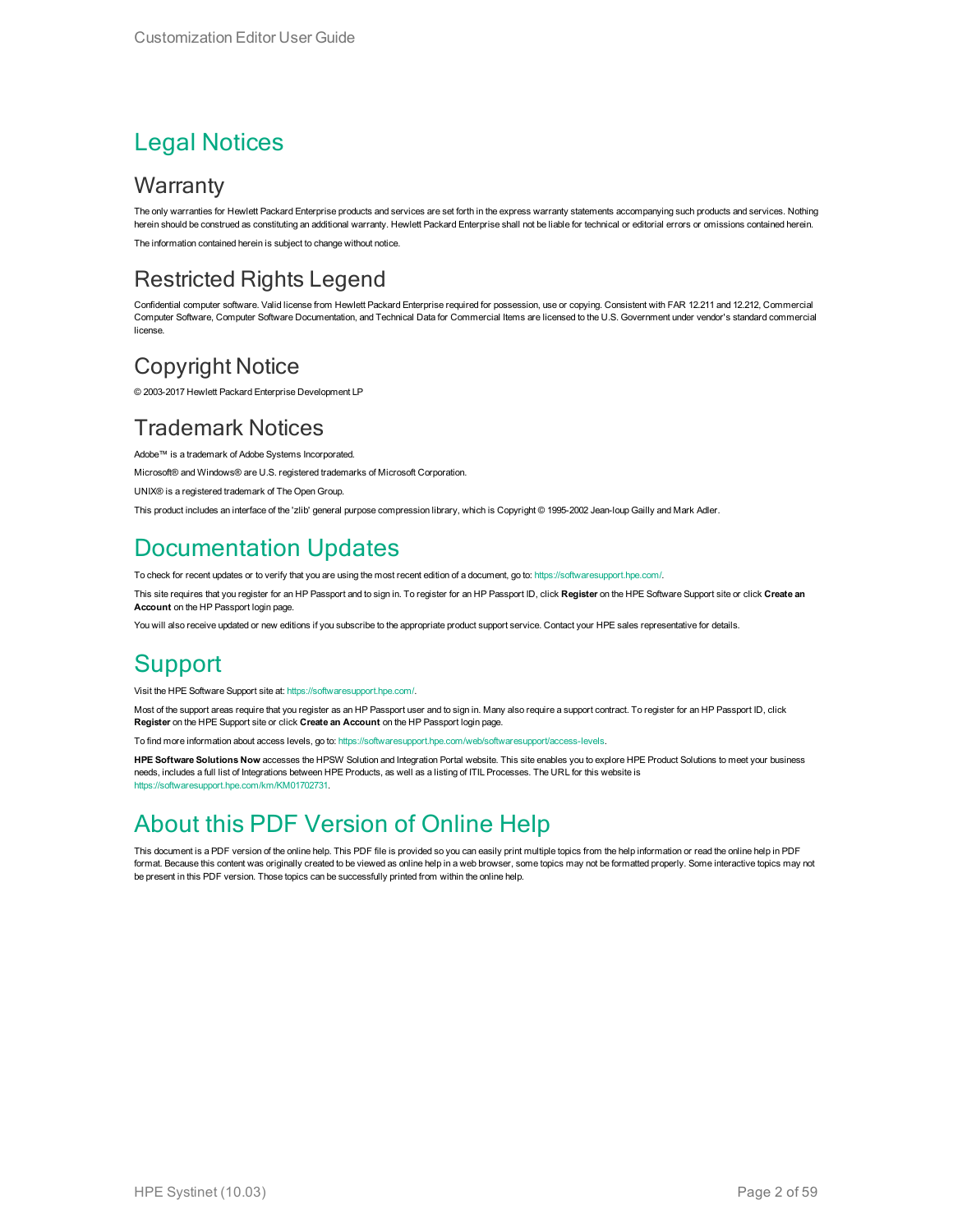## **Contents**

| Referencing Other HPE Systinet Workbench Projects 20 |  |
|------------------------------------------------------|--|
|                                                      |  |
|                                                      |  |
|                                                      |  |
|                                                      |  |
|                                                      |  |
|                                                      |  |
|                                                      |  |
|                                                      |  |
|                                                      |  |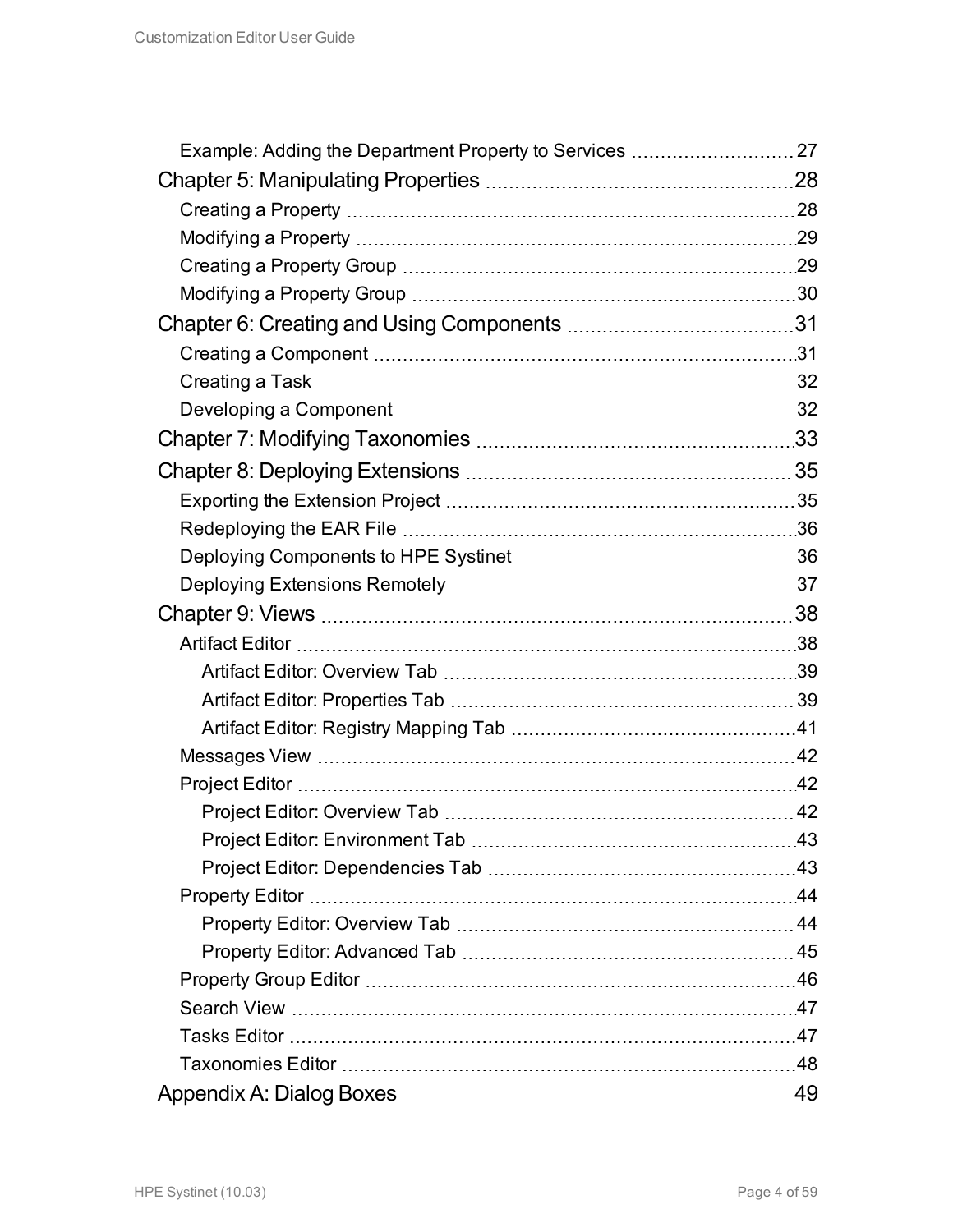| New Extension Project: Specify HPE Systinet Server Installation 51 |  |
|--------------------------------------------------------------------|--|
|                                                                    |  |
|                                                                    |  |
|                                                                    |  |
|                                                                    |  |
|                                                                    |  |
|                                                                    |  |
|                                                                    |  |
|                                                                    |  |
|                                                                    |  |
|                                                                    |  |
|                                                                    |  |
|                                                                    |  |
|                                                                    |  |
|                                                                    |  |
|                                                                    |  |
|                                                                    |  |
|                                                                    |  |
|                                                                    |  |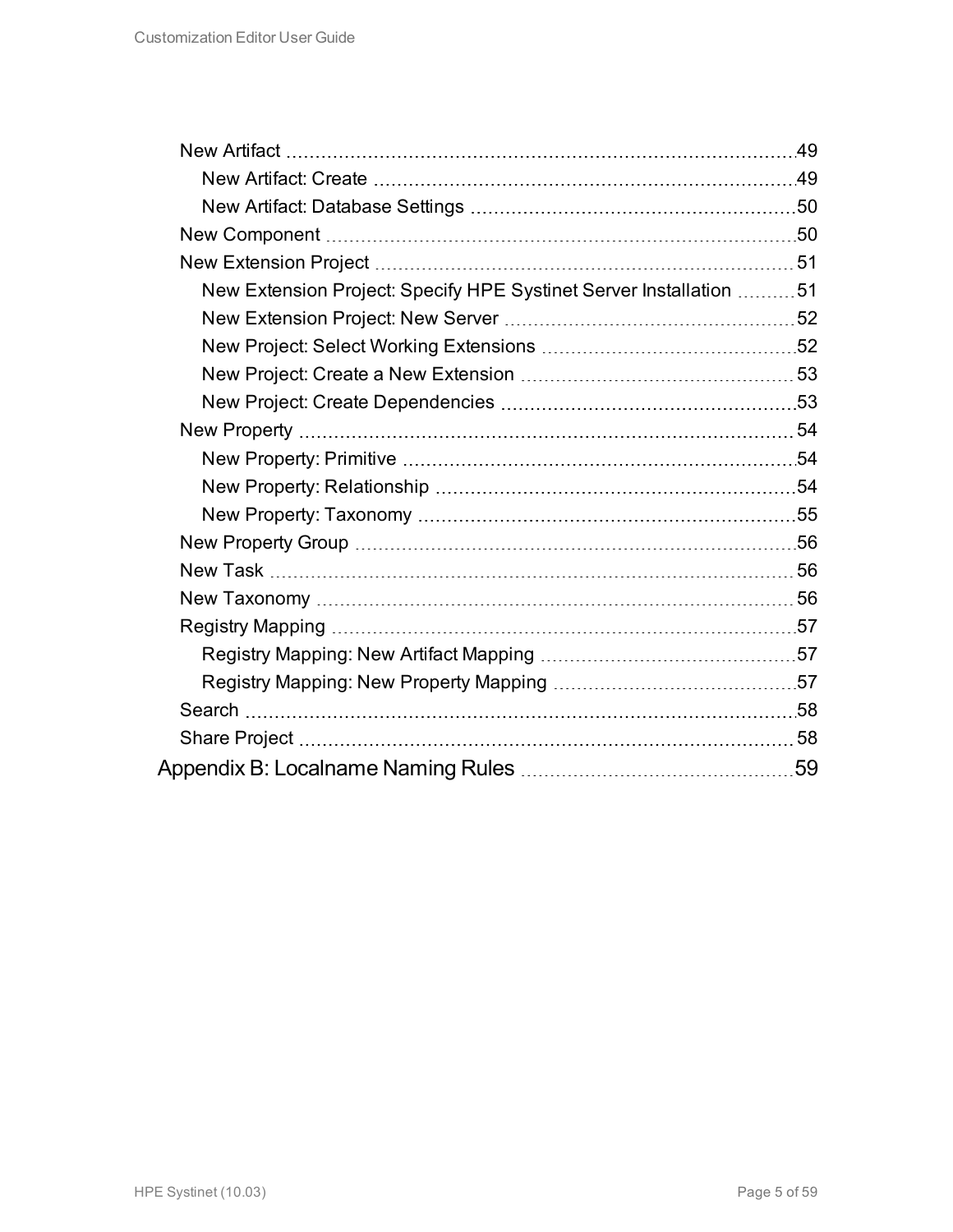## <span id="page-5-0"></span>Chapter 1: Customization Editor Guide

Welcome to the *Customization Editor User Guide*. This guide explains how to use Customization Editor as part of HPE Systinet.

This guide contains the following chapters:

• ["Overview"](#page-6-1) on page 7

Provides an overview of the main features of Customization Editor.

• "Getting Started" on page 17

Describes the installation of the main features, and shows you how to create an extension in Customization Editor.

• ["Manipulating](#page-21-0) Artifact Types" on page 22

Explains how to create, modify and delete artifacts and packages using Customization Editor.

• "Creating and Using Components" on page 31

Shows how to create and use custom components in Customization Editor.

• "Modifying Taxonomies" on page 33

Shows how to build and modify taxonomies for an extension project in Customization Editor.

• "Deploying Extensions" on page 35

Instructions on how to deploy extensions created in Customization Editor.

• "Views" on page 38

Explanation of each view in Customization Editor.

• "Dialog Boxes" on page 49

Dialog boxes reference.

• ["Localname](#page-58-0) Naming Rules " on page 59

Naming strategies for database tables and columns.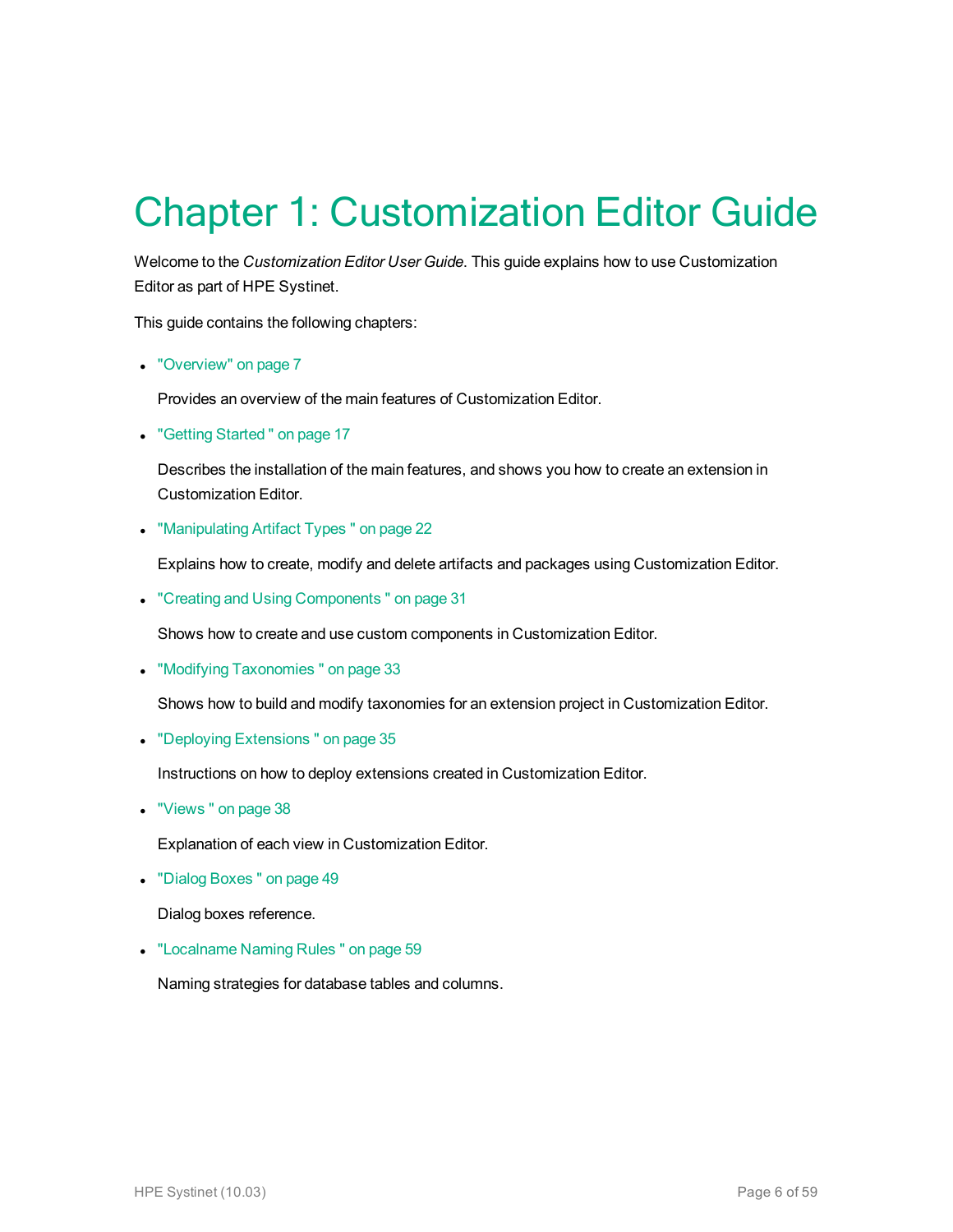## <span id="page-6-0"></span>Chapter 2: Customization Editor

HPE Systinet Customization Editor is a set of HPE Systinet Workbench features that enable you to edit the underlying System Data Model (SDM) configuration of an installation of HPE Systinet.

With the introduction of HPE Systinet 1.00, Web GUI customization was decoupled from SDM customization. Having applied an SDM extension, HPE Systinet administrators must configure the UI visibility of artifacts/properties in the web GUI using the **Administration > Customize** menu. This is no longer part of the HPE Systinet Workbench tool set.

This chapter introduces Customization Editor in the following sections:

- ["Overview"](#page-6-1) below
- "User Interface" on the next page
- <span id="page-6-1"></span>• "SDM [Elements "](#page-13-0) on page 14

### **Overview**

HPE Systinet is distributed with a preconfigured data model. For typical deployment scenarios, the model should be customized to fit an organization-specific environment.

HPE Systinet Customization Editor provides a mechanism to customize the model, implement those changes, and keep them isolated in a so-called extension package that can then be re-applied during a re-installation or upgrade of HPE Systinet.

To customize HPE Systinet, follow this process:

1. **Create an extension project.**

For details, see "Creating an [Extension](#page-16-1) Project " on page 17.

2. **Modify the data model.**

For details, see the following:

- <sup>o</sup> *["Manipulating](#page-21-0) Artifact Types " on page 22*
- <sup>o</sup> *["Modifying](#page-22-1) the Properties of an Artifact Type " on page 23*
- <sup>o</sup> *"Creating and Using [Components "](#page-30-0) on page 31*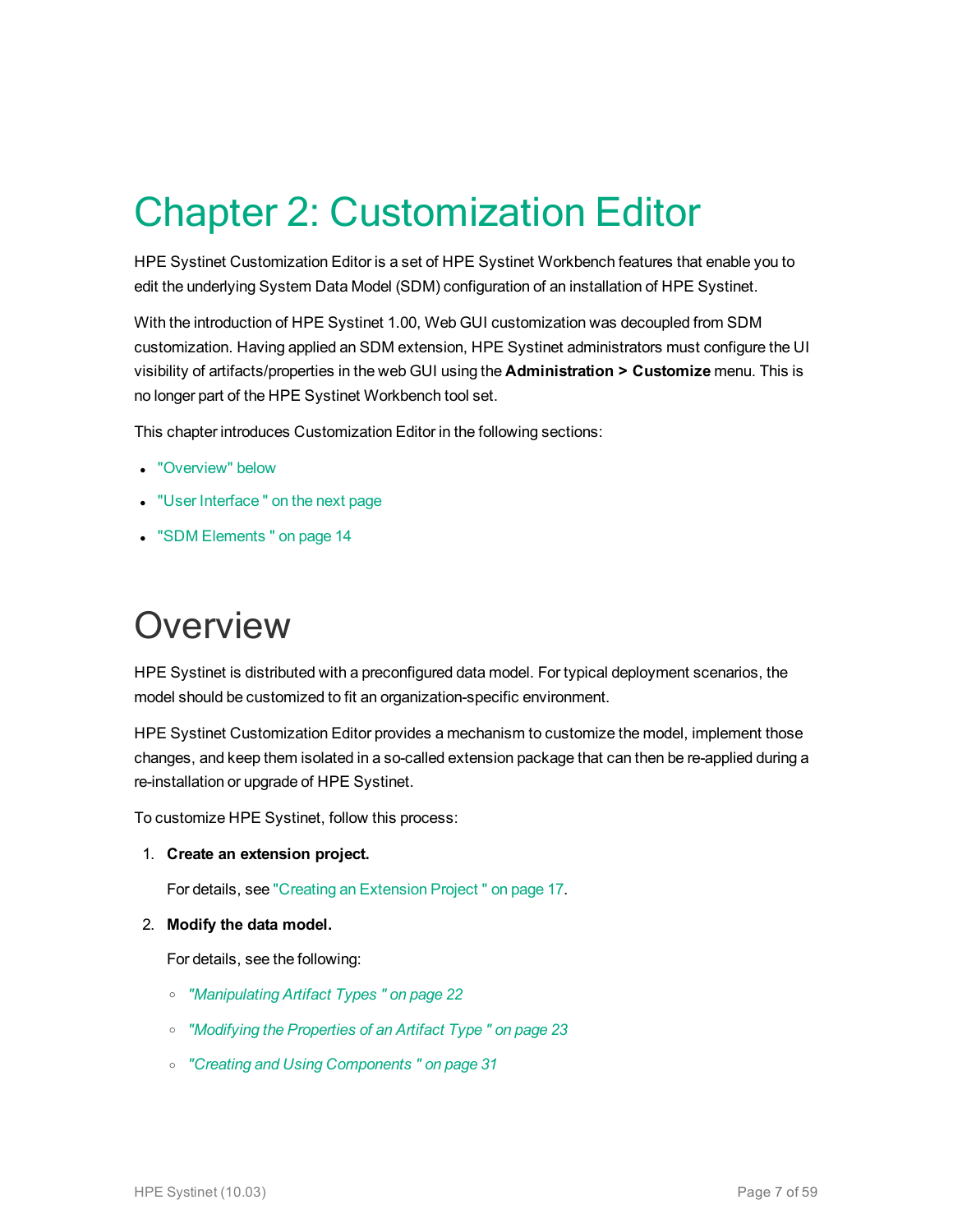<sup>o</sup> *"Modifying [Taxonomies "](#page-32-0) on page 33*

#### 3. **Deploy the customization to HPE Systinet.**

For details, see "Deploying [Extensions ".](#page-34-0)

Be very careful when modifying artifacts that already have instances in the repository. For example, a new installation already contains the person artifact *administrator*. Removing properties from an artifact type with instances, or adding a new required property without a default value, may cause instability in HPE Systinet. Customization Editor should prevent this if the HPE Systinet server is running during modification.

## <span id="page-7-0"></span>User Interface

The default **Extension** perspective is split into a number of sections with menu options across the top.

The perspective consists of the following elements:

<sup>l</sup> **Project Explorer**

The tree view of the SDM configuration represented by your project.

For details, see ["Extension](#page-8-0) Explorer " on the next page.

<sup>l</sup> **Server Explorer**

The view listing HPE Systinet server connections to HPE Systinet Workbench.

For details see, "Server [Explorer "](#page-12-0) on page 13.

<sup>l</sup> **Editor Views**

The main area of the perspective contains editor views of project elements. You can open multiple editors. The functionality of each editor varies depending on the project element.

For details, see ["Views "](#page-37-0) on page 38.

<sup>l</sup> **Information Views**

Messages and search results open their own views.

For details, see ["Views "](#page-37-0) on page 38.

<sup>l</sup> **Menu Items**

The standard Eclipse menu options plus additional HPE Systinet Workbench options.

For details about the additional options for Customization Editor, see "Menu [Options "](#page-11-0) on page 12.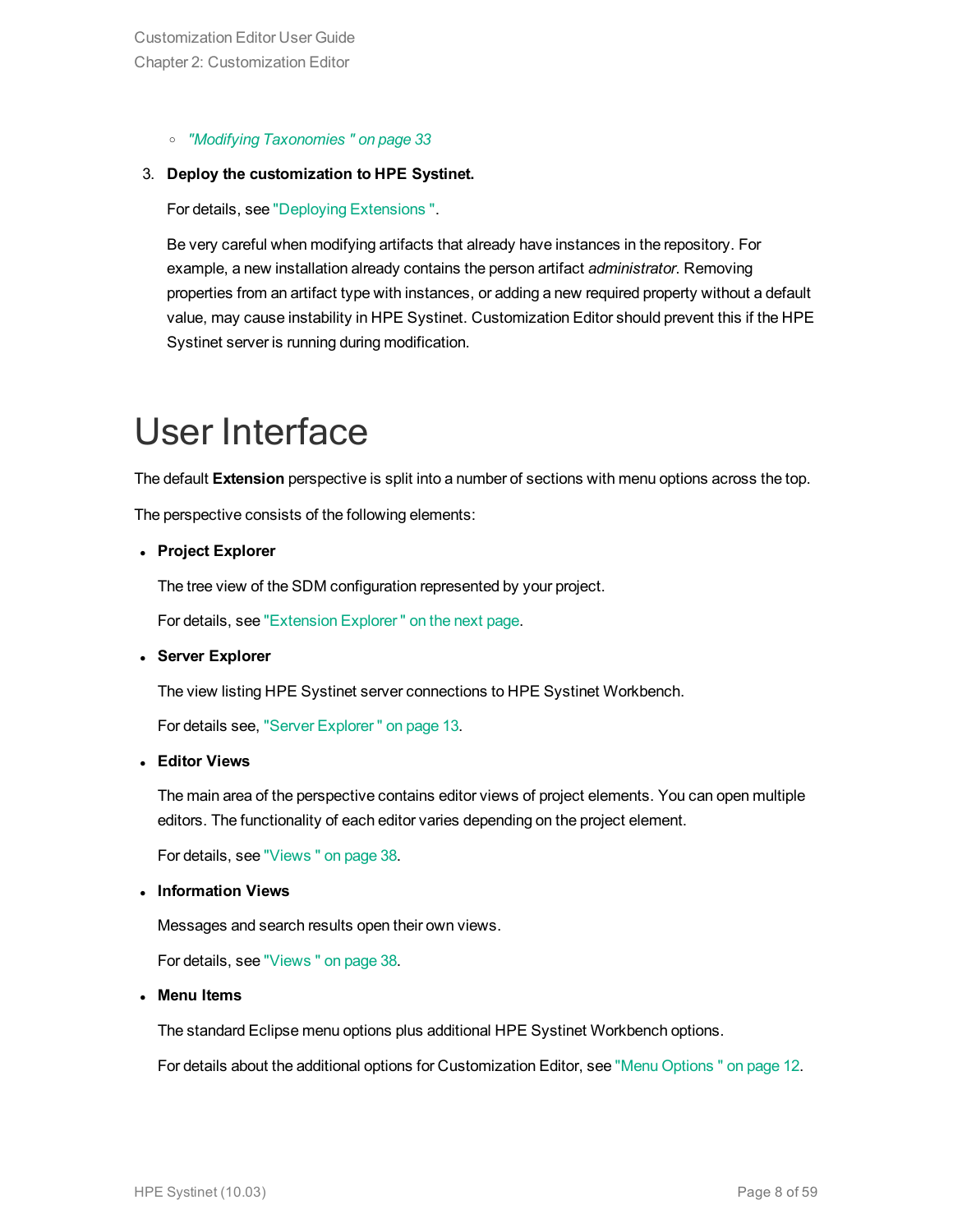### <span id="page-8-0"></span>Extension Explorer

The Extension Explorer, as shown in "Extension Explorer View", represents a tree view of the extension project that you are currently working with. It includes all the elements from extensions that it depends on as well.

The tree is split into the extension root and five branches representing different elements of your extension.

Double-click an item in the tree to open the relevant editor, or to open or close a branch.

For details about each editor, see ["Views "](#page-37-0) on page 38.

Right-click an element to open a context menu that contains options for the element.

Each element and its contextual functionality is described in the following sections:

- ["Extension](#page-8-1) Name" below
- ["Artifact](#page-8-2) Types" below
- "SDM Details" on the next page
- "User Interface" on the previous page
- ["Taxonomies "](#page-15-1) on page 16
- <span id="page-8-1"></span>• ["Project](#page-41-1) Editor" on page 42

### Extension Name

The extension name is the root element of the project.

The context menu contains the option to **Build Extension**, which creates a jar file that contains your extension. This extension is ready to import to HPE Systinet.

<span id="page-8-2"></span>For deployment details, see "Deploying [Extensions "](#page-34-0) on page 35.

### Artifact Types

The Artifact Types branch contains the artifact types organized into a hierarchical structure reflecting the System Data Model (SDM). Each element within **Artifact Types** is a type of artifact or artifact package.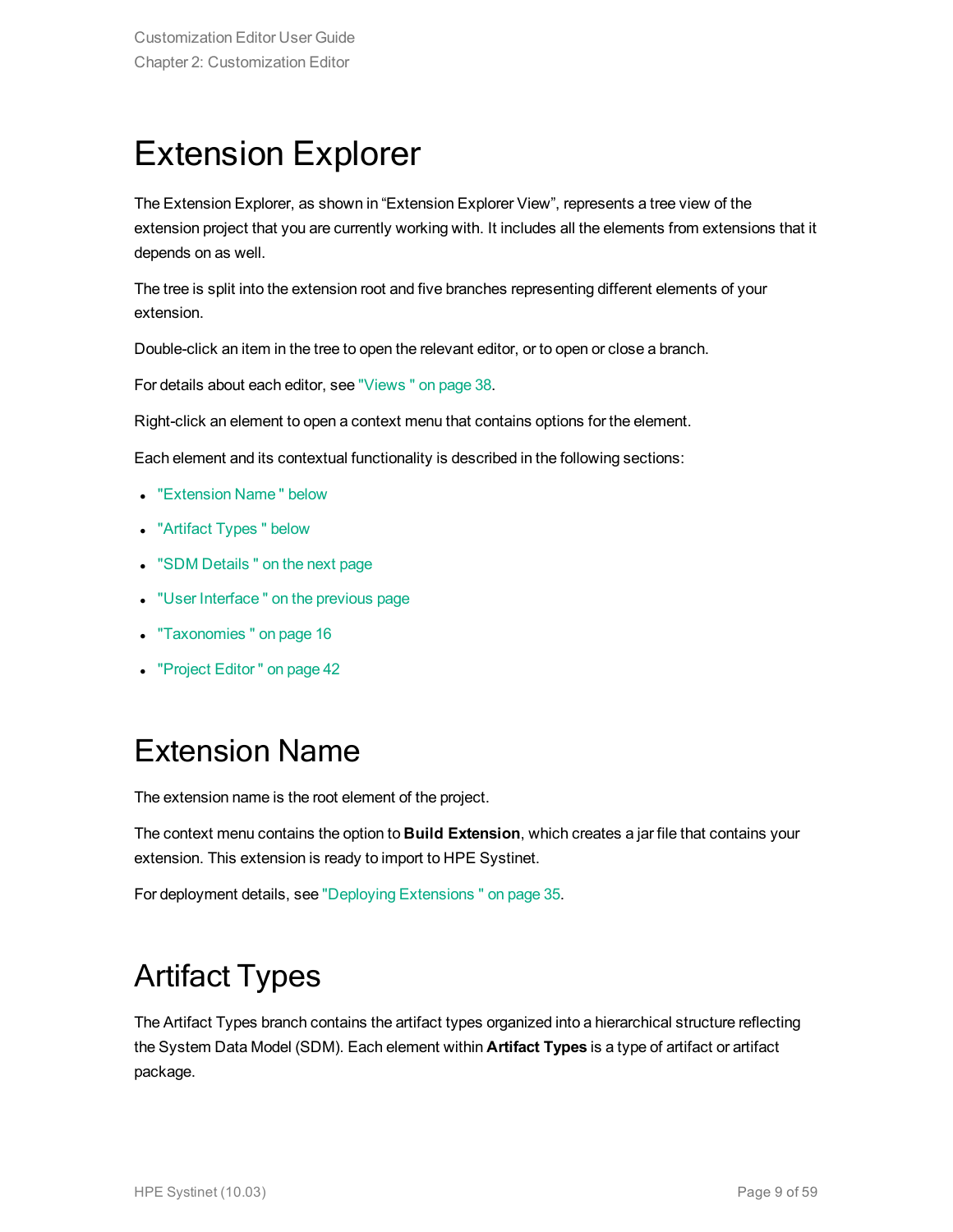**Caution:** HPE Systinet separates the SDM into two models, public and system. Customization Editor hides system artifacts, preventing you from modifying them.

**Tip:** An artifact package is an artifact type that serves as a group of other artifacts. They do not have instances in the repository and just serve to organize a hierarchy of artifact types in the SDM.

For details, see ["Artifacts "](#page-13-1) on page 14.

The context menu for the Artifact Types branch contains the following functionality:

<sup>l</sup> **New Artifact Type** or **Package**

Creates an artifact type as described in "Creating an Artifact Type or [Package "](#page-21-1) on page 22.

#### <sup>l</sup> **Open Artifact Type** or **Package**

Opens the artifact editor for the selected element with the name of the element as the editor title.

For details, see ["Artifact](#page-37-1) Editor " on page 38.

#### <sup>l</sup> **Deprecate Artifact Type or Package**

Deactivates the artifact type in the extension project and hides it in the HPE Systinet UI.

<sup>l</sup> **Undeprecate Artifact Type** or **Package**

Reactivates a deprecated artifact type in the extension project.

#### <sup>l</sup> **Delete Artifact Type** or **Package**

<span id="page-9-0"></span>Removes the artifact type from the extension project.

### SDM Details

The SDM Details branch contains two element types described in the following sections:

- "Property Descriptors" below
- ["Property](#page-15-0) Groups" on page 16

<span id="page-9-1"></span>HPE Systinet separates the SDM into two models, public and system. Customization Editor shows properties and property groups used by system artifacts, but prevents you from modifying them.

### Property Descriptors

Property descriptors are the attributes of artifact types.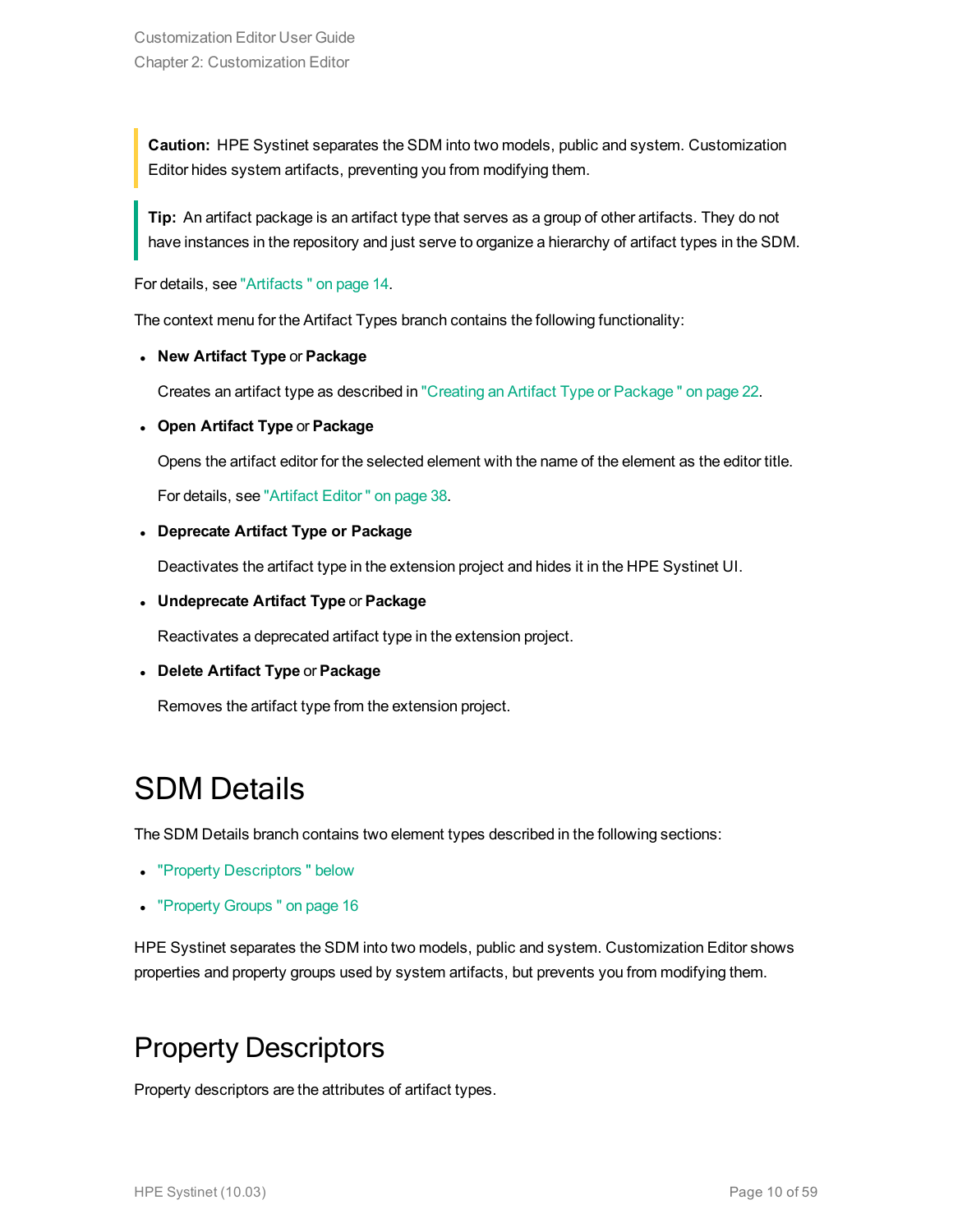#### For details, see ["Properties "](#page-13-2) on page 14.

In the Extension Explorer, properties are divided into the following branches:

- Primitive Property Descriptors
- Relationship Property Descriptors
- Taxonomy Property Descriptors

Each property type branch contains one context menu option: New Property.

For details, see "Creating a [Property "](#page-27-1) on page 28.

Each property type branch contains a list of the properties of that type.

The context menu for properties contains the following options:

<sup>l</sup> **Open Property**

Opens the property editor for the selected element with the name of the element as the editor title.

For details, see ["Property](#page-43-0) Editor " on page 44.

<sup>l</sup> **Deprecate Property**

Deactivates the property in the extension project and hides it in the HPE Systinet UI.

<sup>l</sup> **Undeprecate Property**

Reactivates the deprecated property in the extension project.

<sup>l</sup> **Delete Property**

Removes the property from the extension project.

<sup>l</sup> **Find Usage**

Opens a search view displaying all the artifacts and property groups containing this property.

<span id="page-10-0"></span>For details, see ["Search](#page-46-0) View " on page 47.

#### Property Groups

Property groups are sets of properties that can be added collectively to an artifact type.

For details, see ["Property](#page-15-0) Groups " on page 16.

The context menu of the Property Group branch contains one option: New Property Group.

For details, see ["Creating](#page-28-1) a Property Group " on page 29.

The context menu for each property group contains the following options: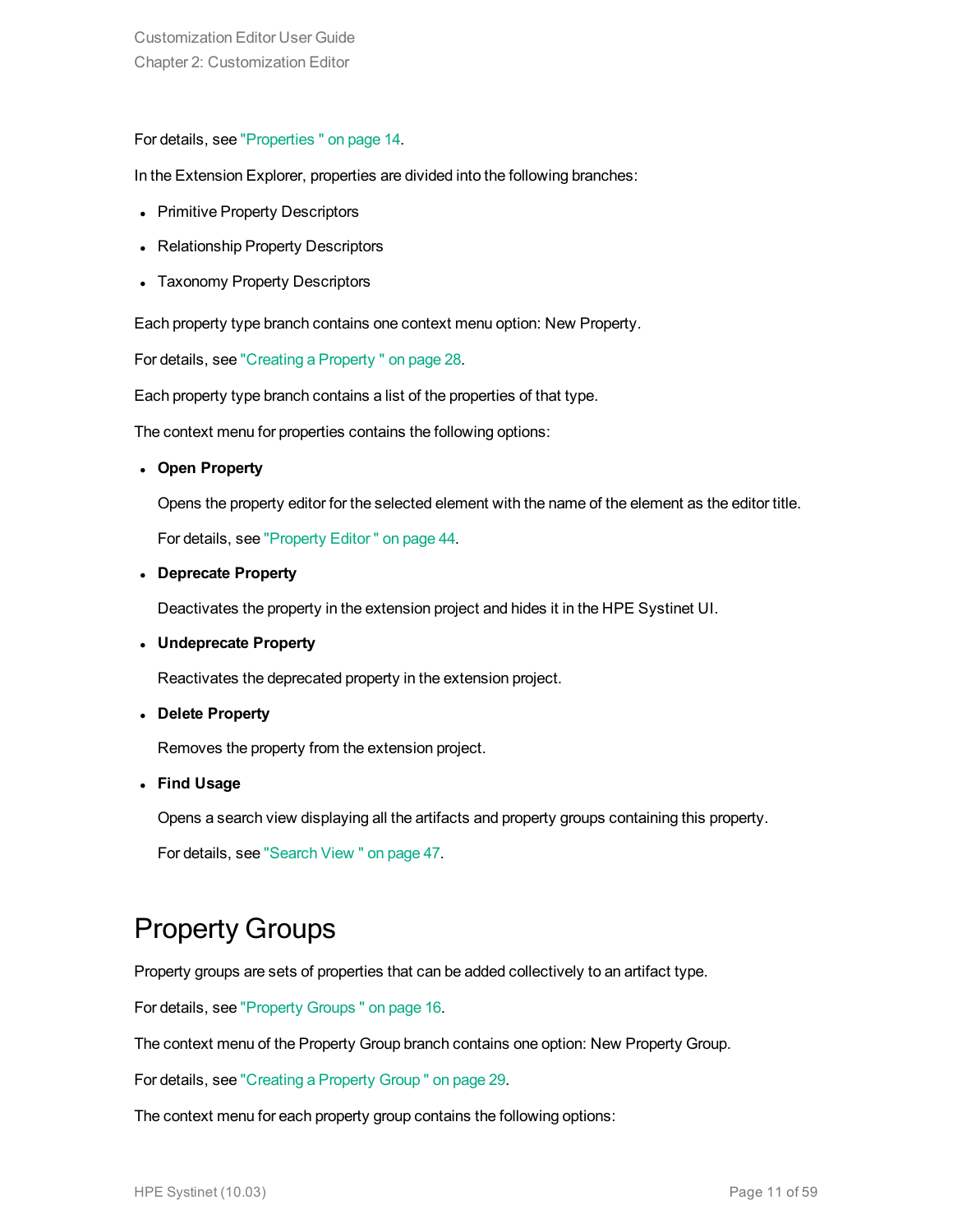#### <sup>l</sup> **Open Property Group**

Opens the property group editor for the selected element with the name of the element as the editor title.

For details, see ["Property](#page-45-0) Group Editor" on page 46.

#### <sup>l</sup> **Delete Property Group**

Removes the property group from the extension project.

<sup>l</sup> **Find Usage**

Opens a search view displaying all the artifacts that contain this property group.

<span id="page-11-0"></span>For details, see ["Search](#page-46-0) View " on page 47.

### Menu Options

The menus in HPE Systinet Workbench are standard Eclipse menus, with the addition of specific functionality for HPE Systinet Workbench editors.

The additional menu options for Customization Editor include:

<sup>l</sup> **File > New > HPE Extension Project**

Create a new project, as described in "Creating an [Extension](#page-16-1) Project " on page 17.

<sup>l</sup> **File > New > Artifact Type**

Create an artifact type, as described in "Creating an Artifact Type or [Package "](#page-21-1) on page 22.

<sup>l</sup> **File > New > Artifact Package**

Create an artifact package, as described in "Creating an Artifact Type or [Package "](#page-21-1) on page 22.

<sup>l</sup> **File > New > Property**

Create a property, as described in "Creating a [Property "](#page-27-1) on page 28.

<sup>l</sup> **File > New > Property Group**

Create a property group, as described in ["Creating](#page-28-1) a Property Group " on page 29.

<sup>l</sup> **File > New > Component**

Create a component, as described in "Creating a [Component "](#page-30-1) on page 31.

<sup>l</sup> **File > New > Task**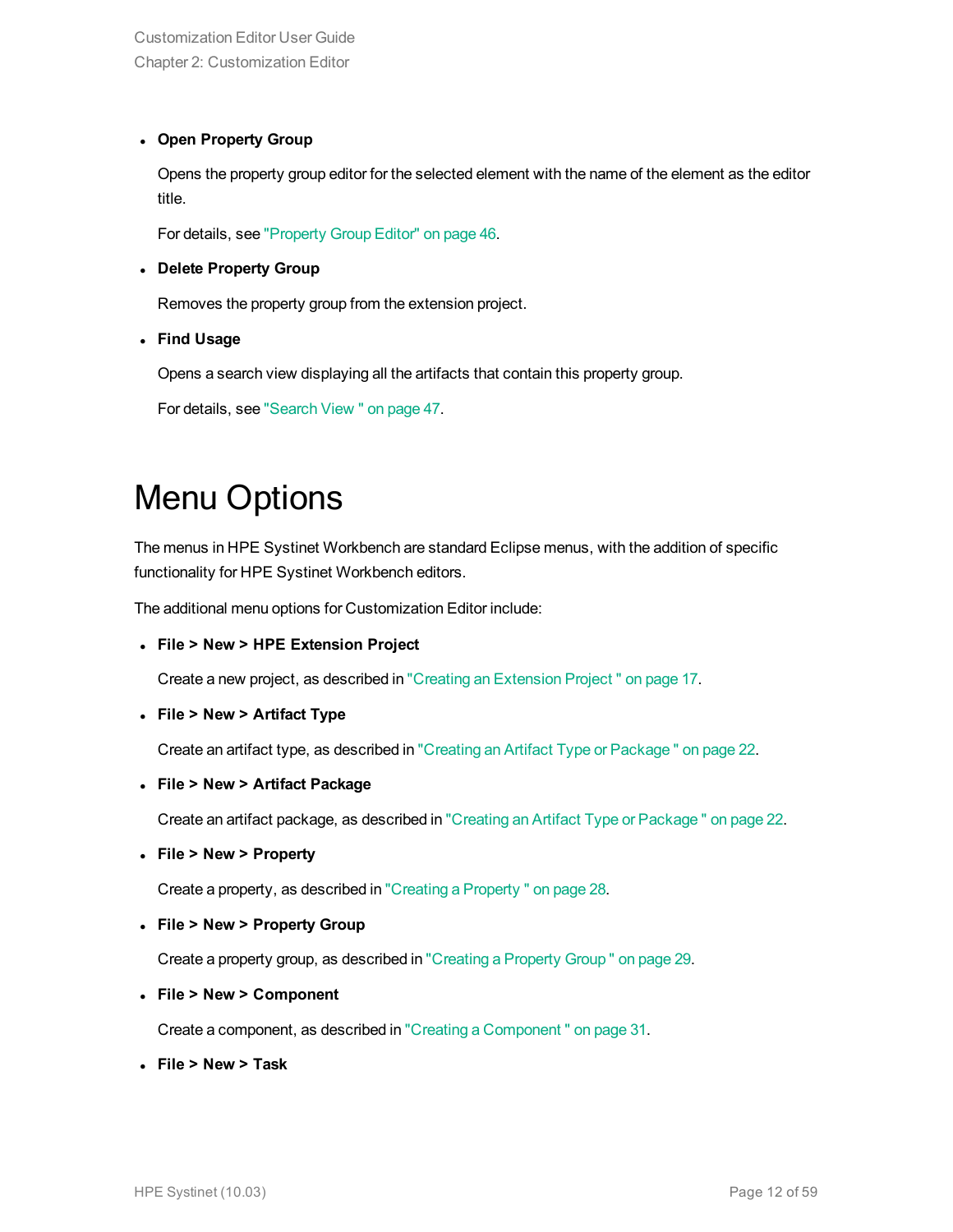Create a task, as described in ["Creating](#page-31-0) a Task " on page 32.

<sup>l</sup> **Navigate > Go To > Open Artifact**

Open an artifact editor, as described in ["Artifact](#page-37-1) Editor " on page 38.

The keyboard shortcut **Ctrl+Alt+A** also performs this function.

#### <sup>l</sup> **Navigate > Go To > Open Property**

Open a property editor, as described in ["Property](#page-43-0) Editor " on page 44.

The keyboard shortcut **Ctrl+Alt+P** also performs this function.

<sup>l</sup> **Navigate > Go To > Open Property Group**

Open a property group editor, as described in ["Property](#page-45-0) Group Editor" on page 46.

The keyboard shortcut **Ctrl+Alt+R** also performs this function.

<sup>l</sup> **Search > Search**

Open a search dialog box, as described in "Searching the [Extension "](#page-19-2) on page 20.

<sup>l</sup> **Help > Dynamic Help**

<span id="page-12-0"></span>Access context-sensitive help, directing you to the relevant section of this document based on the active view in Customization Editor.

### Server Explorer

The Server Explorer displays the HPE Systinet servers connected to Workbench. The functionality is shared by all the HPE Systinet Workbench editors.

Right-click a server in the Server Explorer to open the context menu described in the "Server Explorer Context Menu Options" table below.

|  | <b>Server Explorer Context Menu Options</b> |  |  |  |
|--|---------------------------------------------|--|--|--|
|--|---------------------------------------------|--|--|--|

| <b>Option</b>        | <b>Function</b>                                                                                                          |
|----------------------|--------------------------------------------------------------------------------------------------------------------------|
| New Server           | Add a server for downloading assertions and taxonomies (Assertion Editor,<br>Taxonomy Editor, and Customization Editor). |
| Remove<br>Server     | Delete a server from the Server Explorer.                                                                                |
| Download<br>Taxonomy | Download a taxonomy from a platform server (Taxonomy Editor and Customization<br>Editor).                                |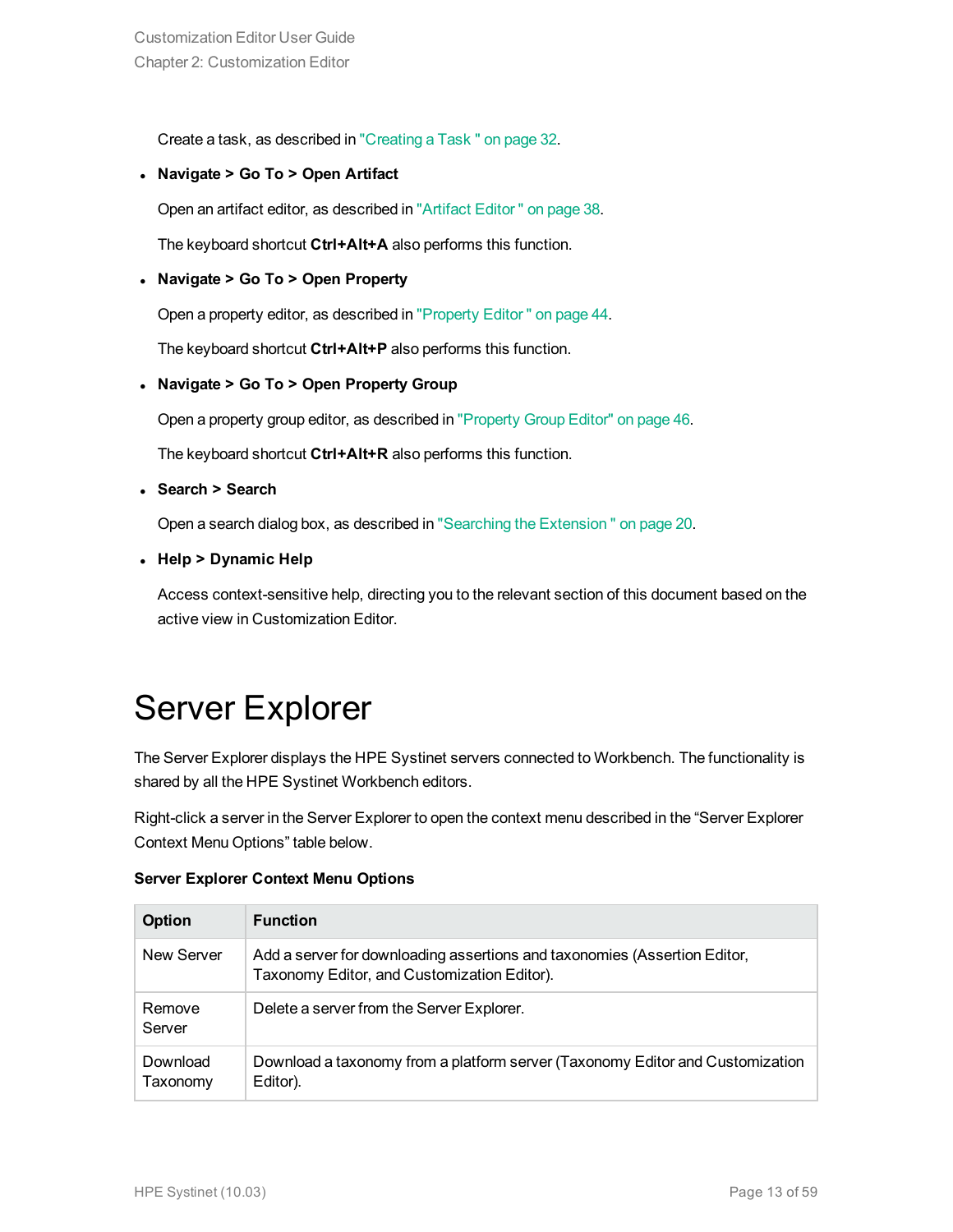| <b>Option</b>         | <b>Function</b>                                                |
|-----------------------|----------------------------------------------------------------|
| Download<br>Assertion | Download assertions from a platform server (Assertion Editor). |
| Download<br>Report    | Download reports from a reporting server (Report Editor).      |
| Properties            | View and edit the server name, URL, username, and password.    |

### <span id="page-13-0"></span>SDM Elements

Customization Editor manages four types of entities in the SDM configuration of HPE Systinet.

These entity types are described in the following sections:

- ["Artifacts "](#page-13-1) below
- ["Properties "](#page-13-2) below
- ["Property](#page-15-0) Groups" on page 16
- <span id="page-13-1"></span>- ["Taxonomies "](#page-15-1) on page 16

### **Artifacts**

Artifacts are the basic building blocks of Service-Oriented Architecture (SOA). Every entity in the repository is an instance of an artifact. Each type of artifact is defined by an artifact type in the SDM. Artifact types are further categorized into artifact packages. These packages are abstract artifact types that do not have instances in the repository but instead define groups of artifacts.

You can explore artifact types and packages in the Artifact Types branch of the Extension Explorer.

For details, see ["Artifact](#page-8-2) Types " on page 9.

<span id="page-13-2"></span>For artifact type procedures, see *["Manipulating](#page-21-0) Artifact Types " on page 22*.

### **Properties**

Properties are the attributes of artifacts, the labels that distinguish one instance of an artifact from another. For example, all artifact instances have the *name* property, but every artifact has a different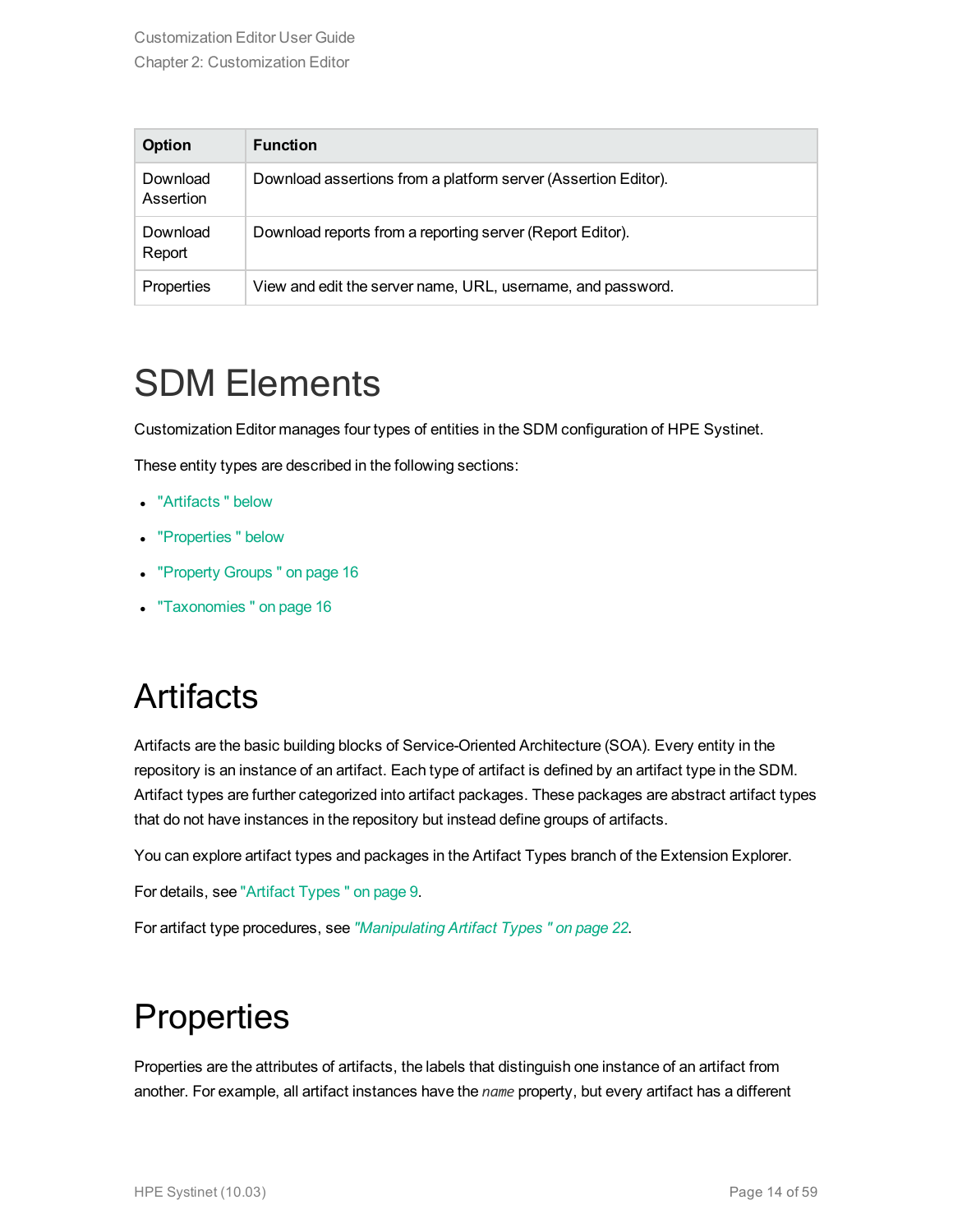#### name.

There are three categories of property:

#### <sup>l</sup> **Primitive Properties**

The basic labels for artifacts such as name and description.

Basic properties are of the following types:

| <b>Property Type</b>          | <b>Description</b>                                                       |
|-------------------------------|--------------------------------------------------------------------------|
| addressPropertyType           | A full postal address.                                                   |
| booleanPropertyType           | True or false.                                                           |
| categoryBagPropertyType       | A taxonomic categorization.                                              |
| dailyIntervalPropertyType     | A time period with a start and end day, for example Monday<br>to Friday. |
| dateTimePropertyType          | A specific date and time.                                                |
| doublePropertyType            | A double precision floating point number.                                |
| encryptedPasswordPropertyType | An encrypted password.                                                   |
| identifierBagPropertyType     | A taxonomic identification.                                              |
| integerPropertyType           | An integer number.                                                       |
| nameUrlPairPropertyType       | A URL with an optional name assigned.                                    |
| nameValuePairPropertyType     | A name and value pair.                                                   |
| plainTextPropertyType         | One-line text, suitable for properties such as name.                     |
| textareaPropertyType          | Multi-line text, suitable for properties such as description.            |

#### <sup>l</sup> **Relationship Properties**

The nature and direction of a relationship with another artifact such as ImplementationOf.

#### <sup>l</sup> **Taxonomy Properties**

The categories used to define an artifact based on taxonomies such as the High category in the Failure Impact taxonomy.

You can explore properties in the SDM Details branch of the Extension Explorer.

For details, see "SDM [Details "](#page-9-0) on page 10.

For property procedures, see ["Modifying](#page-22-1) the Properties of an Artifact Type " on page 23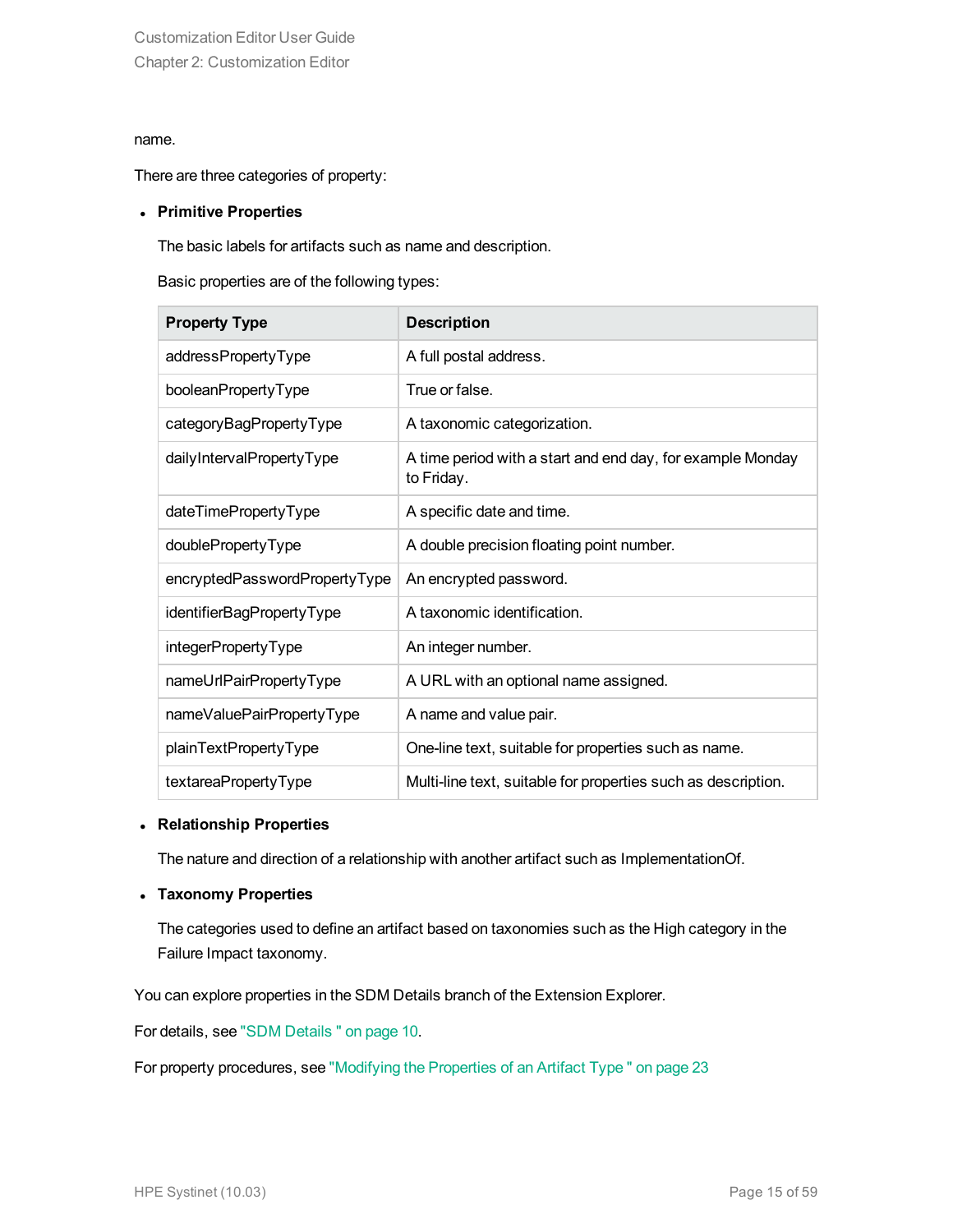## <span id="page-15-0"></span>Property Groups

You can organize properties into groups, and add them to artifacts collectively instead of individually. For example, you can organize name, address, and telephone number into a contact details property group. Then, whenever a new artifact type is created that represents a person, the group can be added to it instead of the individual properties.

You can explore property groups in the SDM Details branch of the Extension Explorer.

For details, see "SDM [Details "](#page-9-0) on page 10.

<span id="page-15-1"></span>For property group procedures, see ["Modifying](#page-22-1) the Properties of an Artifact Type " on page 23

### **Taxonomies**

Taxonomies are categorization groups, each of which contain a set of values within a single category. For example, office location can be a taxonomic group containing a set of values representing each office in an organization.

You can explore taxonomies in the Taxonomies branch of the Extension Explorer.

For taxonomy procedures, see "Modifying [Taxonomies "](#page-32-0) on page 33.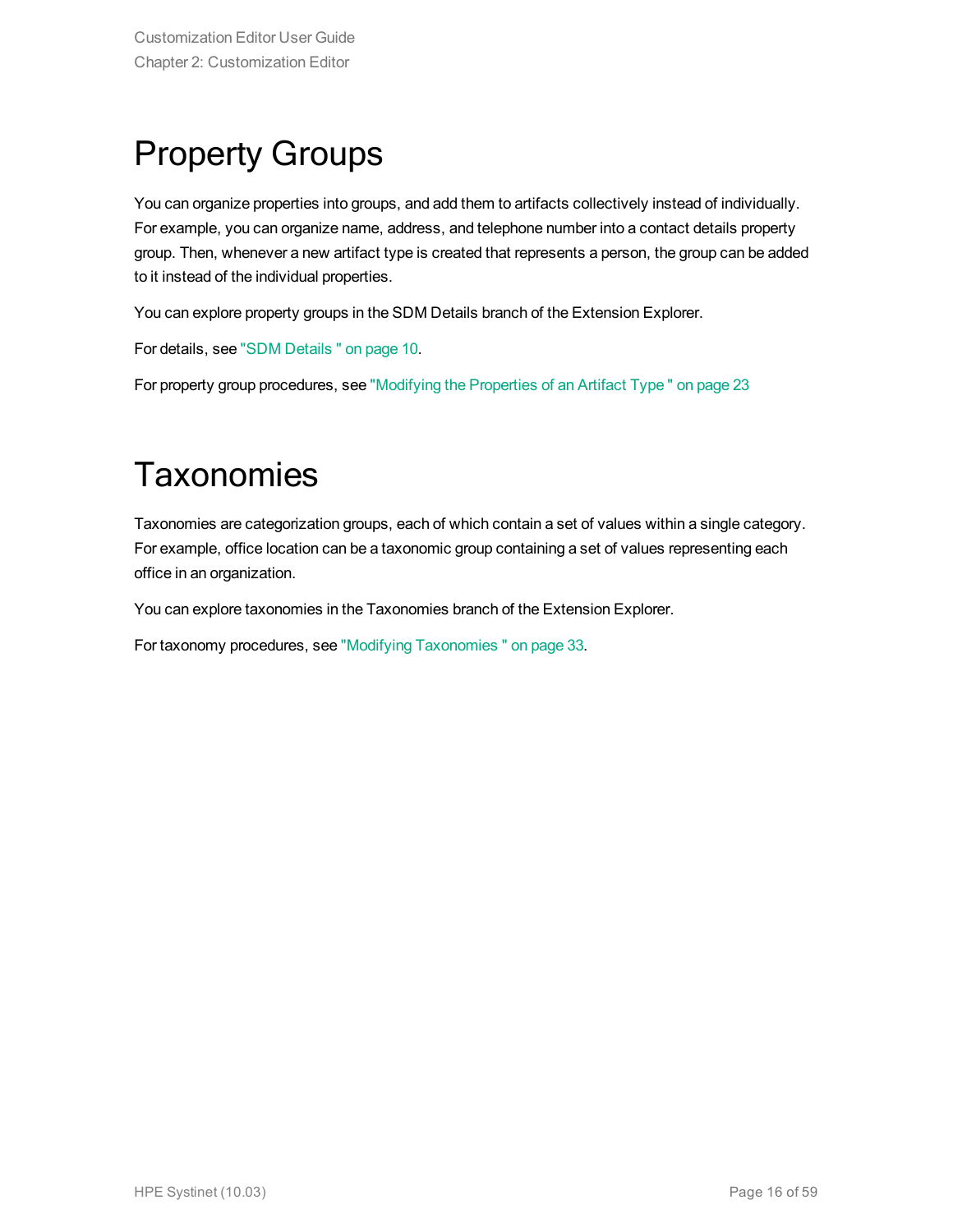# <span id="page-16-0"></span>Chapter 3: Getting Started

You can use Customization Editor to create extensions to the core HPE configuration. The core configuration itself is not modified. Instead, HPE Systinet includes a utility for adding extensions to the configuration.

This chapter contains the following sections:

- "Creating an [Extension](#page-16-1) Project" below
- "Searching the Extension" on page 20
- <span id="page-16-1"></span>• "Saving Modifications" on page 20

## Creating an Extension Project

The first step in customizing your HPE Systinet installation is to create an extension project in the Customization Editor. This is the workspace where you make all your modifications.

The symbol ≽ supports the separation of projects based on their type. The following extension project types are supported:

<sup>l</sup> **model**

Extensions for changes to the data model.

<sup>l</sup> **code**

Extensions for custom components.

<sup>l</sup> **mixed**

Combined model and code extensions.

HPE Software recommends separating extensions into different types because HPE Systinet does not guarantee backward compatibility for the Java API. This may make it difficult to migrate custom components to newer versions.

**model** extensions are easily migrated by opening them in the latest version of Customization Editor, building a new extension and redeploying them.

To create an extension project: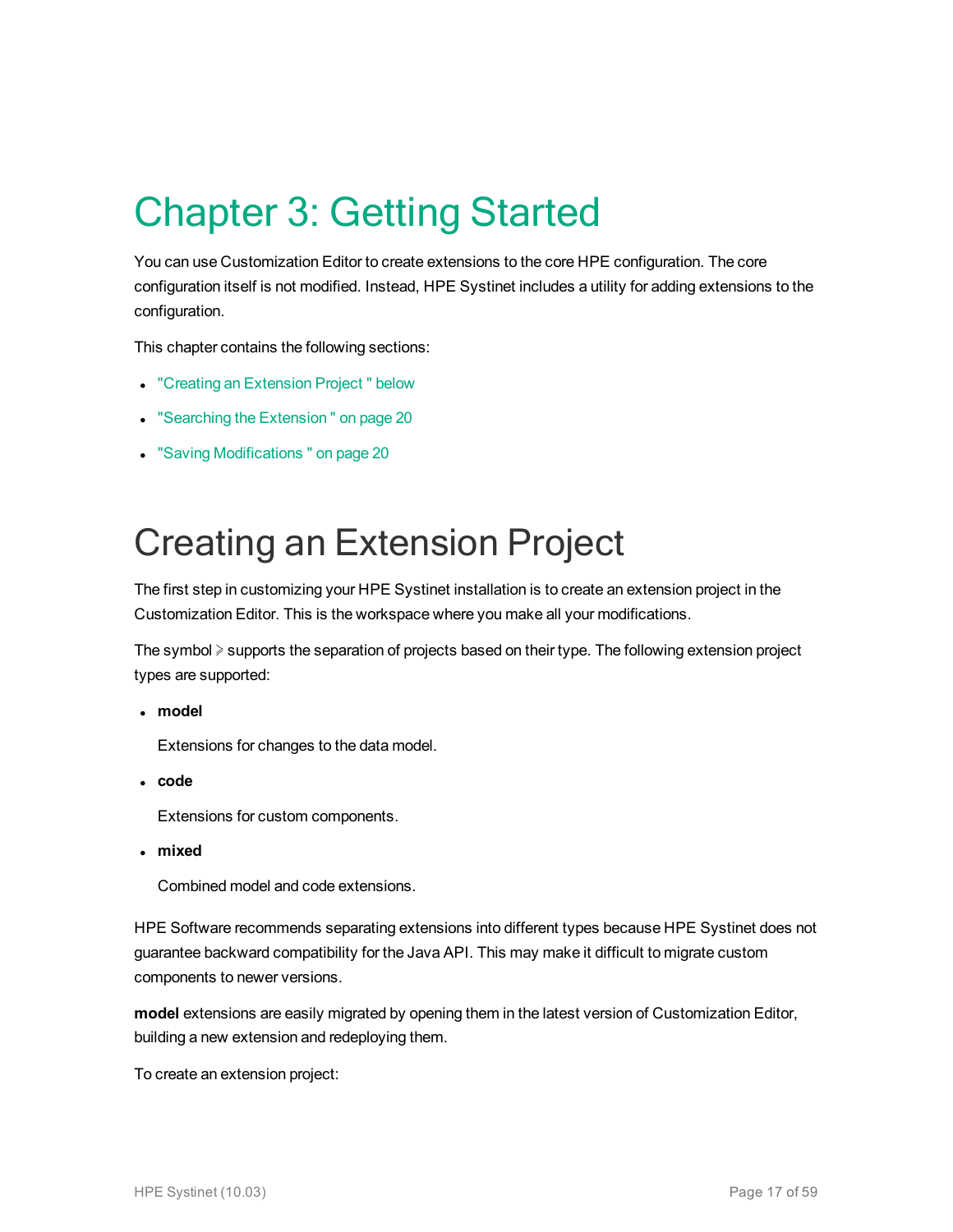#### 1. Select **File > New > Project**.

The New Project wizard opens.

- 2. Expand **HPE Systinet Extension Project** and click **Next**.
- 3. In the New Extension Project dialog box, specify how to connect to HPE Systinet to manage extensions (connect to remote HPE Systinet installation or HPE Systinet running on local computer)

**Note:** Creating an extension project based on a remote installation of Systinet, is not available in Production installation mode.

- 4. Click **Next** and follow one of the below steps:
	- a. If you connect to remote HPE Systinet installation, select or create a server. If no servers are configured currently, continue to [Step](#page-17-0) 6.
	- b. If you connect to the HPE Systinet running on local computer, specify the HPE Systinet server installation parameters and then click **Next** and go to [Step](#page-17-1) 7.

For parameter descriptions, see "New [Extension](#page-50-1) Project: Specify HPE Systinet Server [Installation "](#page-50-1) on page 51.

- 5. Do one of the following:
	- a. Select **Create a New Server** and then click **Next**. Go to [Step](#page-17-0) 6.
	- b. Select **Use an Existing Server**, select the server from the list and input its credentials, and then click **Next**. Go to [Step](#page-17-1) 7.
- <span id="page-17-0"></span>6. In the New Server dialog box, add the parameters you want, and then click **Next**.

<span id="page-17-1"></span>For parameter descriptions, see "New [Extension](#page-51-0) Project: New Server " on page 52.

- 7. Do one of the following:
	- a. Select **Create a New Extension Project from Scratch** to create an empty extension containing no elements at all. Click **Next**.
	- b. Select **Edit an Existing Extension** to open an existing extension for modification.
		- i. Select an extension from the extension folder, or use **Add Extension** to select one from another location.

Click **Next** to continue to [Step](#page-18-1) 10.

c. Select **Create a New Extension from an Existing One** to use an existing extension as the basis of a new one.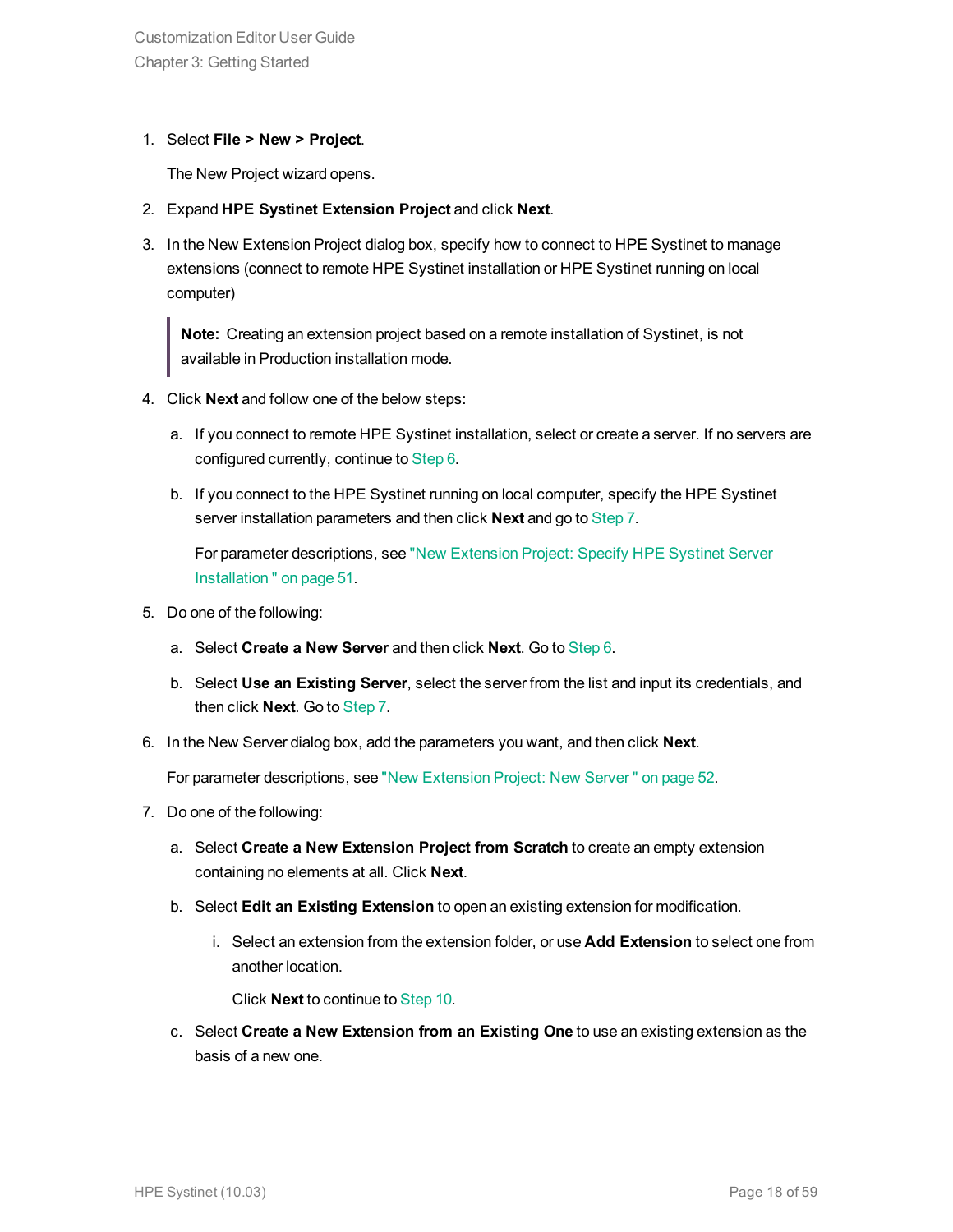i. Select an extension from the extension folder or use **Add Extension** to select one from another location. Click **Next**.

If you use this option, you must remove the existing extension from the extensions folder before you deploy the new modified extension.

8. In the Create Extension or Project dialog box, add the parameters you want, and then click **Next**.

For parameter descriptions, see "New Project: Create a New [Extension "](#page-52-0) on page 53.

- 9. In the Add Dependencies dialog box, optionally select or add extensions to depend on, and then click **Next**.
- <span id="page-18-1"></span>10. In the HPE Systinet Extension Project dialog box, add the parameters you want, and then select available projects to reference.

Adding referenced projects enables you to use assertions or taxonomies from the referenced projects without the need to copy them manually to the extension project.

11. Click **Finish** to open the project.

In the Platform perspective, the Project Explorer now displays a view of your extension that contains not only the elements contained in your extension project but all the elements from any other extensions that your project depends on.

<span id="page-18-0"></span>For details about the contents of your extension project, see ["Extension](#page-8-0) Explorer" on page 9.

## Sharing an Extension Project

HPE Systinet enables the sharing of an extension project in the CVS repository.

To share an extension project:

- 1. In Extension Explorer, right-click the project you need to open its context menu, and select **Team > Share Project** to open the **Share Project** dialog box. For details, see "Share [Project "](#page-57-1) on page [58.](#page-57-1)
- 2. Enter the required parameters and click **Finish**.

The project is published to the CVS repository.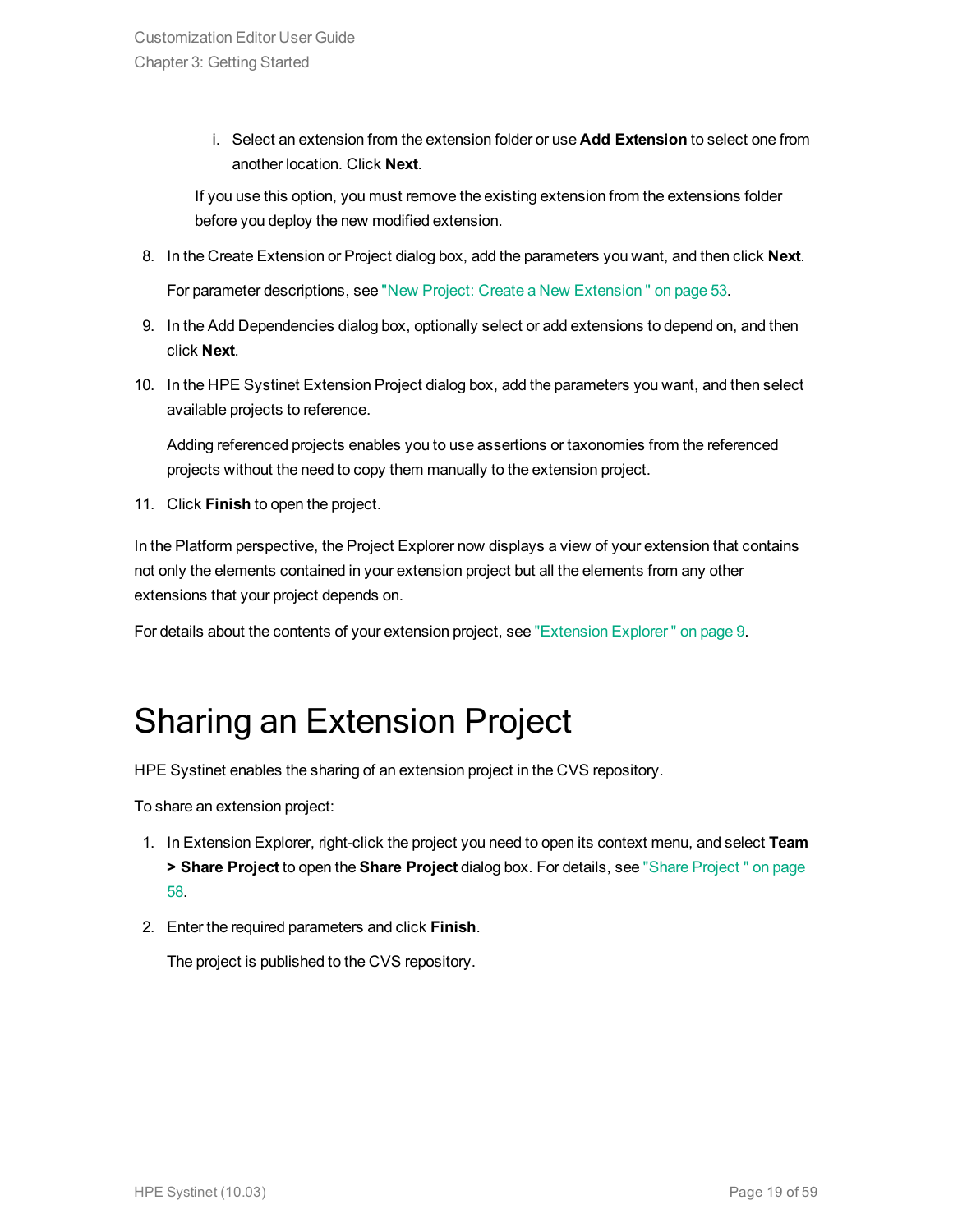# <span id="page-19-0"></span>Referencing Other HPE Systinet Workbench Projects

You can include assertions and taxonomies from an Assertion or Taxonomy Project in your current Extension Project.

To reference an Assertion or Taxonomy Project:

- 1. From the platform perspective, right-click your extension project and select **Properties** to open the **Preferences** dialog box, and then select **Project References** to view projects available to reference.
- 2. Select the projects you want to reference and click **OK**.

The assertions or taxonomies from the referenced project are copied to your extension project.

## <span id="page-19-1"></span>Saving Modifications

As you modify an entity in your extension project, the tab label of the entity editor is marked with an asterisk (\*).

To save your changes to the project, select **File > Save** from the menu, or use keyboard shortcut **Ctrl+S**.

If you close an editor or the application with unsaved changes, you are prompted to save these changes.

Your modifications are made to your extension project and not to the configuration of HPE Systinet. To deploy your customization to HPE Systinet, see "Deploying [Extensions "](#page-34-0) on page 35.

## <span id="page-19-2"></span>Searching the Extension

The Customization Editor contains a customized search function, which enables you to find entities in your extension project.

To search your extension project:

1. From the menu, select **Search > Search**.

The Search dialog box is displayed.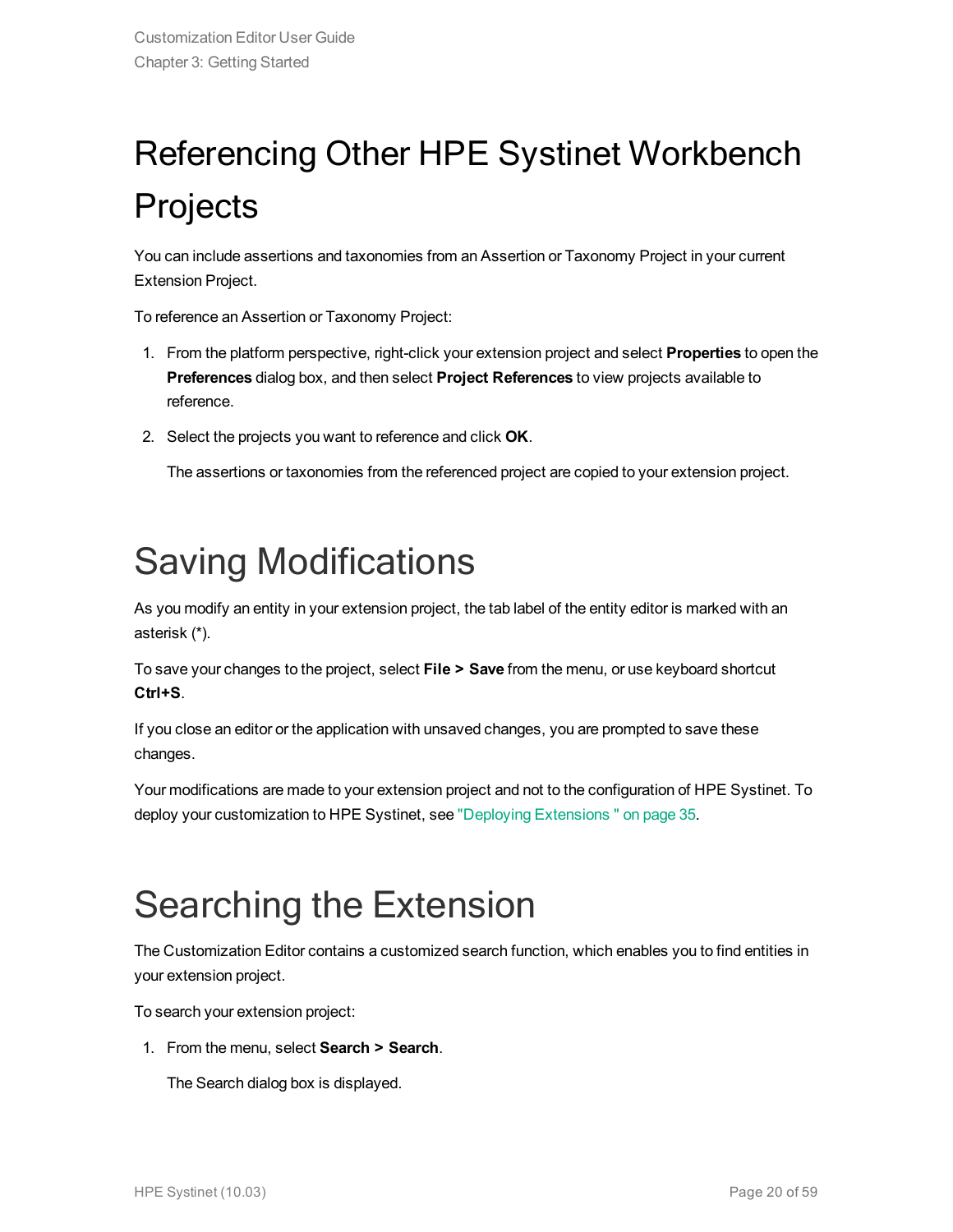2. In the SDM Search tab of the Search dialog box, add the parameters for your search.

For parameter descriptions, see ["Search "](#page-57-0) on page 58.

3. Click **Search**.

The search results is displayed in the Search view.

For details, see ["Search](#page-46-0) View " on page 47.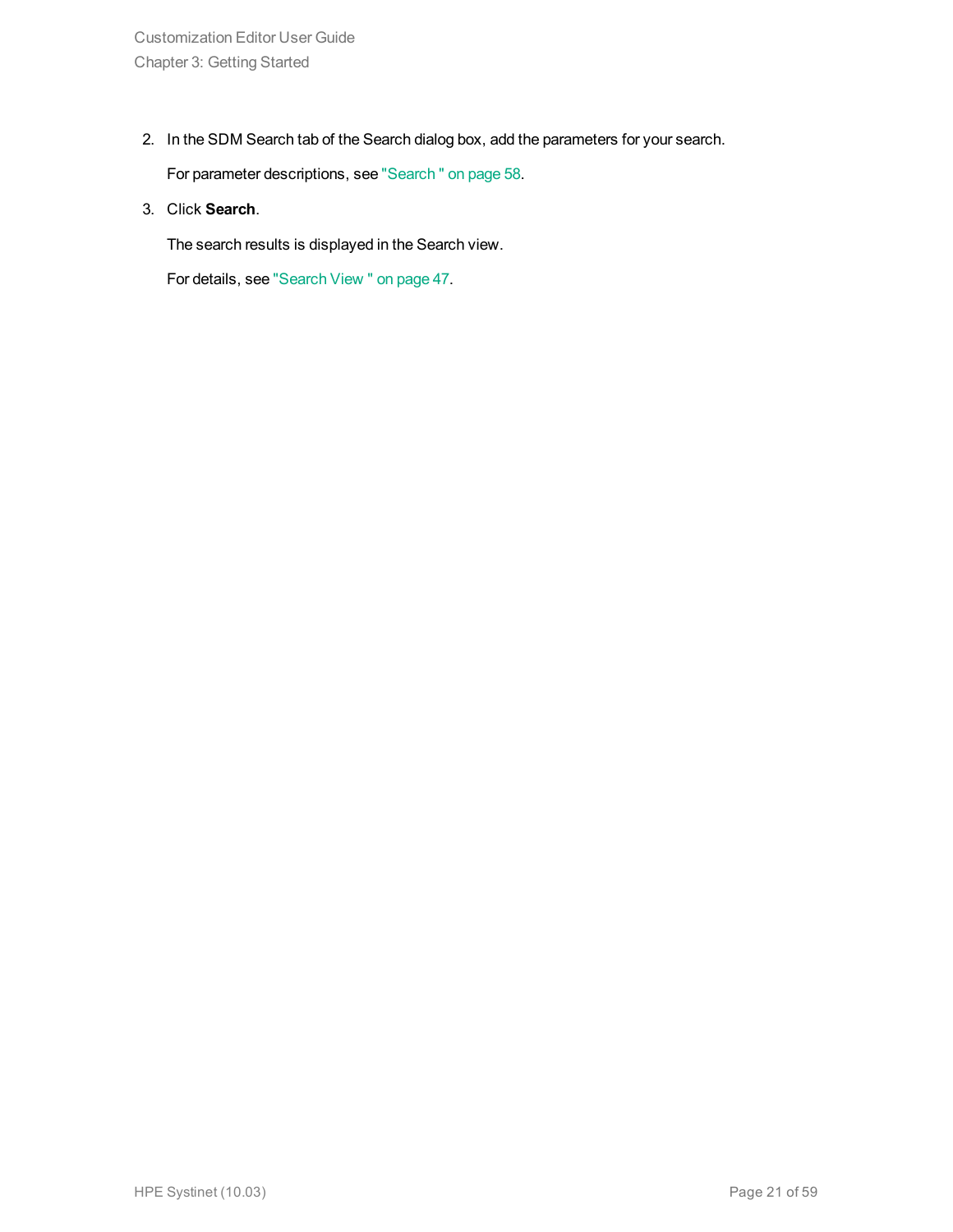# <span id="page-21-0"></span>Chapter 4: Manipulating Artifact Types

You can use Customization Editor to create, modify, and delete artifact types and packages in your extension project. You can also change the format of artifact pages in the HPE Systinet UI.

HPE Systinet separates the SDM into two models, public and system. Customization Editor hides system artifacts, preventing you from modifying them.

For more details about artifact types and packages, see ["Artifacts "](#page-13-1) on page 14.

The chapter explains the following procedures:

- "Creating an Artifact Type or Package" below
- ["Modifying](#page-22-0) the Attributes of an Artifact Type" on the next page
- ["Modifying](#page-22-1) the Properties of an Artifact Type" on the next page
- "Mapping an Artifact Type to a Registry" on page 25
- <span id="page-21-1"></span>• "Example: Adding the [Department](#page-26-0) Property to Services" on page 27

## Creating an Artifact Type or Package

Customization Editor enables you to create a new artifact type or package in your extension project.

To create an artifact type or package:

- 1. Do one of the following:
	- a. From the main menu, select **New > Artifact Type** or **Package**.
	- b. In the Extension Explorer, open the context menu of an artifact package branch and select **New Artifact Type** or **Package**.

The New Artifact Type or New Artifact Package dialog box is displayed.

2. In the dialog box, add the artifact parameters you want.

For parameter descriptions, see "New Artifact: [Create "](#page-48-2) on page 49.

For localname naming conventions, see ["Localname](#page-58-0) Naming Rules " on page 59.

3. Do one of the following: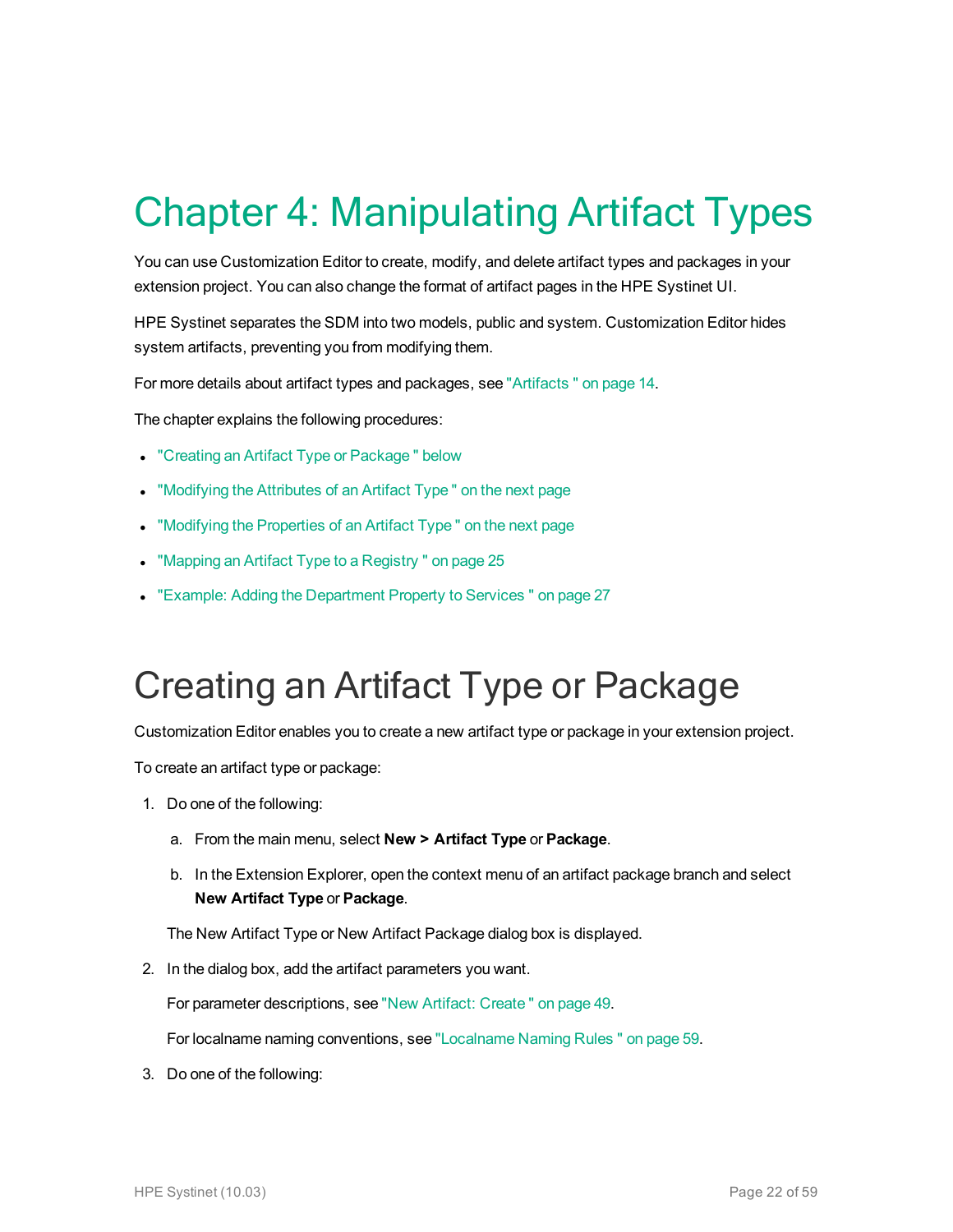- a. Click **Finish** to create the artifact type or package and exit the dialog box.
- <span id="page-22-2"></span>b. Click **Next** and continue to [Step](#page-22-2) 4 to set database parameters.
- 4. In the dialog box, add the database parameters you want.

For parameter descriptions, see "New Artifact: [Database](#page-49-0) Settings " on page 50.

<span id="page-22-0"></span>5. Click **Finish** to create the artifact type or package.

## Modifying the Attributes of an Artifact Type

Customization Editor enables you to edit the main attributes of artifact types.

To edit the attributes of an artifact type:

- 1. Open the artifact editor and select the **Overview** tab.
- 2. In the Overview tab, make any changes you want.

You cannot change the local name of the artifact if the extension project is in production mode.

For a description of the Overview tab, see ["Artifact](#page-37-1) Editor " on page 38.

<span id="page-22-1"></span>3. Press **Ctrl+S** to save your changes.

## Modifying the Properties of an Artifact Type

The main attributes of artifact types are properties. You can modify these properties, add them individually, or add them as a group within the artifact editor.

To add or modify the properties and property groups of an artifact type:

- 1. Open the artifact editor and select the **Properties** tab.
- 2. In the Properties tab, make any changes you want.

For a description of the Properties tab, see "Artifact Editor: [Properties](#page-38-1) Tab " on page 39.

3. Press **Ctrl+S** to save your changes.

You can change the local name of the property descriptor defined in the current extension project.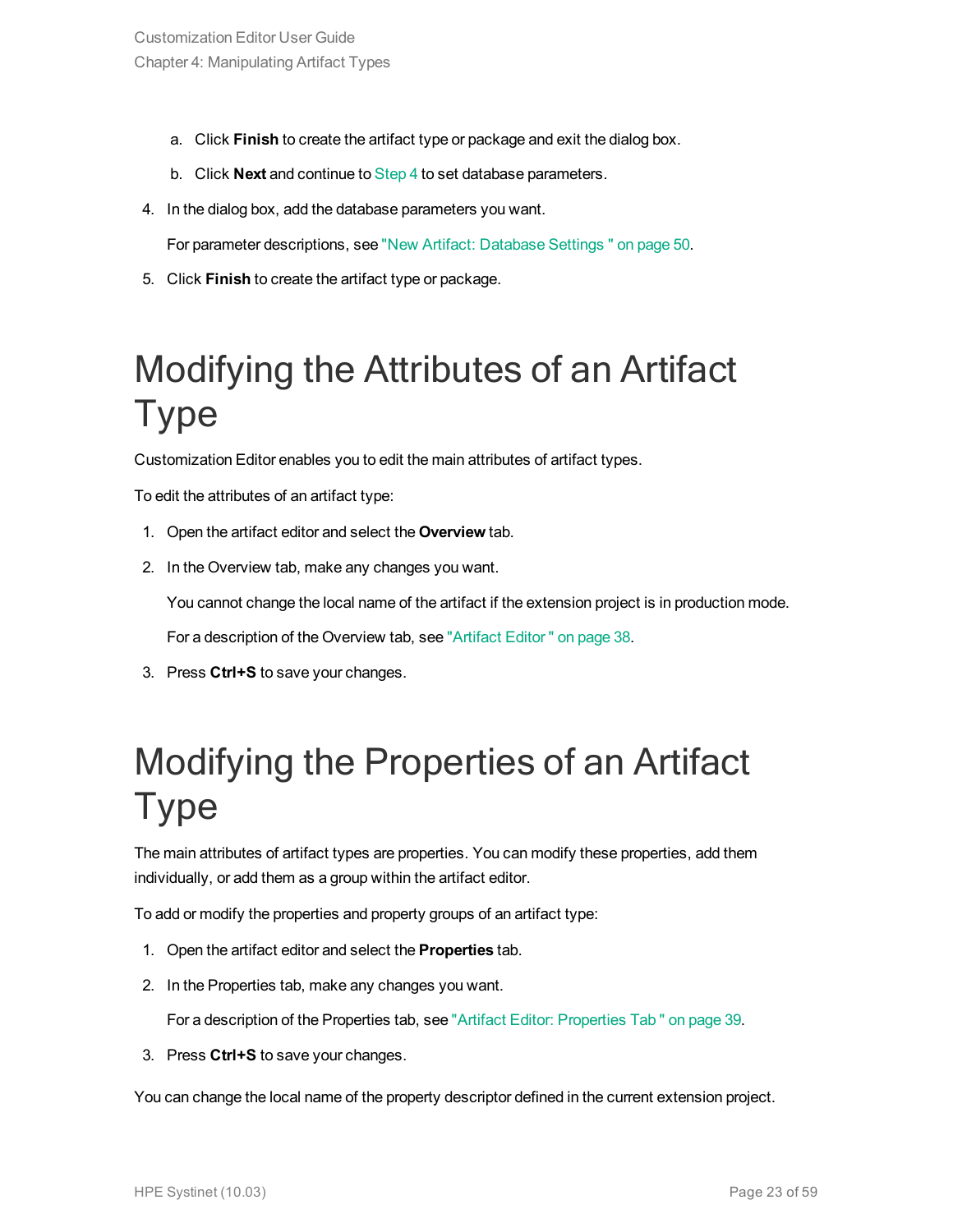To change the local name of a property descriptor:

- 1. From the tree menu of Extension Explorer, expand **SDM Details > Property Descriptors**.
- 2. Browse for the descriptor you want, and double-click to open the **Overview** view.
- 3. In the **Local Name** field, enter the parameters you require, and then save your changes.

You can also change the cardinality of an artifact defined in the current extension project.

**Note:** You cannot change the local name of the property descriptor if the extension project is in production mode.

To change the cardinality of an artifact type:

- 1. Browse for the artifact you need and open the Editor view, and then switch to the **Properties** tab.
- 2. In the **Cardinality** field, click to open the drop-down menu, and select the cardinality you need.

**Note:** For taxonomic properties, the cardinality affects the way the property displays in the HPE Systinet UI.

- <sup>o</sup> Required taxonomic properties display as an **Add Category** function.
- <sup>o</sup> Optional taxonomic properties display as a drop-down menu.
- <sup>o</sup> Multiple taxonomic properties display as a list box.

**Tip:** You cannot change the cardinality of an artifact if the extension project is in production mode.

You can also change the direction of relationship of a property descriptor which is defined in the current extension project.

To change the direction of a relationship property descriptor:

- 1. In Extension Explorer, expand **SDM Details > Property Descriptors > Relationship Property Descriptors** and double-click the descriptor you need to open its Editor view.
- 2. In the **Direction** field, click the link next to **Inverse Display Name** to toggle the relationship between **incoming** or **outgoing**, and then save your changes.

HPE Systinet also enables you to modify the taxonomical properties of an artifact type.

To modify the taxonomical properties of an artifact:

1. In Extension Explorer, browse for the artifact you need and open its Editor view, and then switch to the **Properties** tab.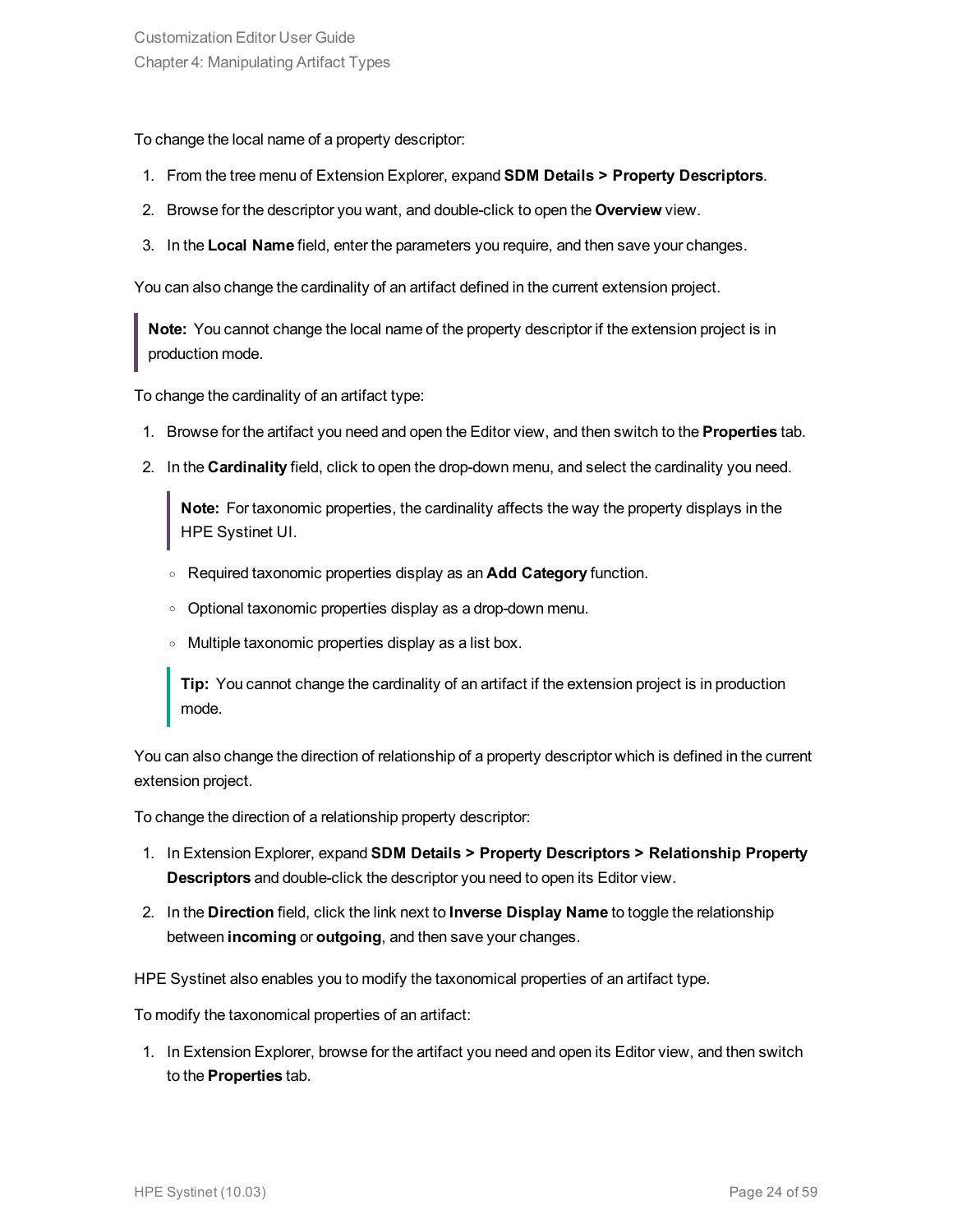2. In the Properties window, click **New** to open the **New Property** dialog box, and select **Taxonomy Property**, and then click **Next**.

The **New Taxonomy Property** dialog box is displayed. For details, see "New [Property:](#page-54-0) [Taxonomy "](#page-54-0) on page 55.

- 3. Enter general parameters and in the **Taxonomy Name** field, do one of the following:
	- a. Click **Browse** to browse for and select from a list of available taxonomies.
	- b. Click **Create** to open the Create a New Taxonomy dialog box. For details, see ["New](#page-55-2) [Taxonomy "](#page-55-2) on page 56.
- 4. Enter the parameters you want and click **Finish**.

The created taxonomy is now visible in the **New Taxonomy Property** dialog box.

<span id="page-24-0"></span>5. Click **Finish**.

## Mapping an Artifact Type to a Registry

You can map artifacts in HPE Systinet to registry entities in a UDDI registry.

The artifact types listed in "Predefined Registry Mapping" have predefined mappings to registry and cannot be amended.

#### **Predefined Registry Mapping**

| <b>SDM Artifact</b>      | <b>UDDI Entity</b>      | <b>Direction</b>      |
|--------------------------|-------------------------|-----------------------|
| Organizational Unit      | <b>BusinessEntity</b>   | <b>Bi-directional</b> |
| <b>Business Service</b>  | tModel                  | <b>Bi-directional</b> |
| Implementation Artifacts | <b>Business Service</b> | <b>Bi-directional</b> |
| Endpoint                 | BindingTemplate         | <b>Bi-directional</b> |

The mapping of an artifact to a registry entity is illustrated in "Registry Mapping".

To add or modify artifact type mappings to registry entities:

- 1. Open the artifact editor and select the **Registry Mapping** tab.
- 2. In the Registry Mapping tab, make changes as per the requirement.

For a description of the Registry Mapping tab, see "Artifact Editor: Registry [Mapping](#page-40-0) Tab " on [page](#page-40-0) 41.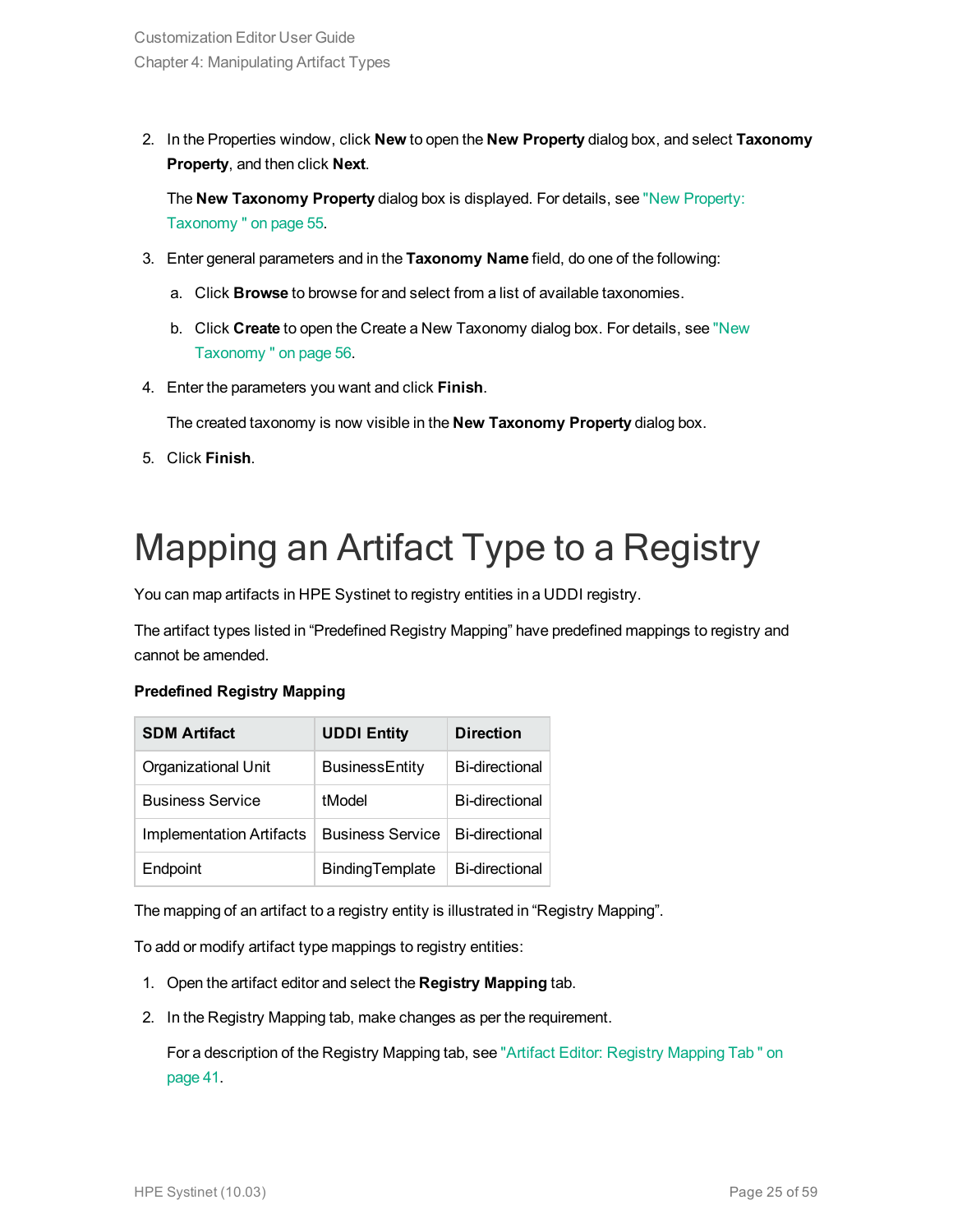For details on how to add an artifact mapping, see "Adding a Registry [Mapping](#page-25-0) for an Artifact [Type "](#page-25-0) below

For details on how to add a property mapping, see "Adding a Registry Mapping for a [Property "](#page-25-1) [below.](#page-25-1)

<span id="page-25-0"></span>3. Press **Ctrl+S** to save your changes.

# Adding a Registry Mapping for an Artifact Type

You can map artifact types to registry entities.

To add an artifact mapping:

- 1. Open the Artifact Editor and select the **Registry Mapping** tab.
- 2. In the Artifact Mapping pane, click **Add**.

The New Artifact Mapping dialog box is displayed.

3. In the New Artifact Mapping dialog box, add the parameters you want.

For parameter descriptions, see "Registry Mapping: New Artifact [Mapping "](#page-56-1) on page 57.

<span id="page-25-1"></span>4. Click **Finish** to add the mapping.

### Adding a Registry Mapping for a Property

You can map properties to registry entity keyed references.

To add a property mapping:

- 1. Open the Artifact Editor and select the **Registry Mapping** tab.
- 2. In the Property Mapping pane, click **Add**.

The New Property Mapping dialog box is displayed.

3. In the New Property Mapping dialog box, add the parameters you want.

For parameter descriptions, see "Registry Mapping: New Property [Mapping "](#page-56-2) on page 57.

4. Click **Finish** to add the mapping.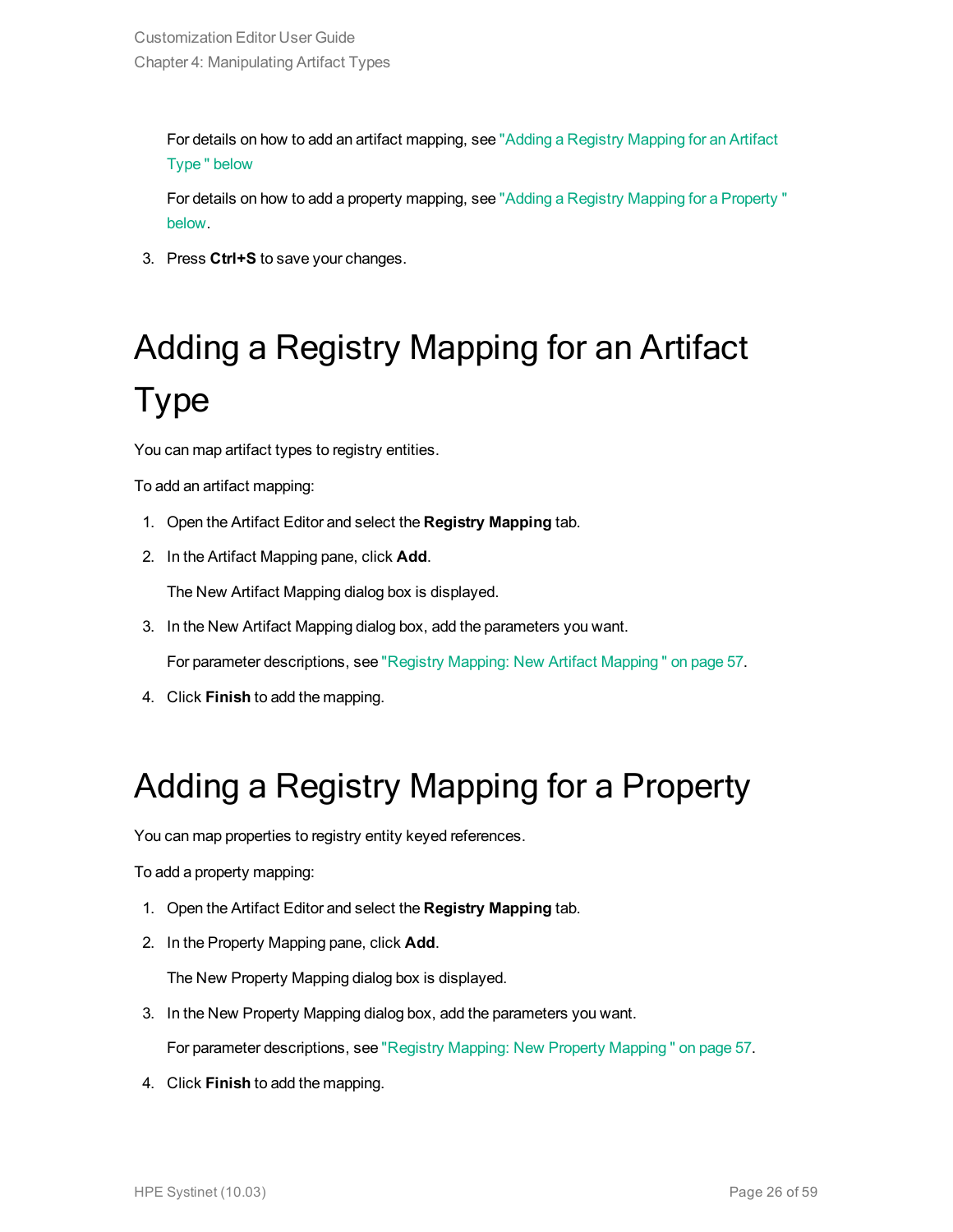## <span id="page-26-0"></span>Example: Adding the Department Property to Services

In this example, you add a new taxonomic property, department, to the service artifact.

To follow this example, you must first do the following:

- In Customization Editor, create a new extension dependent on the core extension, as described in "Creating an [Extension](#page-16-1) Project " on page 17.
- In Taxonomy Editor, create a new department taxonomy and deploy it to HPE Systinet, as described in the section *Example: Creating and Publishing a Department Taxonomy* in *HPE Systinet Taxonomy Editor Guide*.

To add the department property to services:

- 1. Open the Service editor and select the **Properties** tab.
- 2. In the Properties segment, click **New**.
- 3. Select **Taxonomy Property** and click **Next**.
- 4. Input **Department** as the **Display Name**.
- 5. For the **Taxonomy**, click **Browse** and import the **Departments** taxonomy.
- 6. Press **Ctrl+S** to save your changes to the business service artifact type.
- 7. Deploy your extension, as described in "Deploying [Extensions "](#page-34-0) on page 35.
- 8. Start your installation of HPE Systinet.

Add the property to the artifact in the user interface.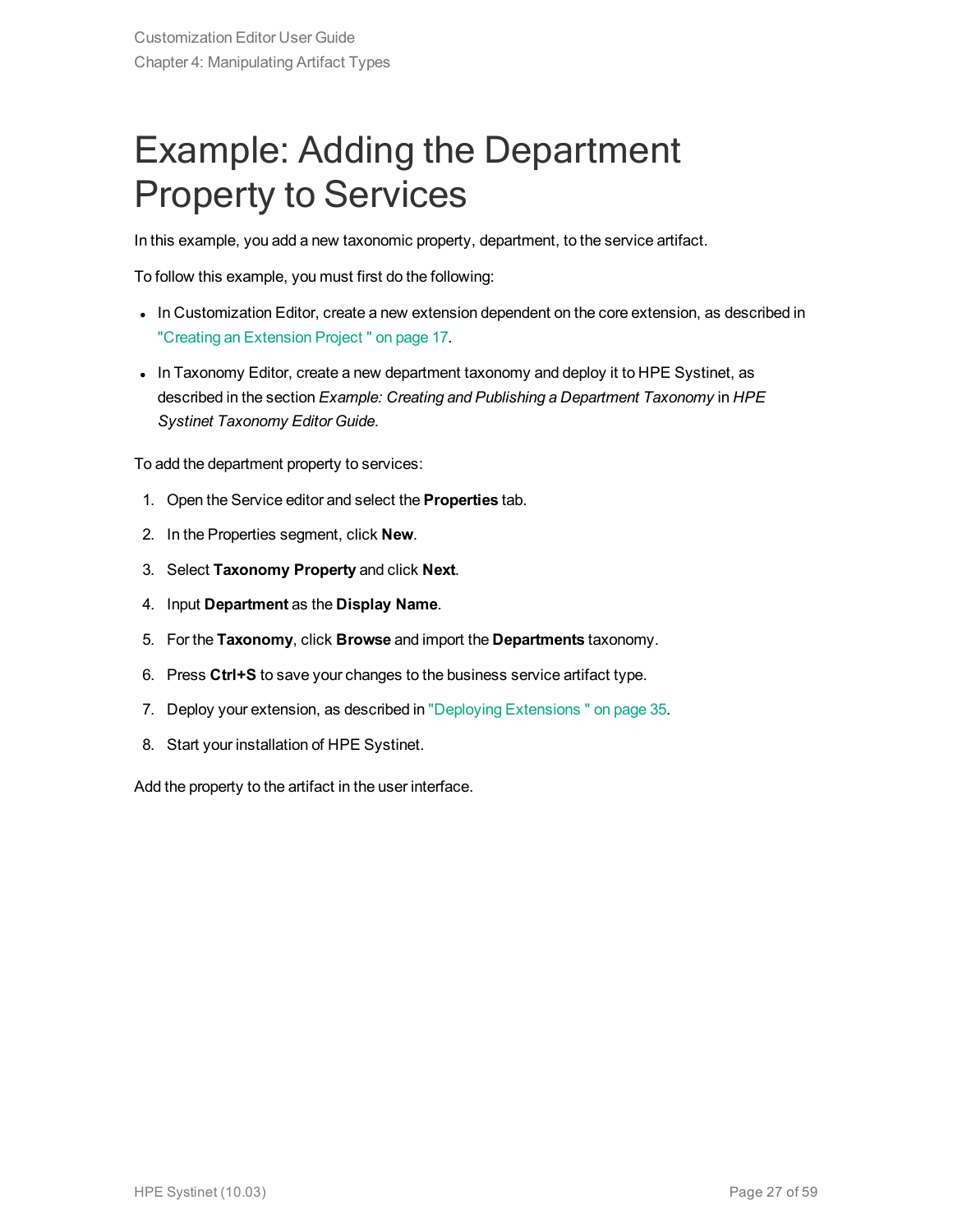# <span id="page-27-0"></span>Chapter 5: Manipulating Properties

Customization Editor enables you to create, modify, and delete properties and property groups in your extension project.

**Caution:** HPE Systinet separates the SDM into two models, public and system. Customization Editor shows properties and property groups used by system artifacts, but prevents you from modifying them.

For more details about properties and property groups, see ["Properties "](#page-13-2) on page 14 and ["Property](#page-15-0) [Groups "](#page-15-0) on page 16.

This chapter describes the following procedures:

- "Creating a Property" below
- ["Modifying](#page-28-0) a Property" on the next page
- ["Creating](#page-28-1) a Property Group" on the next page
- ["Modifying](#page-29-0) a Property Group" on page 30

In addition, ["Manipulating](#page-21-0) Artifact Types " on page 22 includes the following procedures related to properties:

- ["Modifying](#page-22-1) the Properties of an Artifact Type" on page 23
- <span id="page-27-1"></span>• "Mapping an Artifact Type to a Registry" on page 25

## Creating a Property

You can create properties individually and then add them to artifact types later.

To create a property:

- 1. Do one of the following:
	- a. From the menu, select **File > New > Property**.
	- b. In the Extension Explorer, open the context menu for the Property Descriptors branch, select **New Property**, and then select the property type.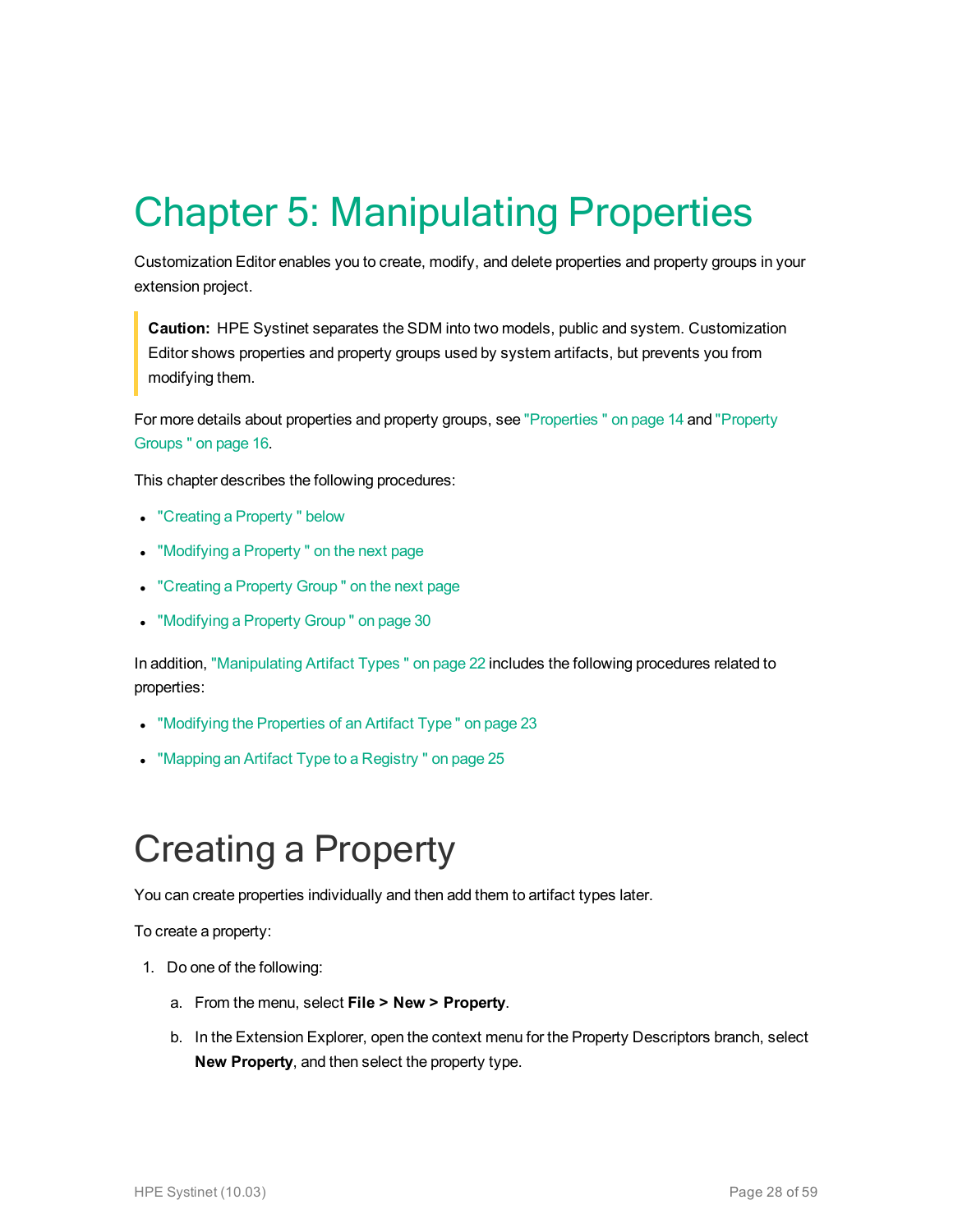c. In the Extension Explorer, open the context menu for a property type branch and select **New Type Property** to create a property of that type.

The New Property dialog box is displayed.

2. In the New Property dialog box, add the property parameters you want.

For parameter descriptions of each property type, see the following:

- <sup>o</sup> "New Property: [Primitive "](#page-53-1) on page 54
- <sup>o</sup> "New Property: [Relationship "](#page-53-2) on page 54
- <sup>o</sup> "New Property: [Taxonomy "](#page-54-0) on page 55

For localname naming conventions, see ["Localname](#page-58-0) Naming Rules " on page 59.

<span id="page-28-0"></span>3. Click **Finish** to create the property.

## Modifying a Property

Customization Editor enables you to modify properties.

To edit a property:

- 1. Open the Property Editor.
- 2. In the Property Editor, make the required changes.

For a description of the Property Editor, see ["Property](#page-43-0) Editor " on page 44.

<span id="page-28-1"></span>3. Press **Ctrl+S** to save your changes.

## Creating a Property Group

Many artifact types share sets of the same properties. It is useful to create groups of properties and add these to artifact types instead of adding each property individually.

To create a property group:

- 1. Do one of the following:
	- a. From the menu, select **File > New > Property Group.**
	- b. In the Extension Explorer, open the context menu for the Property Groups branch, and select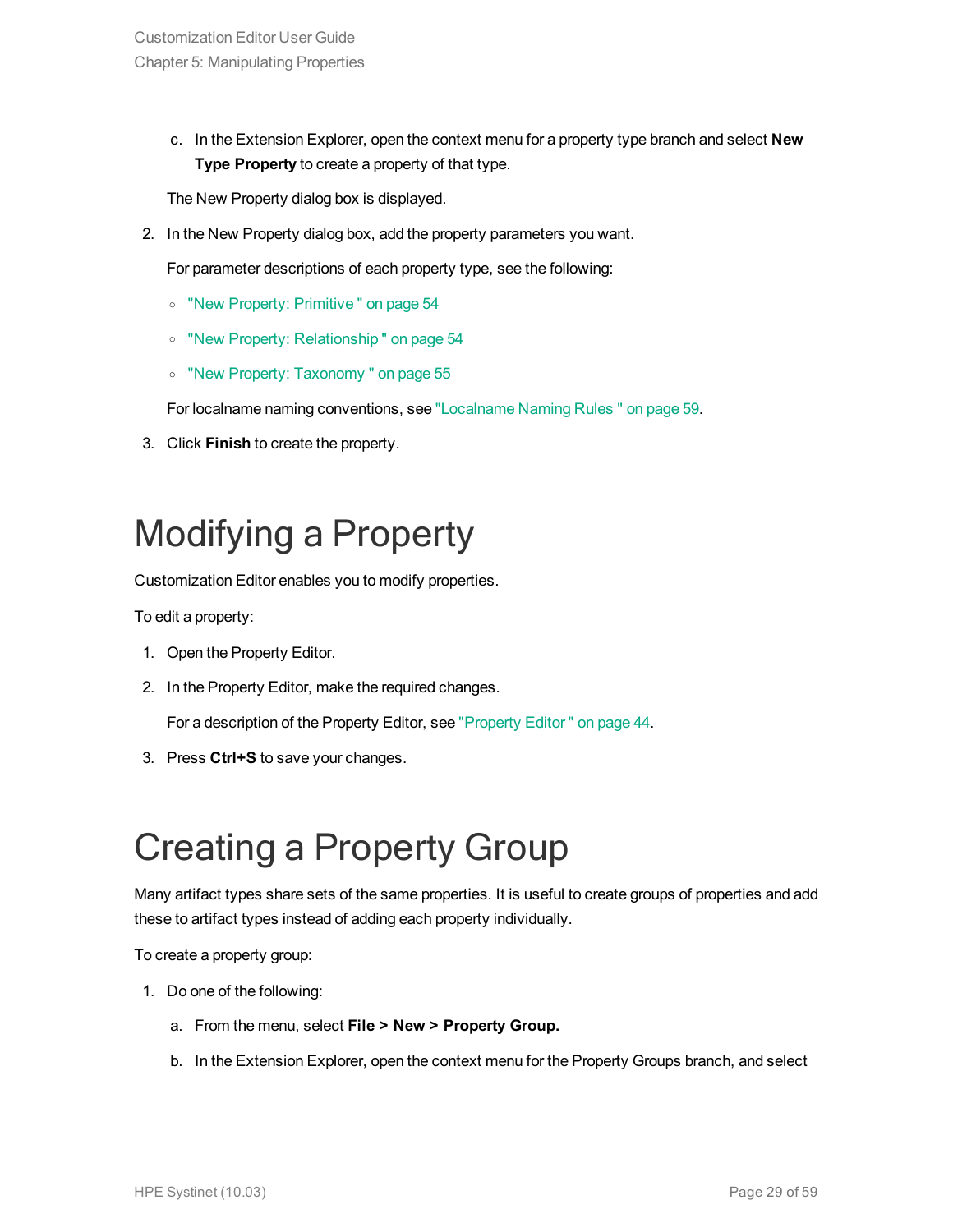#### **New Property Group**.

c. Open the Artifact Editor and select the Properties tab. In the Property Groups pane, click **New** to create a new property group as a set of attributes for an artifact type.

The New Property Group dialog box is displayed.

2. In the New Property Group dialog box, add the parameters you want.

For parameter descriptions, see "New [Property](#page-55-0) Group " on page 56.

<span id="page-29-0"></span>3. Click **Finish** to create the property group.

## Modifying a Property Group

Customization Editor enables you to modify property groups.

To edit a property group:

- 1. Open the property group editor.
- 2. In the Property Group Editor, make the required changes.

For a description of the Property Group Editor, see ["Property](#page-45-0) Group Editor" on page 46.

3. Press **Ctrl+S** to save your changes.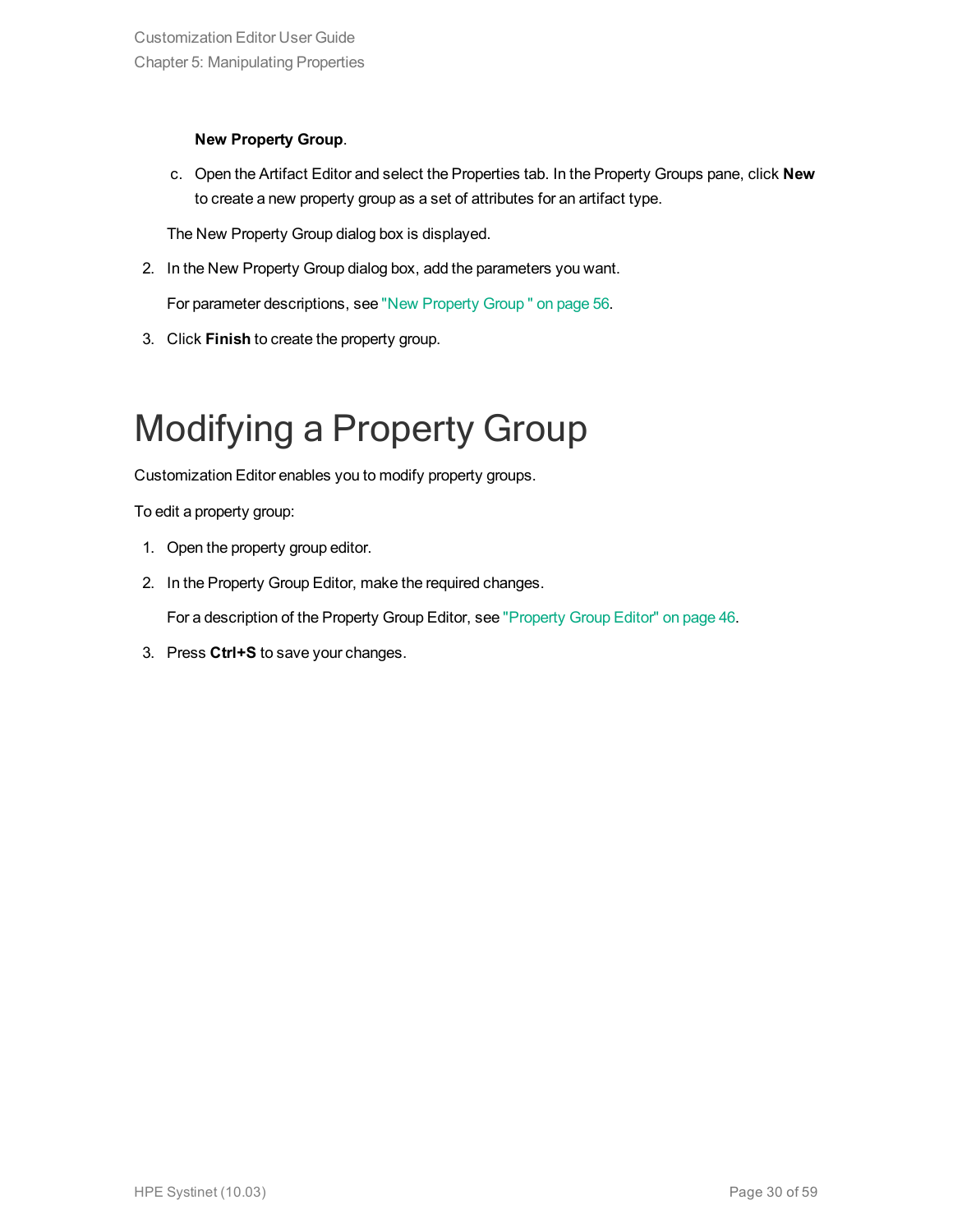# <span id="page-30-0"></span>Chapter 6: Creating and Using **Components**

Customization Editor enables you to create custom components, for use in the customizable HPE Systinet user interface.

To create and use components:

1. Create a new extension project, selecting **Develop JSPs**, and setting the appropriate application server settings.

For details, see as described in "Creating an [Extension](#page-16-1) Project " on page 17.

2. Create a component.

For details, see "Creating a [Component "](#page-30-1) below.

3. Create a task to use your component.

For details, see ["Creating](#page-31-0) a Task " on the next page.

4. Develop the Java and JSP that the component uses.

For details, see "Developing a [Component "](#page-31-1) on the next page.

5. Deploy the code extension to HPE Systinet.

For details, see"Deploying [Extensions "](#page-34-0) on page 35.

<span id="page-30-1"></span>6. Perform the appropriate UI customization to use your component in HPE Systinet.

## Creating a Component

Components are functional elements that you can call using a number of different elements in the HPE Systinet UI.

To create a component:

- 1. Do one of the following:
	- a. In the Extension Explorer, open the context menu for the Components branch and select **New Component**.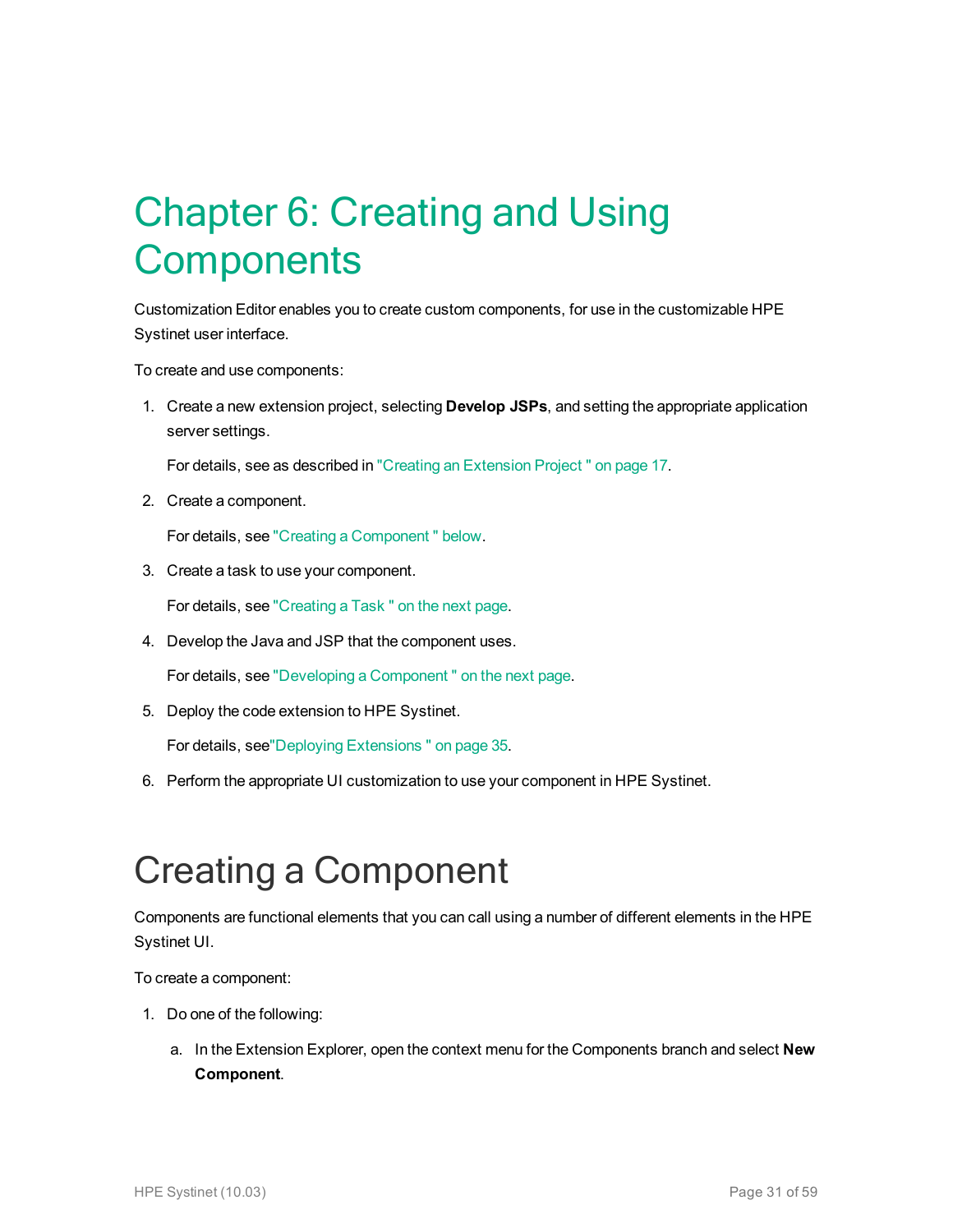b. In the Components Editor, click **Add**.

The New Component dialog box is displayed.

- 2. In the New Component dialog box, add the parameters you want. For parameter definitions, see "New [Component "](#page-49-1) on page 50.
- <span id="page-31-0"></span>3. Click **Finish** to create the component.

## Creating a Task

Tasks are top level components accessible via their URIs. The addition of a URI allows you to access the component in the HPE Systinet UI, and to create more sophisticated multi-layered components.

To create a task:

- 1. Do one of the following:
	- a. In the Extension Explorer, open the context menu for the Tasks branch and select **New Task**.
	- b. In the Tasks editor, click **Add**.

The New Task dialog box is displayed.

2. In the New Task dialog box, add the parameters you want.

For parameter descriptions, see "New [Task "](#page-55-1) on page 56.

<span id="page-31-1"></span>3. Click **Finish** to create the task.

## Developing a Component

When you create a component, as described in "Creating a Component" on the previous page, the templates for the Java class and JSP page are created automatically.

To view this code, switch to the Java or Debug perspective.

The project contains two source folders containing the Java and JSP files, respectively.

To open an edit view, double-click the source file you want to edit. In the edit view, you can write a custom component.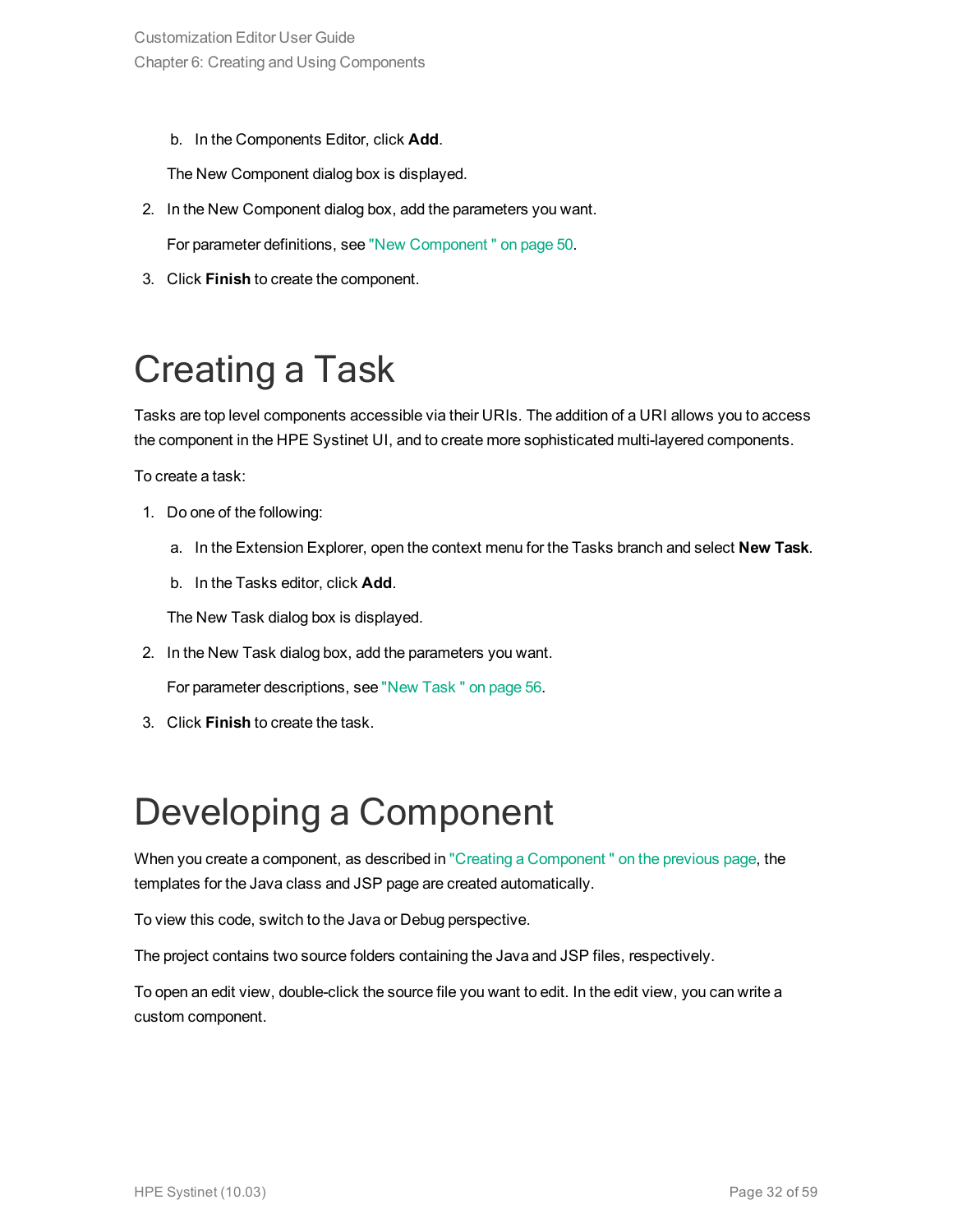# <span id="page-32-0"></span>Chapter 7: Modifying Taxonomies

Customization Editor controls which taxonomies are available in the extension project. You can create and modify taxonomies from your extension project.

Creating and modifying taxonomies uses the Taxonomy Editor functionality.

For details, see the *HPE Systinet Taxonomy Editor Guide*.

To control taxonomies in your extension project:

- 1. In the Extension Explorer, double-click the Taxonomies branch to open the Taxonomies editor.
- 2. To modify the available taxonomies in your extension project, do one of the following:
	- a. Open the taxonomy from the extension project, and edit the parameters as required.

The modified taxonomy is then indicated by a **>** next to the taxonomy.

b. To import taxonomies from HPE Systinet and add them to the extension, click **Import**. Select multiple taxonomies by holding the **Ctrl** key.

You can also import taxonomies in the Server Explorer view. For more details, see ["Server](#page-12-0) [Explorer "](#page-12-0) on page 13.

c. To update taxonomies in your extension to newer versions from HPE Systinet, click **Update**. Select multiple taxonomies by holding the **Ctrl** key.

Alternatively, in the Extension Explorer, expand the branches in the Taxonomy branch, select the taxonomy (use the **Ctrl** key to select multiple taxonomies), open the context menu, and select **Update Taxonomy**.

The selected taxonomies are added as separate items for modification under the Taxonomy branch.

d. To remove a taxonomy from the extension, select the taxonomy and click **Remove**. Select multiple taxonomies by holding the **Ctrl** key.

To enable the import or update of taxonomies from HPE Systinet, you must specify the correct server URL during configuration.

For details, see "Creating an [Extension](#page-16-1) Project " on page 17.

You can change the taxonomy in a taxonomy based property descriptor which is used in the current extension project.

To change the taxonomy in a taxonomy based property descriptor: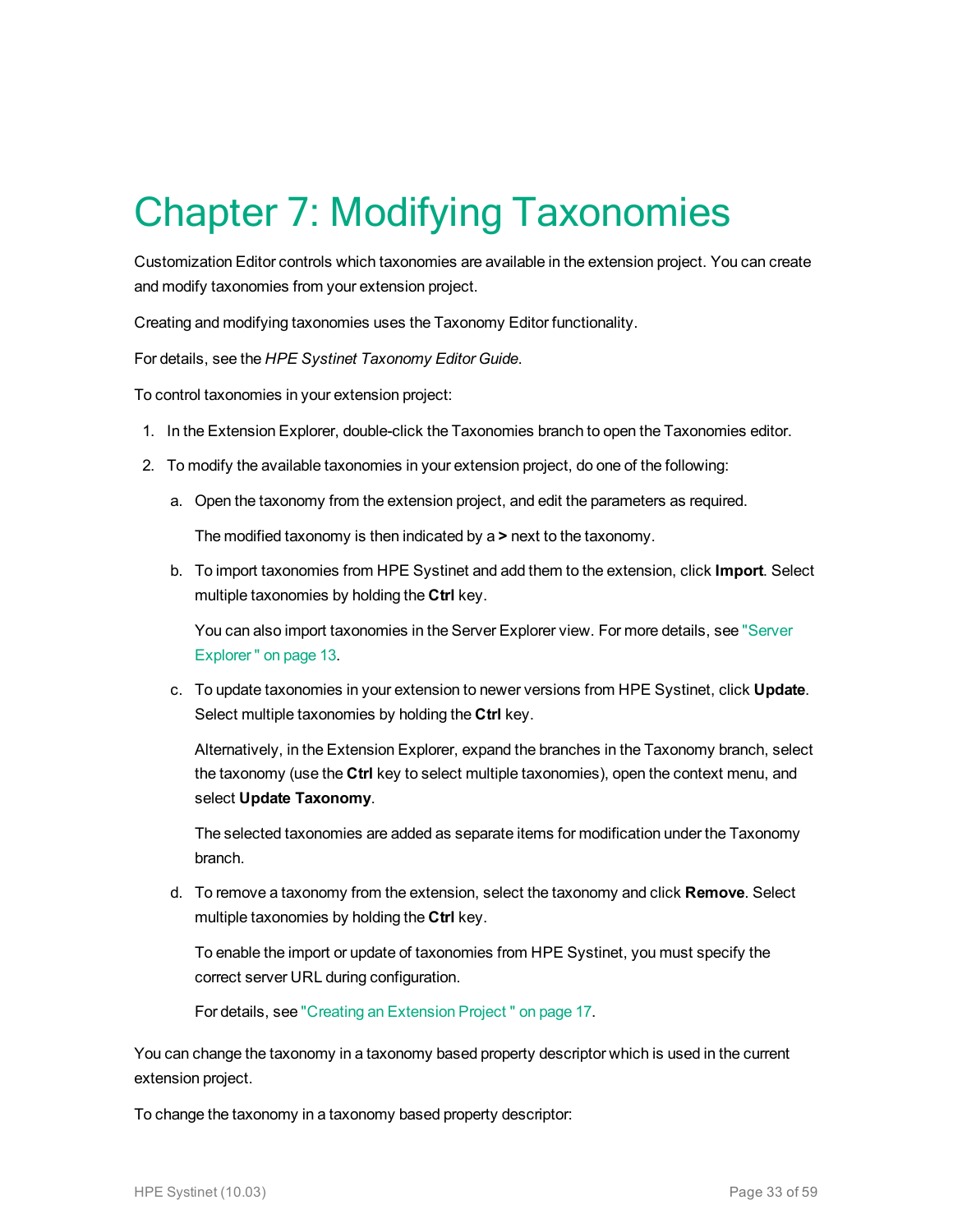- 1. In the tree menu of Extension Explorer, expand **SDM Details > Taxonomy Property Descriptors** and double-click the descriptor you need to open its Editor in the Overview tab.
- 2. In the **Taxonomy Name** field, click **Browse**.
- 3. Select the taxonomy you want, and click **Select**.

The new taxonomy overrides the previous taxonomy in the property descriptor.

You cannot change the taxonomy in a taxonomy based property descriptor if the extension project is in production mode.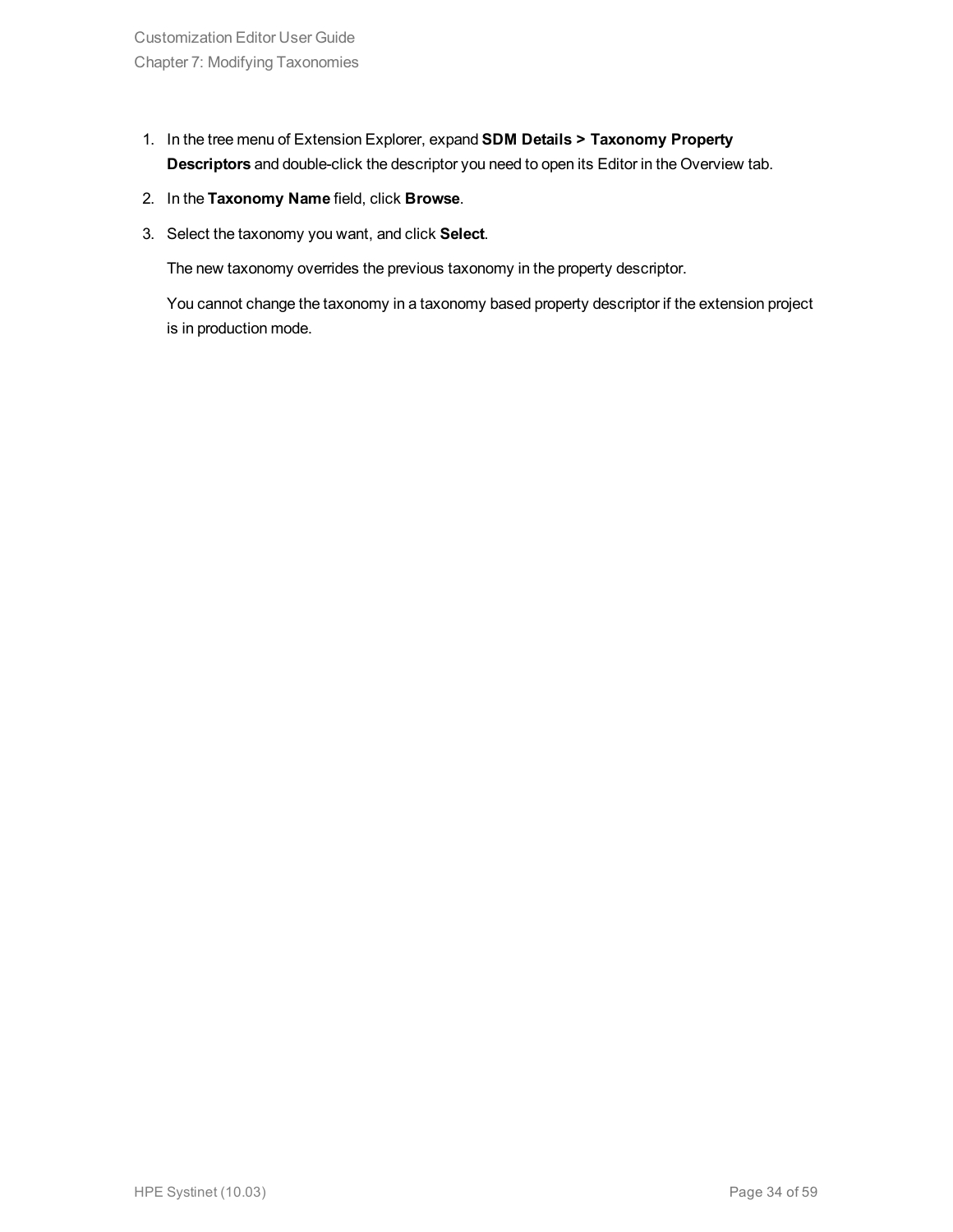# <span id="page-34-0"></span>Chapter 8: Deploying Extensions

Deploying an extension to HPE Systinet is a three-part process:

- 1. ["Exporting](#page-34-1) the Extension Project " below
- 2. ["Redeploying](#page-35-0) the EAR File " on the next page
- 3. "Deploying [Components](#page-35-1) to HPE Systinet " on the next page
- 4. "Deploying [Extensions](#page-36-0) Remotely" on page 37

Alternatively, if you are developing components in Customization Editor, you can directly deploy an extension from Customization Editor.

## <span id="page-34-1"></span>Exporting the Extension Project

Customization Editor displays the entire configuration of your extension and other dependent extensions. However, your extension consists only of any modifications and additions that you have made. Only these changes are stored when you save your project as an extension JAR file, and only these changes are deployed to HPE Systinet.

To create your extension package:

1. In the Extension Explorer or Project Explorer, open the context menu of the extension name, and select **HPE Systinet > Build Extension**.

The Export Extension dialog box is displayed.

2. Enter file name and location to save. Click **Save**.

By default, the Extension Folder set during configuration is selected.

For configuration details, see "Creating an [Extension](#page-16-1) Project " on page 17.

If the extension already exists, Customization Editor prompts you to confirm that you want to overwrite it.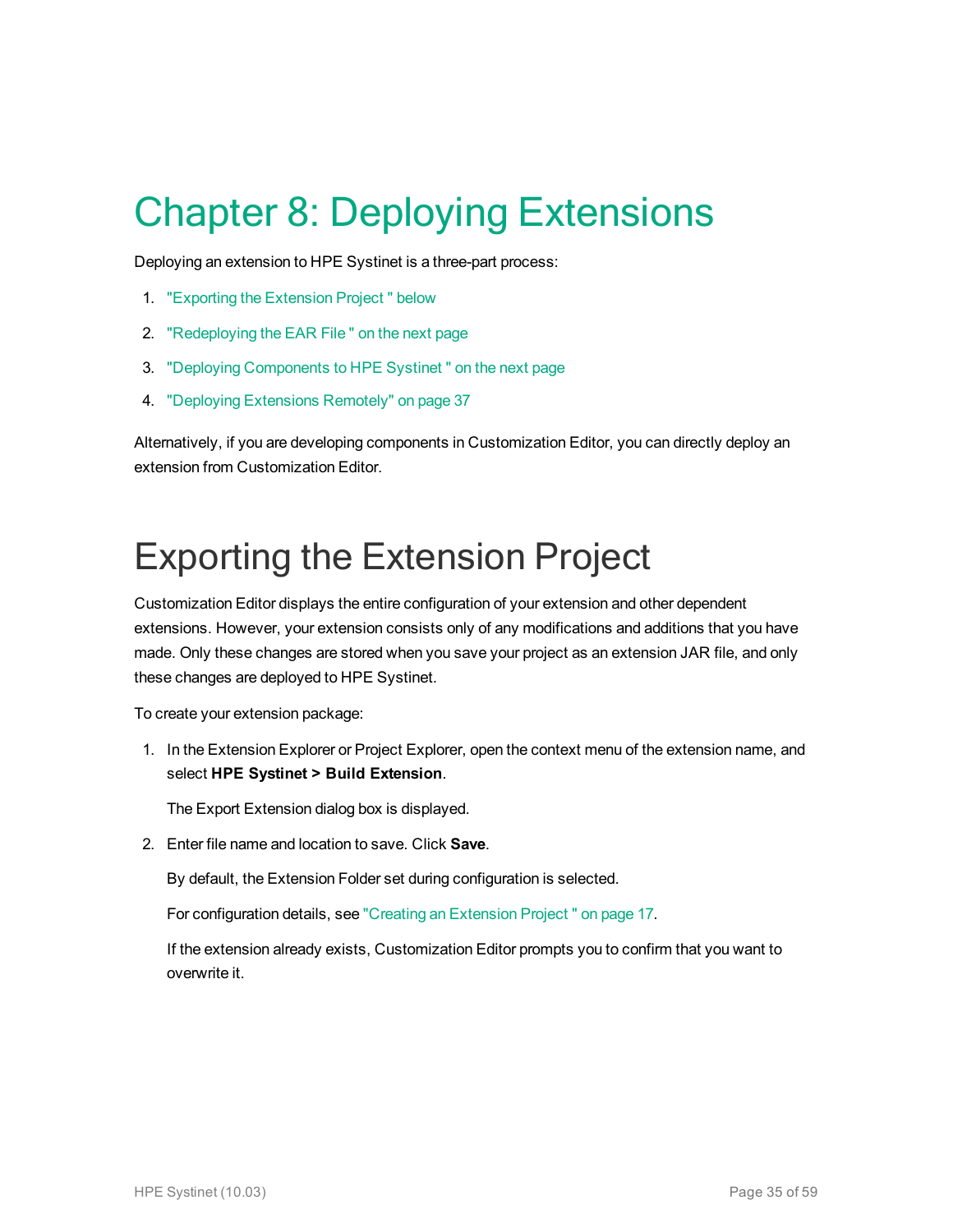## <span id="page-35-0"></span>Redeploying the EAR File

After using the Setup Tool to apply extensions or updates, you must redeploy the EAR file to the application server. For JBoss, you can do this using the Setup Tool.

To redeploy the EAR file to JBoss:

- 1. Stop the application server.
- 2. Start the Setup Tool by executing the following command:

#### **SYSTINET\_HOME/bin/setup.bat(sh)**.

- 3. Select the **Advanced** scenario and click **Next**.
- 4. Scroll down to select **Department** and click **Next**.

When the Setup Tool validates the existence of the JBoss Deployment folder, click **Next**.

- 5. Click **Finish** to close the Setup Tool.
- <span id="page-35-1"></span>6. Restart the application server.

## Deploying Components to HPE Systinet

If you are creating components in Customization Editor, it is not convenient to continually build and apply extensions to HPE Systinet. Customization Editor enables you to deploy your extension directly to HPE Systinet.

Only HPE Systinet deployed to a JBoss application server is supported by this release.

To directly deploy an extension from Customization Editor:

- 1. Stop the application server.
- 2. Switch to the Debug perspective in Customization Editor.
- 3. From the main menu, select **Run > External Tools > Open External Tools Dialog**.

The External Tools dialog box is displayed.

- 4. Select **Ant Build > Customization Editor – Apply Extension**.
- 5. Click **Run** to apply the extension.

The Console view displays the output of the deployment process.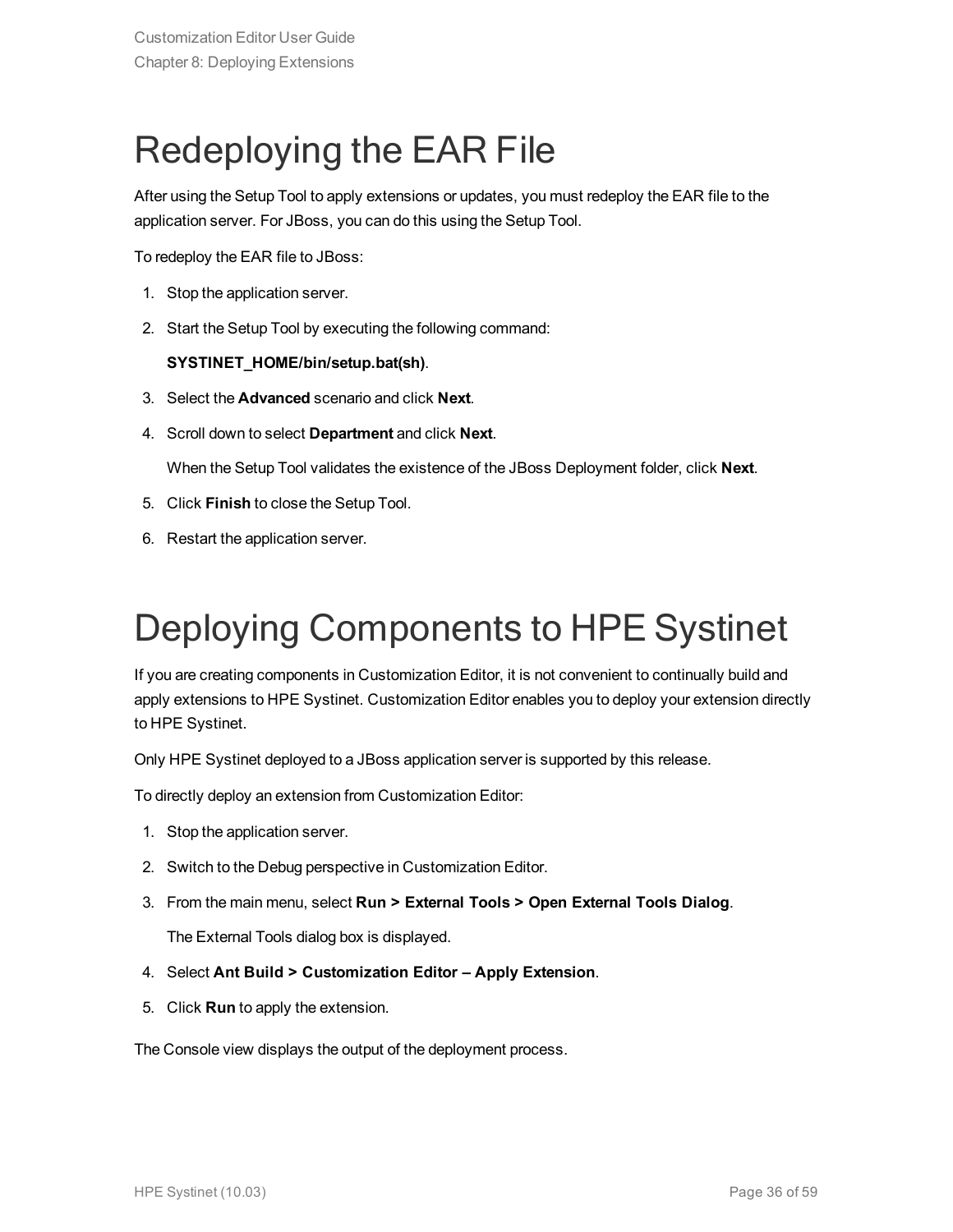## <span id="page-36-0"></span>Deploying Extensions Remotely

In addition to manual deployment, you can deploy an extension remotely from Workbench to Systinet server.

To deploy the extension, follow these steps:

- 1. Open the extension project.
- 2. In the Extension Explorer or Project Explorer, open the context menu of the extension name and select **HPE Systinet > Apply To Server**.

You can also apply the extension to other servers. Right-click the extension project name in the Extension Explorer or Project Explorer to open the context menu and select **HPE Systinet > Apply To Other Server**.

3. Follow the subsequent screens to deploy the extension to Systinet server.

**Note:** Remote deployment requires administrative rights. Thus, you are prompted to provide administrative credentials.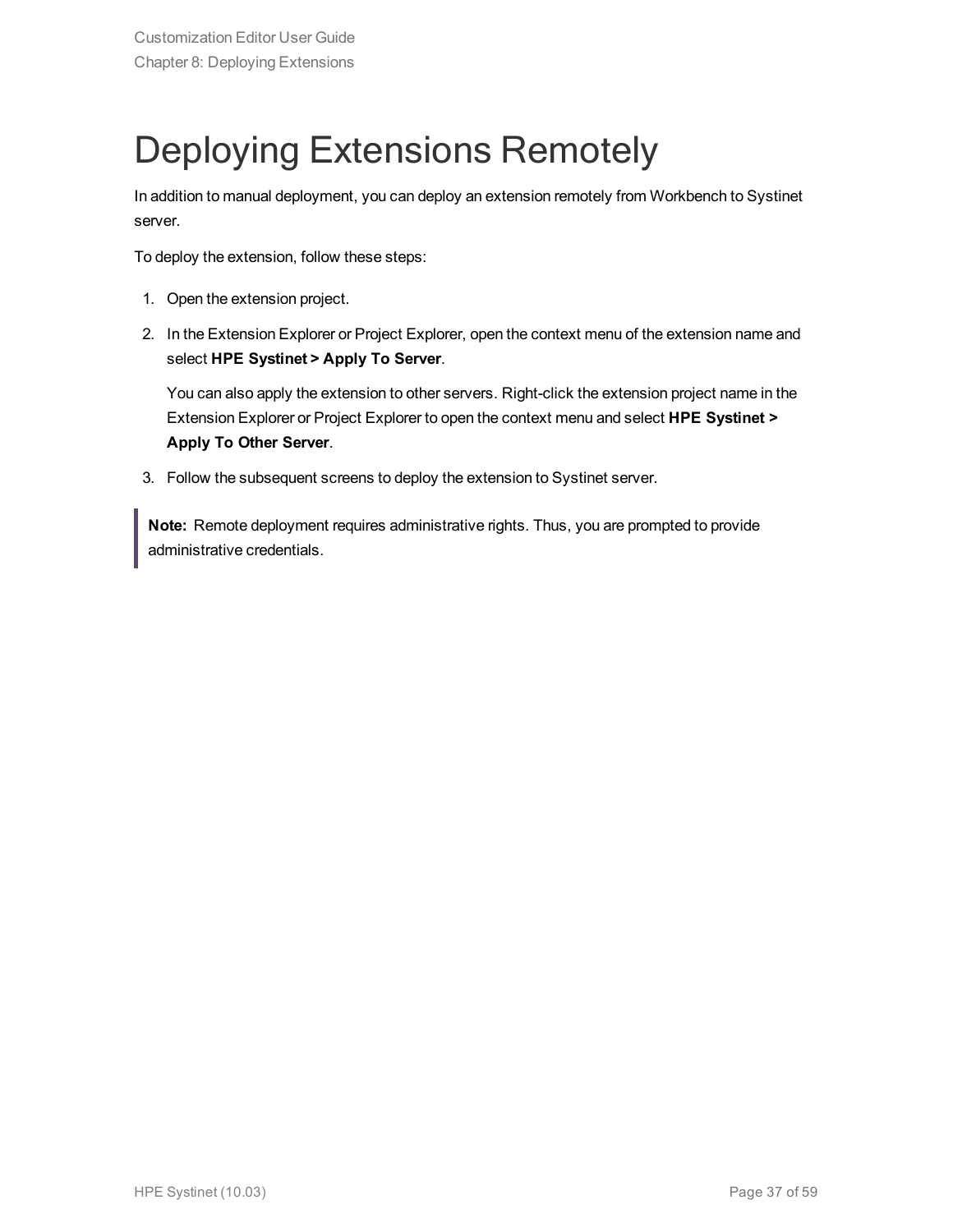## <span id="page-37-0"></span>Chapter 9: Views

Each Customization Editor view in the main and bottom-right section of the editor is described in the following sections:

- <sup>l</sup> ["Artifact](#page-37-1) Editor " below. Manage your SOA artifacts and customize their properties, appearance, and registry mapping.
- . ["Messages](#page-41-0) View " on page 42. View the action log as you customize your extension project.
- ["Project](#page-41-1) Editor" on page 42. Manage your extension project.
- ["Property](#page-43-0) Editor" on page 44. Manage your SOA properties and which perspectives can see and edit them.
- ["Property](#page-45-0) Group Editor" on page 46. Organize your properties into groups.
- ["Search](#page-46-0) View " on page 47. View the results of usage and entity searches.
- "Tasks Editor" on page 47. Manage tasks in HPE Systinet.
- <span id="page-37-1"></span><sup>l</sup> ["Taxonomies](#page-47-0) Editor " on page 48. Customize the taxonomies available in HPE Systinet.

## Artifact Editor

Artifacts are the basic building blocks of SOA and represent all types of entity. This editor enables you to modify the parameters, and properties of an artifact type within HPE Systinet. Each artifact type and package has an editor with the artifact name as the title.

Each editor contains the following tabs described in the following sections:

• "Artifact Editor: [Overview](#page-38-0) Tab" on the next page

The main attributes of the artifact type.

• "Artifact Editor: [Properties](#page-38-1) Tab" on the next page

The properties of the artifact type.

• "Artifact Editor: Registry [Mapping](#page-40-0) Tab" on page 41

The mapping of the artifact to registry entities.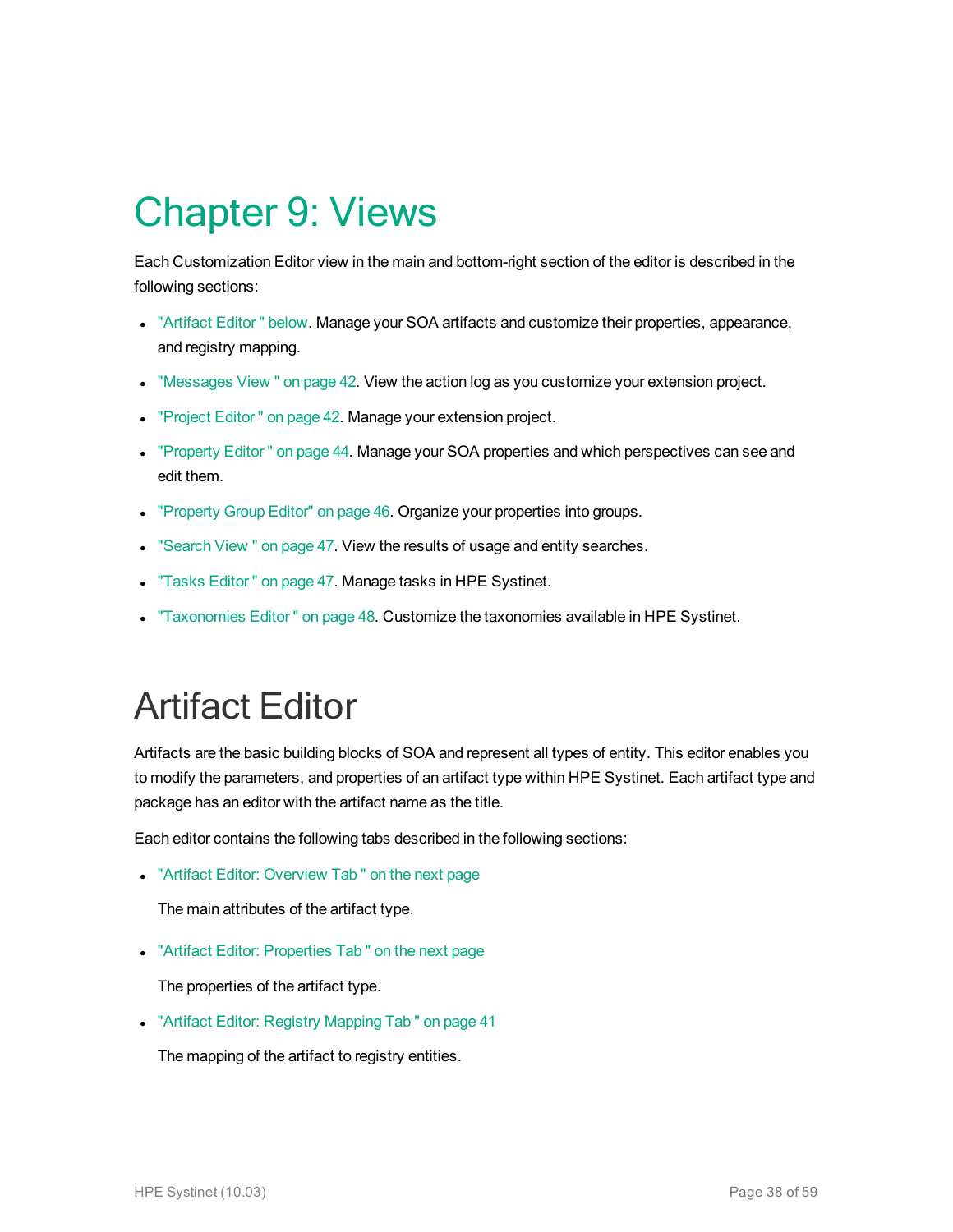### <span id="page-38-0"></span>Artifact Editor: Overview Tab

The **Overview** tab displays the general attributes of the artifact and allows you to modify some of them.

The Overview tab contains the following segments:

**Artifact General Information**. The following parameters related to artifacts shown in this pane. They are described in the table below:

| <b>Parameter</b>                  | <b>Definition</b>                                                                                                             |
|-----------------------------------|-------------------------------------------------------------------------------------------------------------------------------|
| URI                               | The identifier for the artifact descriptor in the configuration.                                                              |
| Display Name                      | The name of the artifact as it appears in the HPE Systinet UI.                                                                |
| Local Name                        | The name of the artifact as it is stored in the extension.                                                                    |
| Collection<br><b>Display Name</b> | The plural version of the name as it appears in the HPE Systinet UI.                                                          |
| Artifact Icon                     | Displays the icon used for the artifact in the UI with an option to change it.                                                |
| Package                           | The parent artifact type that this artifact type belongs to.                                                                  |
| <b>Extends Type</b>               | The artifact type that this artifact type inherits the properties of.                                                         |
| Description                       | The description of the artifact type as it appears in the HPE Systinet UI.                                                    |
| Deprecated                        | A check box indicating whether the artifact is currently active in the extension.                                             |
| <b>Revisionless</b>               | Indicates whether the artifact creates a new revision when it updates.                                                        |
| Abstract                          | A check box indicating whether the artifact is an artifact package which does<br>not have actual instances in the repository. |
| Data<br>Attachment                | Indicates the type of data content that may be attached to the artifact.                                                      |

#### <sup>l</sup> **Properties**

<span id="page-38-1"></span>A summary of different properties that the artifact has. Each of the links opens the **Properties** tab described in "Artifact Editor: [Properties](#page-38-1) Tab " below.

### Artifact Editor: Properties Tab

The **Properties** tab displays all the properties of the artifact and enables you to add and remove them.

This tab contains the following panes: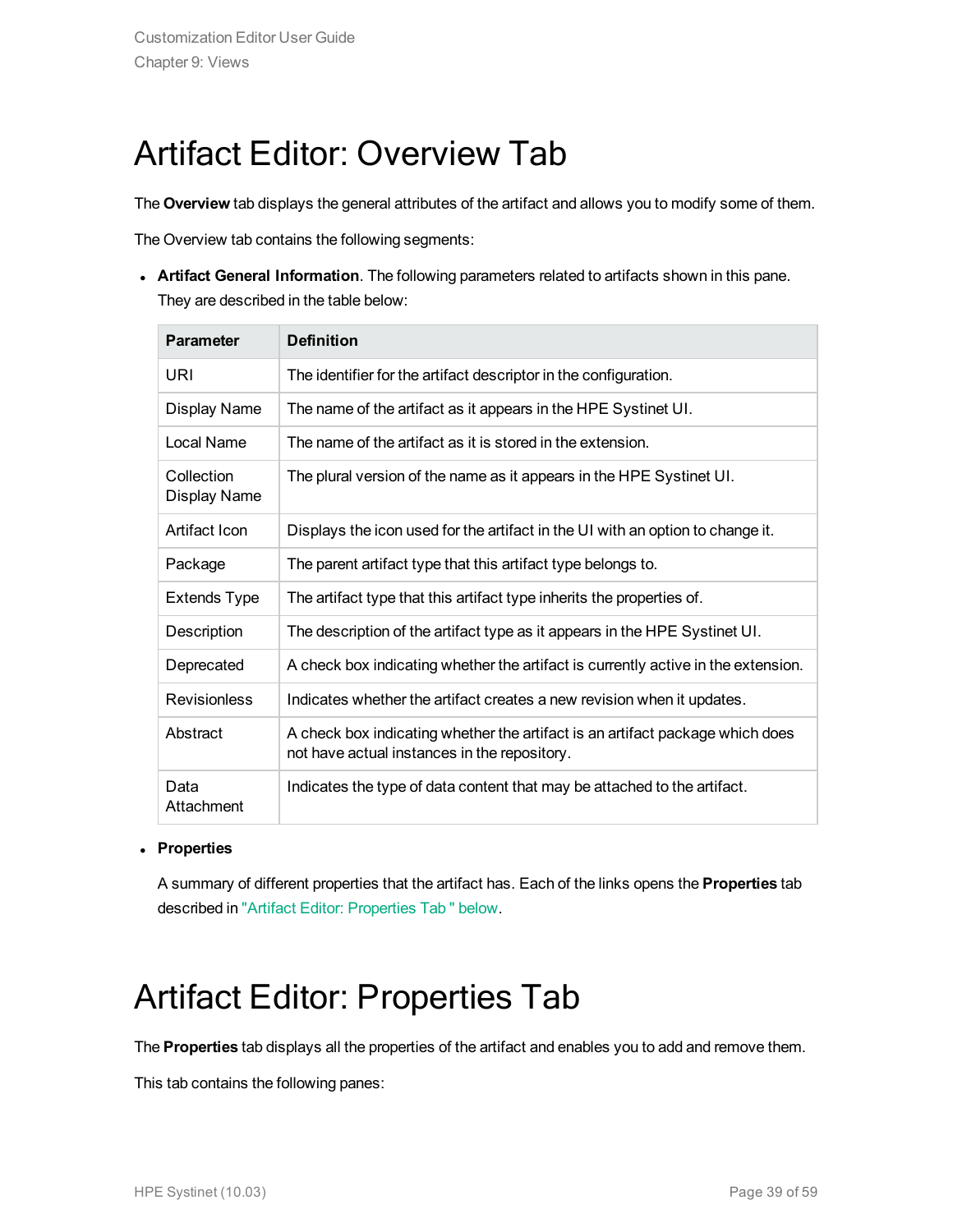#### **• Properties**

This is the list of individual properties of the artifact. On the right are the following buttons:

- <sup>o</sup> **New** opens the **New Property** dialog described in "Creating a [Property "](#page-27-1) on page 28.
- o **Add** adds a property to the artifact type from the list of available property descriptors, set its cardinality, and its location on the **View Artifact** page.
- <sup>o</sup> **Deprecate** deactivates the property in the artifact type.
- <sup>o</sup> **Undeprecate** reactivates the property in the artifact type.
- <sup>o</sup> **Remove** removes the selected property from the artifact type.

#### <sup>l</sup> **Property Groups**

This is the list of the property groups of the artifact. On the right are the following buttons:

- <sup>o</sup> **New** opens the **New Property Group** dialog. For details, see ["Creating](#page-28-1) a Property Group " on [page](#page-28-1) 29.
- $\circ$  **Add** adds a property group to the artifact type from the list of available property groups.
- <sup>o</sup> **Remove** removes the selected property group from the artifact type.

#### <sup>l</sup> **Inherited Groups and Properties**

If the artifact is based on another artifact then this segment displays the inherited artifact and its properties and groups.

The following property parameters are displayed in these panes:

| <b>Parameter</b> | <b>Definition</b>                                                                                                                                                                                                                                                                                                                                                   |
|------------------|---------------------------------------------------------------------------------------------------------------------------------------------------------------------------------------------------------------------------------------------------------------------------------------------------------------------------------------------------------------------|
| Name             | The name of the property as it appears in the HPE Systinet UI.                                                                                                                                                                                                                                                                                                      |
| Cardinality      | The occurrence of the property in an artifact with options:<br><b>Optional</b><br>$\circ$<br>The property is not required to be populated.<br><b>Required</b><br>$\circ$<br>The property must be populated.<br><b>Multiple</b><br>$\circ$<br>The cardinality is determined by the MinOccurs/MaxOccurs defined in the<br>"Property Editor: Advanced Tab" on page 45. |
| Extension        | The extension to which this property is part of.                                                                                                                                                                                                                                                                                                                    |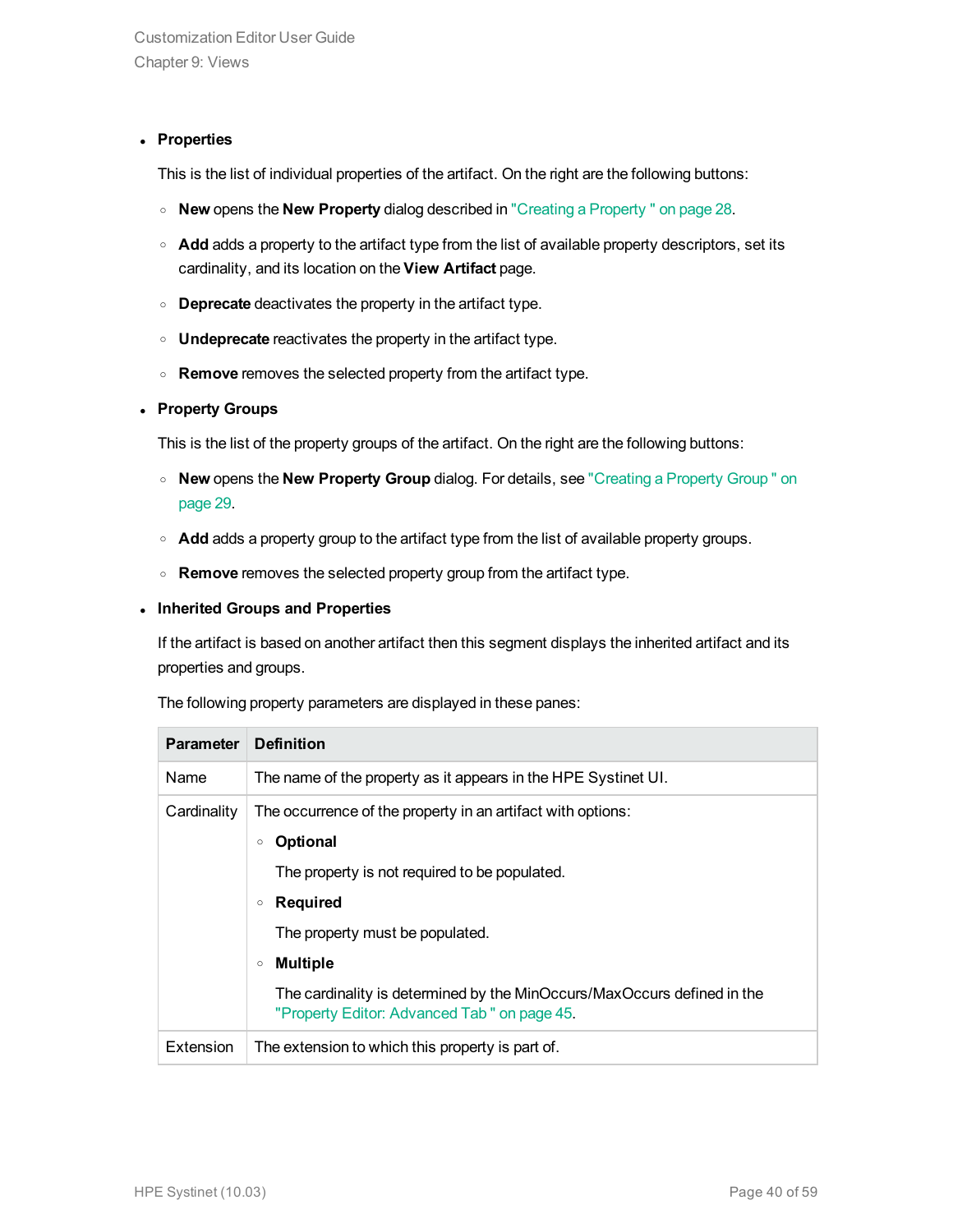## <span id="page-40-0"></span>Artifact Editor: Registry Mapping Tab

The **Registry Mapping** tab displays any mappings between the artifact and entities in registries and allows you to create, edit, and remove them.

This tab has the following panes:

#### <sup>l</sup> **Artifact Mapping**

This is the list of registry entities that represent the artifact in registries. On the right are the following buttons:

- <sup>o</sup> **Add** adds a registry mapping, as described in "Mapping an Artifact Type to a [Registry "](#page-24-0) on page [25](#page-24-0)
- <sup>o</sup> **Edit** edits the mapping, as described in "Mapping an Artifact Type to a [Registry "](#page-24-0) on page 25
- <sup>o</sup> **Remove** removes the mapping from the artifact.

The following registry mapping parameters are displayed in this pane:

| <b>Parameter</b>  | <b>Definition</b>                                                    |
|-------------------|----------------------------------------------------------------------|
| Registry Name     | The registry that the artifact type is mapped to.                    |
| <b>TModel Key</b> | The taxonomy key used to categorize the UDDI entity in the registry. |
| Key Name          | The name used to categorize the UDDI entity in the registry.         |
| <b>Key Value</b>  | The value used to categorize the UDDI entity in the registry.        |
| Extension         | The extension to which this mapping is part of.                      |

#### <sup>l</sup> **Property Mappings**

This is the list of the properties of the artifact and if they are mapped to a registry. On the right are the following buttons:

- **Add** adds a new registry mapping for the selected property, as described in ["Mapping](#page-24-0) an Artifact Type to a [Registry "](#page-24-0) on page 25.
- <sup>o</sup> **Edit** edits a property mapping, as described in "Mapping an Artifact Type to a [Registry "](#page-24-0) on page [25](#page-24-0).
- <sup>o</sup> **Remove** removes a mapping from the selected property.

The following registry mapping parameters are displayed in this pane: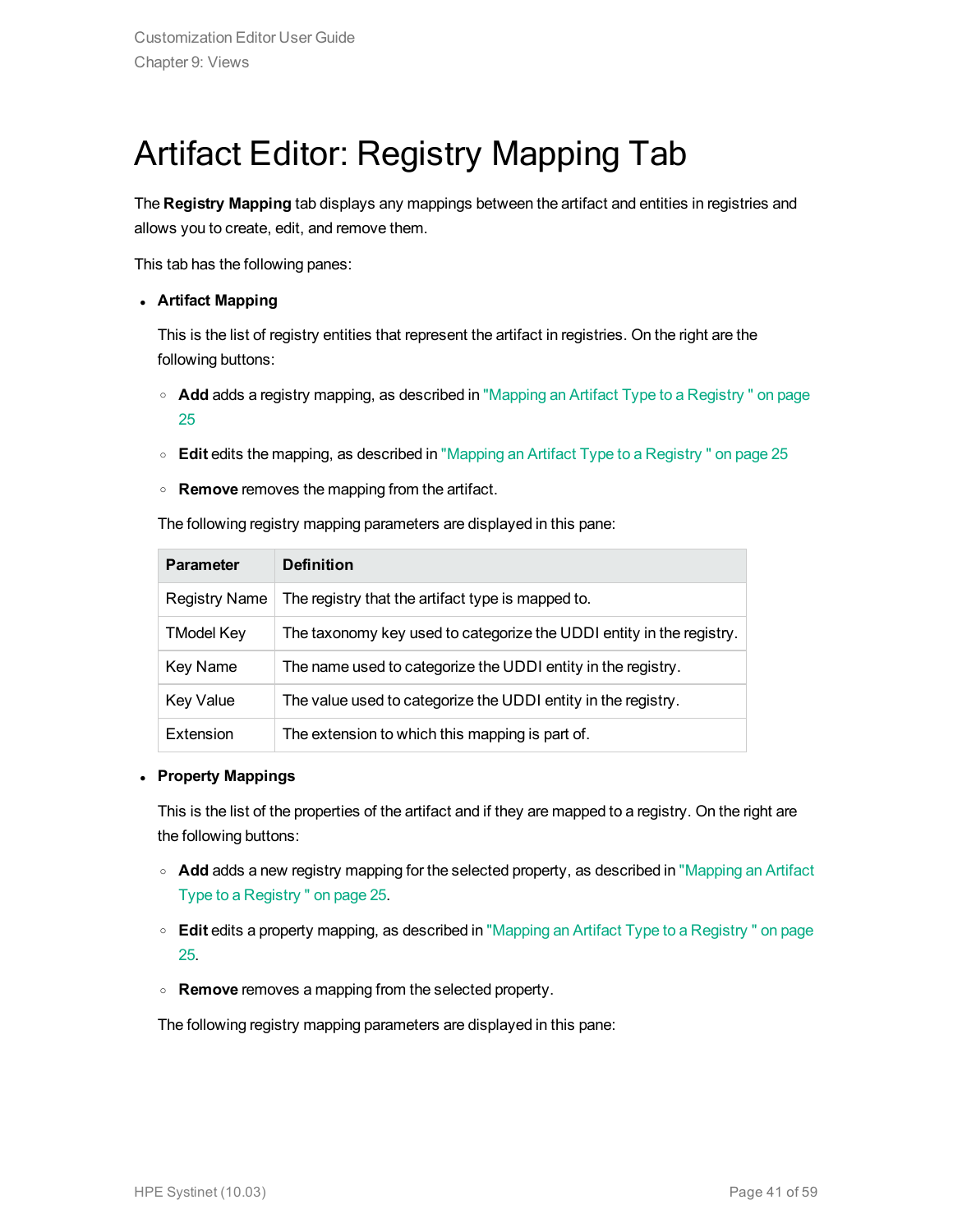| <b>Parameter</b>     | <b>Definition</b>                                                    |
|----------------------|----------------------------------------------------------------------|
| <b>Property Name</b> | The name of the property.                                            |
| <b>Registry Name</b> | The registry that the artifact type property is mapped to.           |
| <b>TModel Key</b>    | The taxonomy key used to categorize the UDDI entity in the registry. |
| Key Name             | The name used to categorize the UDDI entity in the registry.         |
| Extension            | The extension to which this property is part of.                     |

## <span id="page-41-0"></span>Messages View

The **Messages** view tracks the changes that you make to extension entities and displays any warnings and problems that may occur as a result of those actions:

<span id="page-41-1"></span>Double-click an item in the tree to open the relevant editor for that object.

## Project Editor

The project editor allows you to configure your extension project. It contains three tabs described in the following sections:

- "Project Editor: [Overview](#page-41-2) Tab " below
- "Project Editor: [Environment](#page-42-0) Tab" on the next page
- <span id="page-41-2"></span>• "Project Editor: [Dependencies](#page-42-1) Tab" on the next page

### Project Editor: Overview Tab

The **Overview** tab enables you to view and amend the basic parameters of your extension project.

The **Overview** tab contains the following collapsible panes:

**Project details** displays the following parameters for the extension project: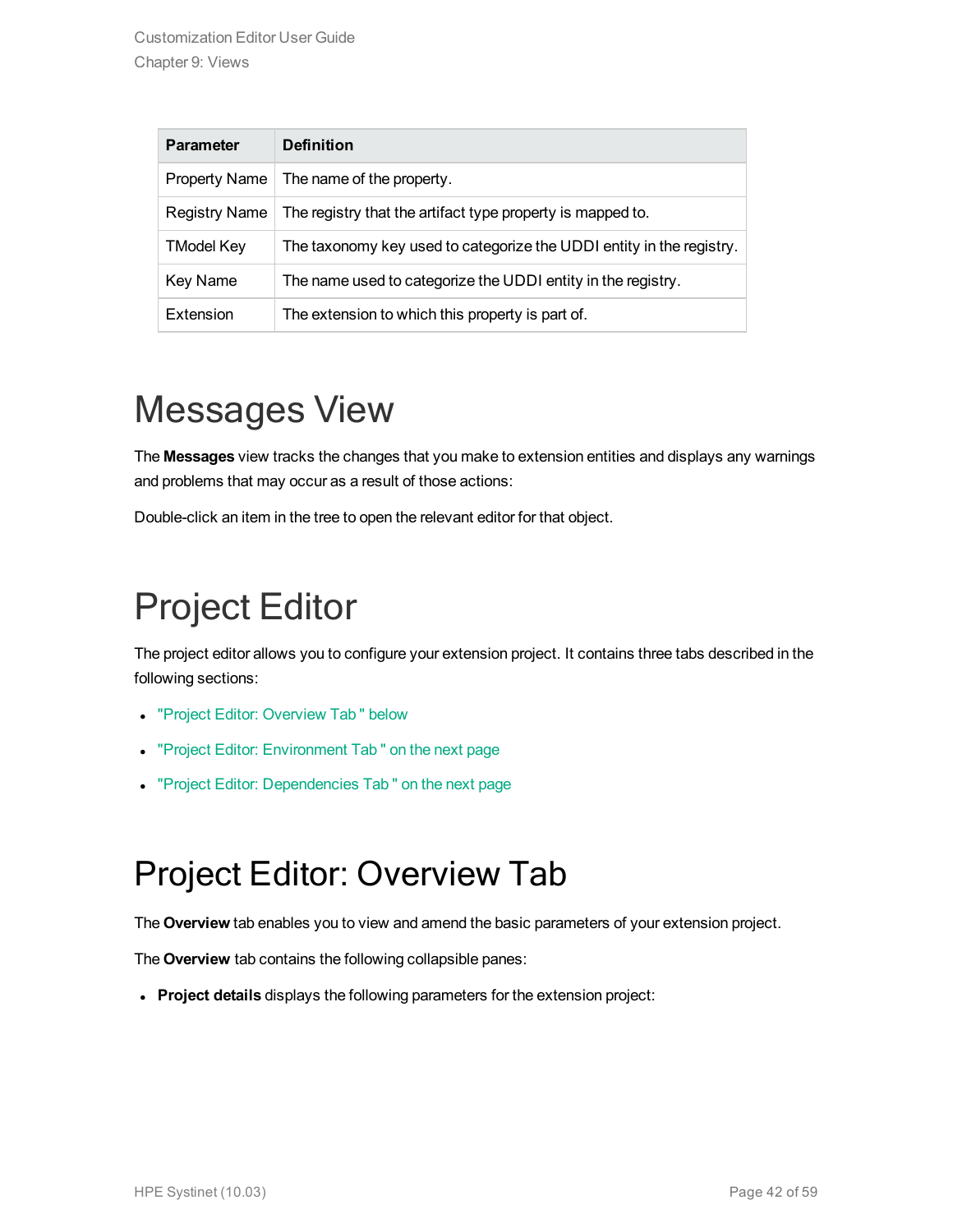| <b>Parameter</b> | <b>Definition</b>                                         |
|------------------|-----------------------------------------------------------|
| Project name     | The name of the extension project.                        |
| Project type     | The project is an extension project.                      |
| Project location | The workspace folder that contains the extension project. |
| Last modified    | The last time the project was changed.                    |

**Extension details** enables you to configure some of the extension project parameters:

| <b>Parameter</b> | <b>Definition</b>                                                            |
|------------------|------------------------------------------------------------------------------|
| Name             | The display name of the extension.                                           |
| Version          | The version number of the extension project.                                 |
| Description      | A description of the extension project.                                      |
| URI              | The identifier for the extension in the configuration (not editable).        |
| Namespace        | The prefix used for the URI when you create a new artifact type or property. |

## <span id="page-42-0"></span>Project Editor: Environment Tab

The **Environment** tab displays the parameters of the HPE Systinet server that the Customization Editor is configured for.

| <b>Parameter</b>                 | <b>Definition</b>                                                                       |
|----------------------------------|-----------------------------------------------------------------------------------------|
| Platform Home                    | Your HPE Systinet installation folder.                                                  |
| Extension Folder                 | The location of the extension folder in your HPE Systinet installation.                 |
| Server URL                       | The URL used to access HPE Systinet.                                                    |
| Deploy JSPs                      | Indicates if component and JSP development is configured for your<br>extension project. |
| <b>JBoss Deploy</b><br>Directory | Deployment directory for your JBoss application server.                                 |
| <b>JBoss JNDI Port</b>           | JNDI port configured in your JBoss application server.                                  |
|                                  |                                                                                         |

The **Environment** tab contains the following parameters:

## <span id="page-42-1"></span>Project Editor: Dependencies Tab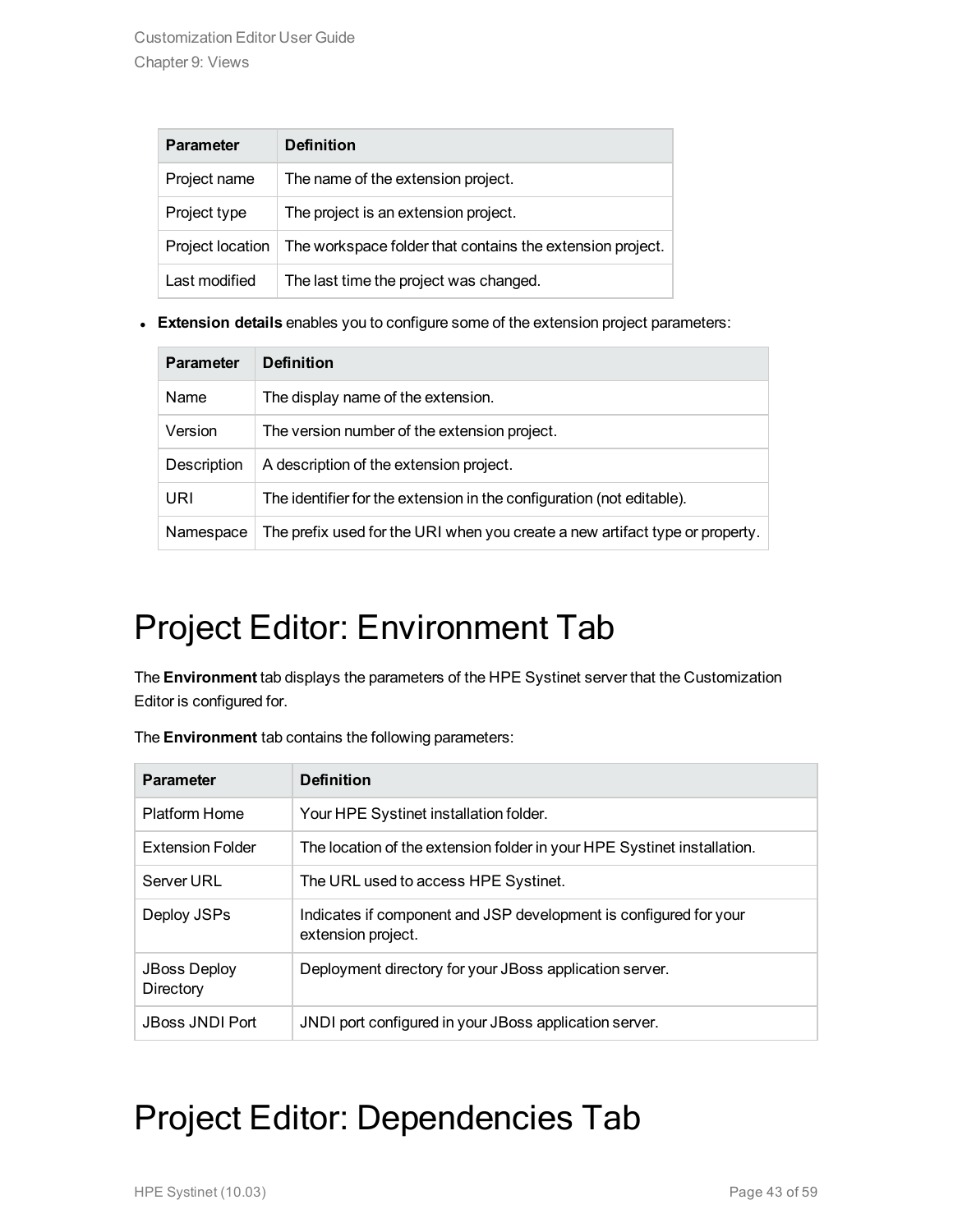The **Dependencies** tab displays general information about your extension project and any dependencies that is has:

The **Dependencies** tab contains the following panes:

- **Extension dependencies** displays a tree of extensions that the extension project is dependent on.
- <sup>l</sup> **Project and extension general information** displays parameters of the extension project:

| <b>Parameter</b> | <b>Definition</b>                                                             |
|------------------|-------------------------------------------------------------------------------|
| Name             | The name of the extension.                                                    |
| Version          | The version number of the extension project.                                  |
| Description      | A description of the extension project.                                       |
| URI              | The identifier for the extension project in the configuration (not editable). |
| <b>Buildtime</b> | The creation date and time of the extension.                                  |

## <span id="page-43-0"></span>Property Editor

Properties are attributes of artifacts. The property editor allows you to modify the properties in your extension project. Each property has an editor with the property name as the title containing the tabs described in the following sections:

• "Property Editor: [Overview](#page-43-1) Tab " below

The main attributes of the property.

• "Property Editor: [Advanced](#page-44-0) Tab" on the next page

<span id="page-43-1"></span>The advanced attributes of the property.

### Property Editor: Overview Tab

The **Overview** tab displays the general attributes of the artifact and enables you to modify some of them.

This tab contains the following panes:

**.** General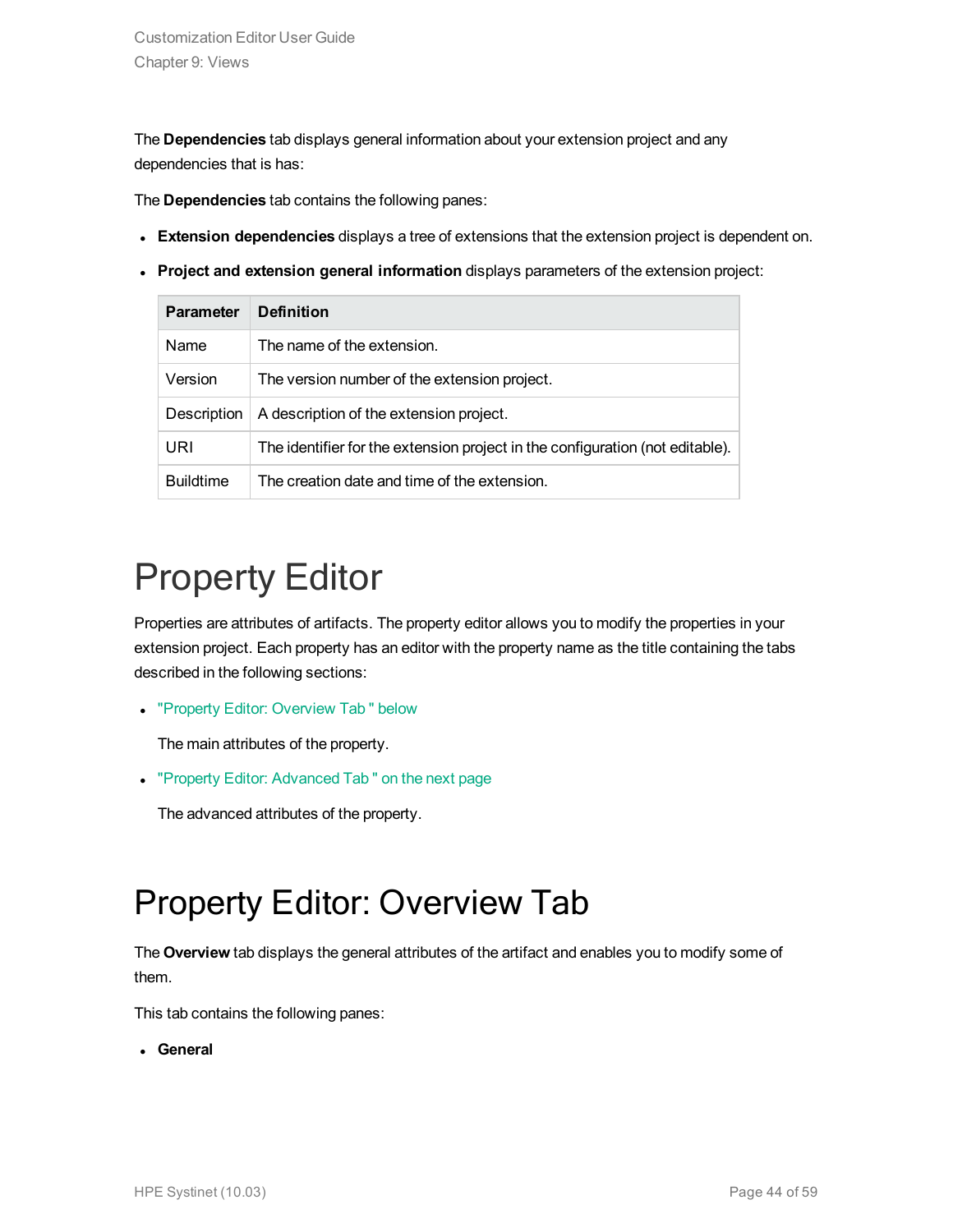#### The following parameters are displayed in General pane:

| <b>Parameter</b>                  | <b>Definition</b>                                                                    |
|-----------------------------------|--------------------------------------------------------------------------------------|
| Display Name                      | The name of the property as it appears in the HPE Systinet UI.                       |
| Local Name                        | The name of the property as it is stored in the extension.                           |
| URI                               | The identifier for the property descriptor in the configuration.                     |
| Description                       | The description of the property as it appears in the HPE Systinet UI.                |
| <b>Collection Display</b><br>Name | The plural version of the name as it appears in the HPE Systinet UI.                 |
| Deprecated                        | A check box indicating whether the property is currently active in the<br>extension. |

#### <sup>l</sup> **Property Type**, **Relationship**, or **Taxonomy**

There are three types of property and this segment is specific to each:

#### <sup>o</sup> **Property Type**

The property type for primitive properties.

#### <sup>o</sup> **Relationship**

This pane displays the source and target artifacts that this relationship links and some parameters of the inverse relationship. On the right are two sets of two buttons for altering the source and target artifacts:

- **Add** selects an artifact in the extension to source or target.
- **Remove** removes the relationship from a source or target artifact.

#### <sup>o</sup> **Taxonomy**

The taxonomy that contains the available options for this property with **Browse** to select a new taxonomy from the extension project.

### <span id="page-44-0"></span>Property Editor: Advanced Tab

The **Advanced** tab displays the advanced attributes of the property and allows you to modify them.

This tab contains the following panes: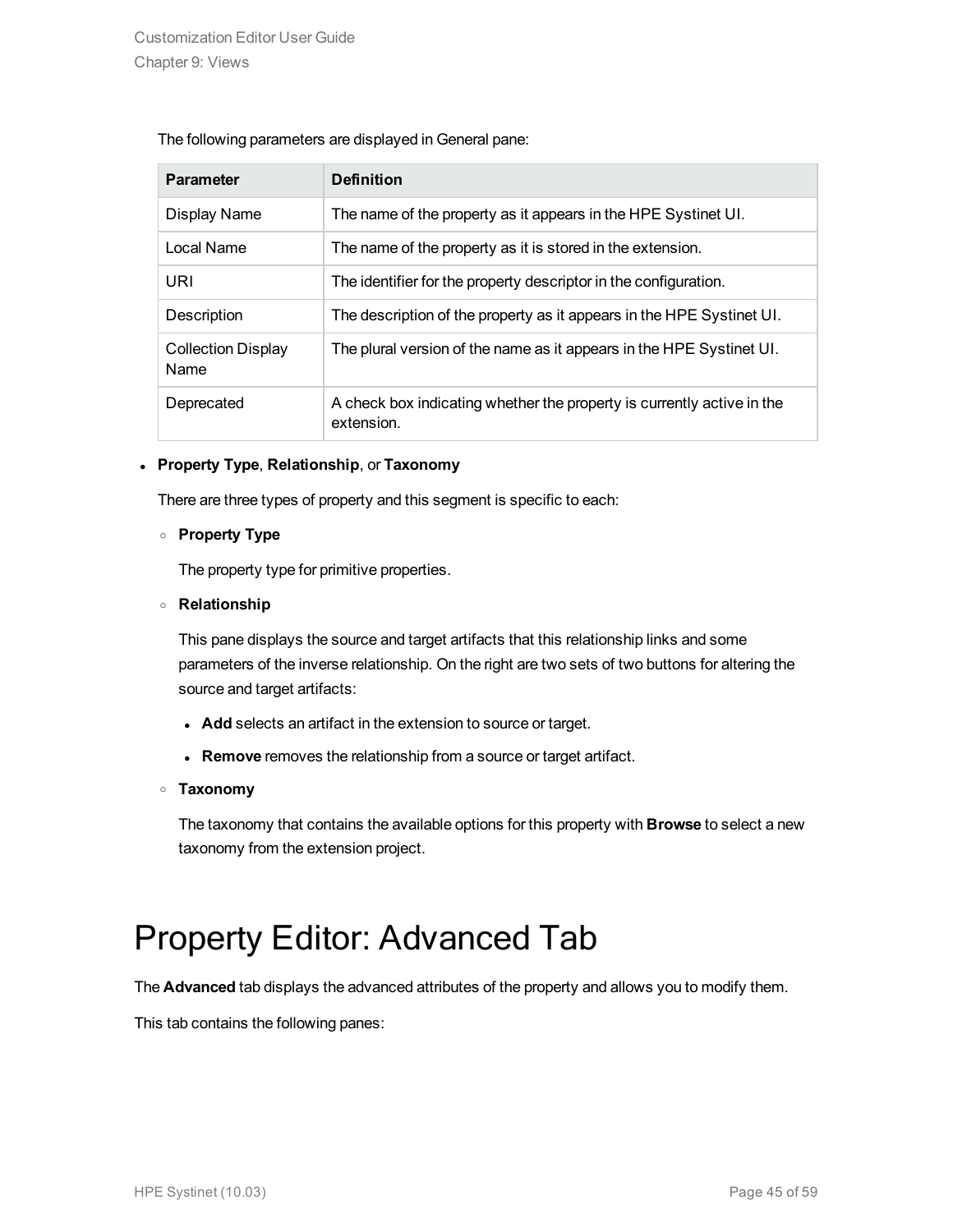#### <sup>l</sup> **Multiple Cardinality:**

The following are the parameters of the multiple cardinality pane:

| <b>Parameter</b> | <b>Definition</b>                                                                                                                                        |
|------------------|----------------------------------------------------------------------------------------------------------------------------------------------------------|
| <b>MinOccurs</b> | If a property has multiple cardinality, this parameter is the minimum occurrences of<br>the property in an artifact.                                     |
| MaxOccurs        | If a property has multiple cardinality, this parameter is the maximum occurrences<br>of the property in an artifact. Use unbounded if there is no limit. |

**Caution:** Properties that inherit urn:com:systinet:soa:model:propertyTypes:text, such as **Name**, cannot have multiple instances. If you need a text property with multiple cardinality, use one that inherits urn:com:systinet:soa:model:propertyTypes:plainText.

**Note:** Cardinality for incoming relationship properties cannot be changed.

#### <sup>l</sup> **Default Values:**

The following are the parameters of the default values pane:

| <b>Parameter</b> | <b>Definition</b>                                                                                         |
|------------------|-----------------------------------------------------------------------------------------------------------|
| Default Value    | An XML extract defining the default value.                                                                |
|                  | Multiple Default Value $\mid$ An XML extract defining default values in the case of multiple cardinality. |

#### <sup>l</sup> **Database Sizes**

<span id="page-45-0"></span>Displays optional database sizing for property elements with **Add**, **Edit**, and **Remove** functionality.

## Property Group Editor

Properties can be organized into groups. The property group editor allows you to add and remove properties from a property group. Each property group has an editor with the property group name as the title.

The Property Group Editor has the following panes:

- <sup>l</sup> **General** enables you to change the **Display Name** and view the **URI** of the property group.
- **Properties** enables you to manage the property group.

The following are the available options on the right pane: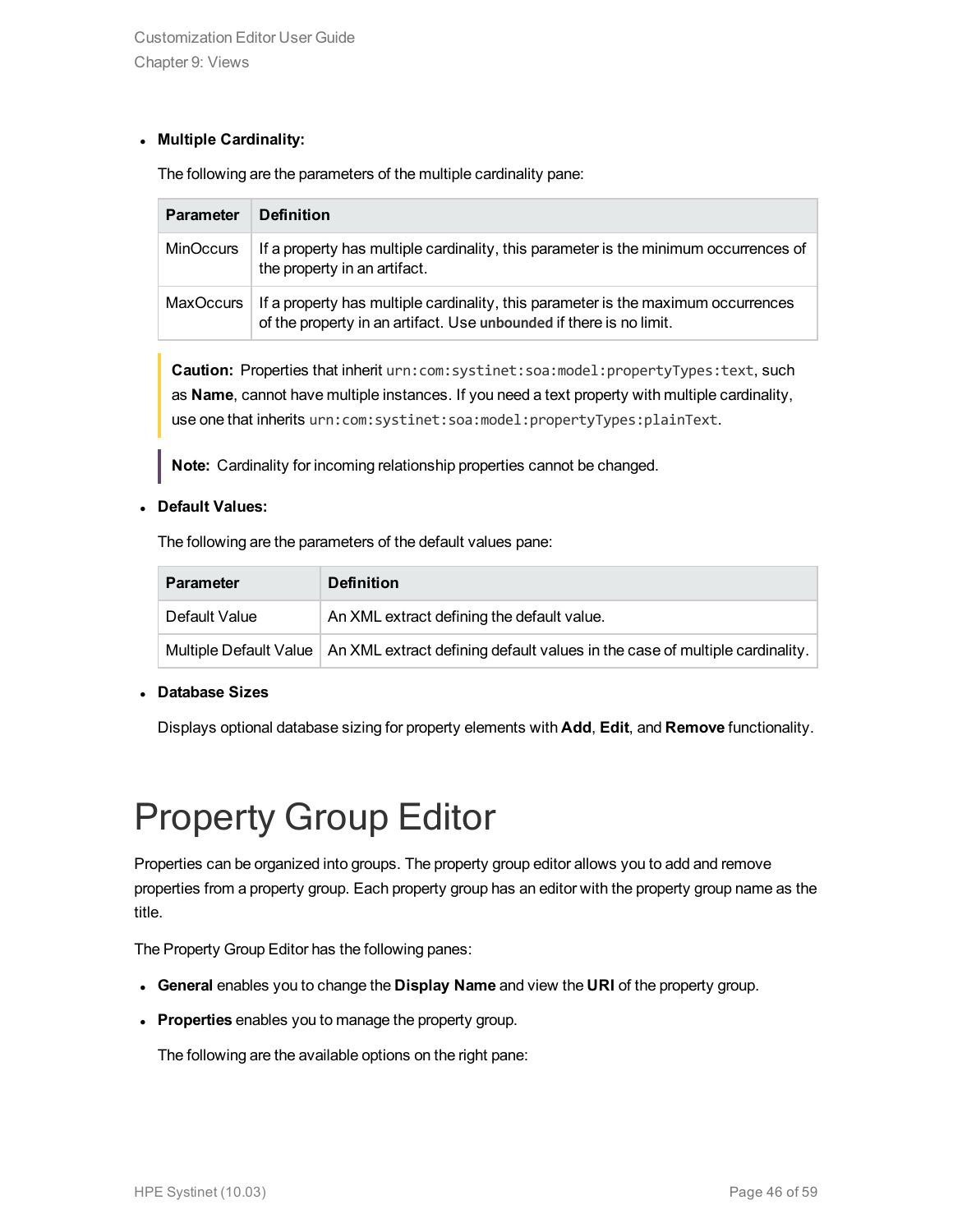- <sup>o</sup> **New** creates a new property, as described in ["Creating](#page-28-1) a Property Group " on page 29.
- **Add** adds a property to the group from the list of available properties.
- <sup>o</sup> **Remove** removes the selected property from this property group.

The following property parameters are displayed in Property Group Editor:

| <b>Parameter</b> | <b>Definition</b>                                                                                                                                                                                                                                                                                         |
|------------------|-----------------------------------------------------------------------------------------------------------------------------------------------------------------------------------------------------------------------------------------------------------------------------------------------------------|
| Name             | The name of the property.                                                                                                                                                                                                                                                                                 |
| Cardinality      | The occurrence of the property in an artifact with options:<br><b>Optional</b><br>$\circ$<br>The property is not required to be populated.<br><b>Required</b><br>$\circ$<br>The property must be populated.<br><b>Multiple</b><br>$\circ$<br>The property can occur multiple times with different values. |
| Extension        | The extension to which this property is part of.                                                                                                                                                                                                                                                          |

## <span id="page-46-0"></span>Search View

The **Search** view displays the results of a search or find usage query.

The results are shown as a tree of artifact types, properties, and property groups containing the requested item.

<span id="page-46-1"></span>Double-click an artifact type, property, or group to open the relevant editor.

## Tasks Editor

Tasks are top level HPE Systinet UI components accessible via their URIs. The tasks editor allows you to create, edit, and remove tasks from your extension project.

The following are the available options on the right pane:

- **New** opens the **New Task** dialog box, as described in ["Creating](#page-31-0) a Task " on page 32.
- **Edit** opens the Edit Task dialog box with the same parameters described in ["Creating](#page-31-0) a Task " on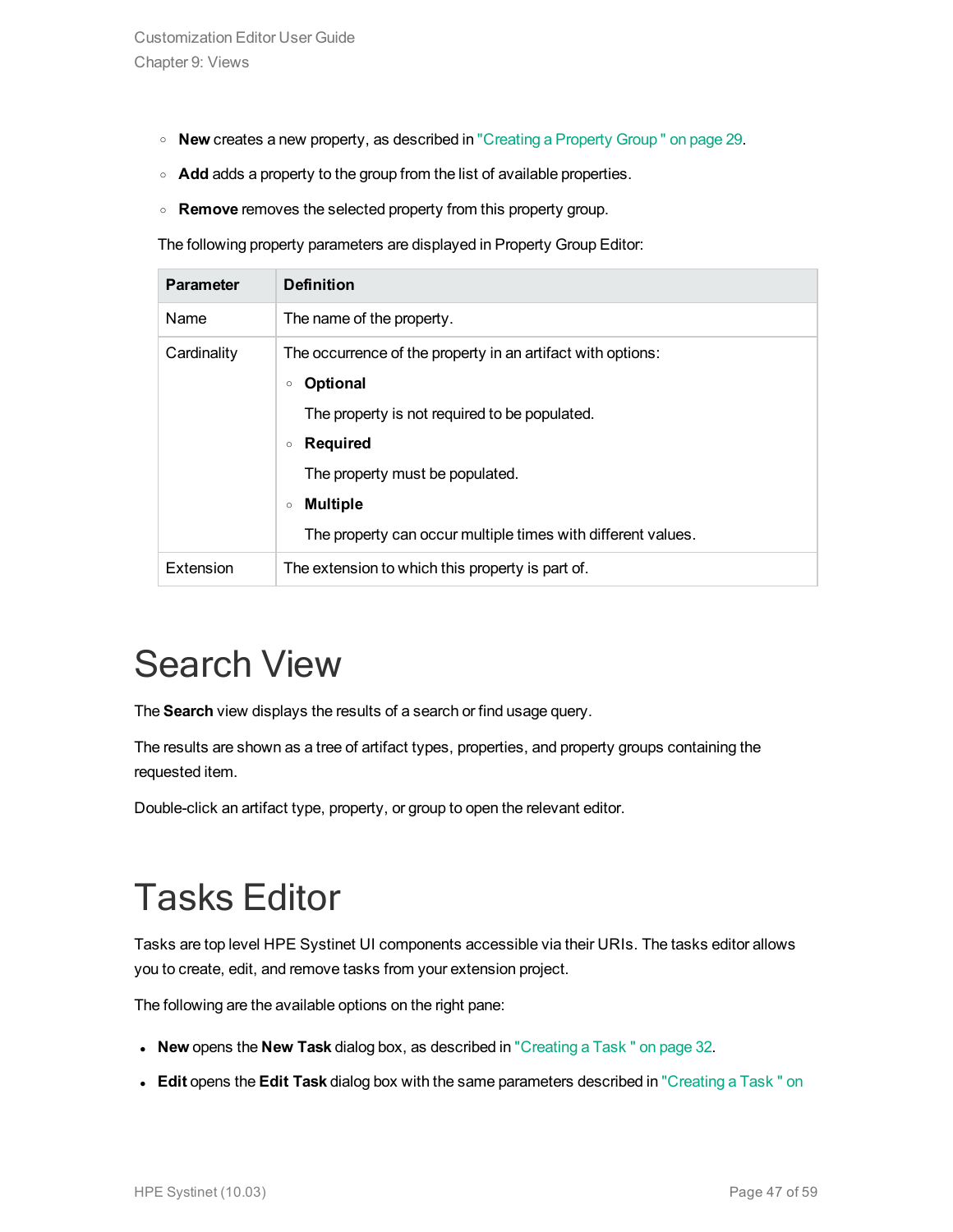Customization Editor User Guide Chapter 9: Views

#### [page](#page-31-0) 32.

**Remove** deletes the selected task from your extension project.

The following parameters are displayed in Task Editor:

| <b>Parameter</b> | <b>Definition</b>                                |
|------------------|--------------------------------------------------|
| URI              | The identifier for the task.                     |
| Component        | The component the task uses.                     |
| Caption          | A name for the task.                             |
| Extension        | The extension to which this property is part of. |

## <span id="page-47-0"></span>Taxonomies Editor

Taxonomies are category groups that allow you to organize your services. The taxonomies editor allows the import and removal of taxonomies from your extension project.

The following are the available options on the right pane:

<sup>l</sup> **Import** imports taxonomies from the active HPE Systinet server.

The referenced HPE Systinet server must be running during import.

- **Update** refreshes the taxonomy list with any changes from the HPE Systinet server.
- **Remove** deletes the selected taxonomy from the extension project.

The following parameters are displayed in Taxonomies editor:

| <b>Parameter</b>  | <b>Definition</b>                                          |
|-------------------|------------------------------------------------------------|
| Name              | The name of the taxonomy as it is stored in the extension. |
| <b>TModel Key</b> | The taxonomy key identifier.                               |
| Extension         | The extension to which this property is part of.           |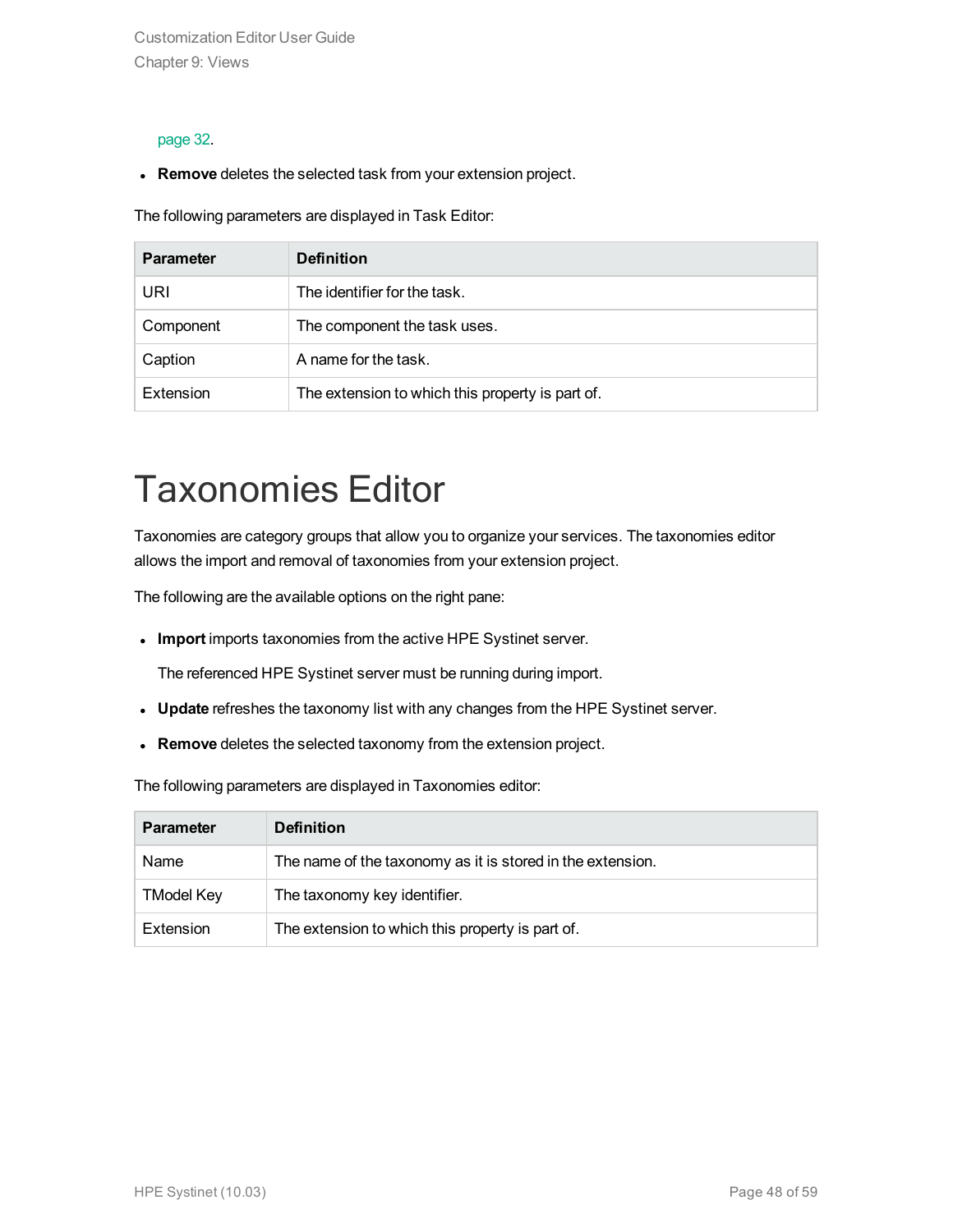# <span id="page-48-0"></span>Appendix A: Dialog Boxes

Each Customization Editor input dialog is described in the following sections:

- . "New Artifact" below. Create a new artifact type or package.
- . "New Component" on the next page. Create a new component.
- . "New [Extension](#page-50-0) Project" on page 51. Create an extension project.
- . "New [Property "](#page-53-0) on page 54. Create a new property.
- . "New [Property](#page-55-0) Group " on page 56. Create a new property group.
- . "New Task" on page 56. Create a new task.
- "Registry [Mapping "](#page-56-0) on page 57. Add registry mapping.
- <span id="page-48-1"></span>• ["Search "](#page-57-0) on page 58. Search your extension project.

## New Artifact

The New Artifact Type and New Artifact Package dialogs are identical and consist of the following ordered stages:

- 1. "New Artifact: [Create "](#page-48-2) below
- <span id="page-48-2"></span>2. "New Artifact: [Database](#page-49-0) Settings " on the next page

### New Artifact: Create

The following are the parameters to create the new artifact:

| <b>Parameter</b>       | <b>Definition</b>                                               |
|------------------------|-----------------------------------------------------------------|
| <b>Display</b><br>Name | The name of the artifact as it appears in the HPE Systinet UI.  |
| Local Name             | The name of the artifact as it is stored in the extension.      |
| URI                    | The identifier of the artifact descriptor in the configuration. |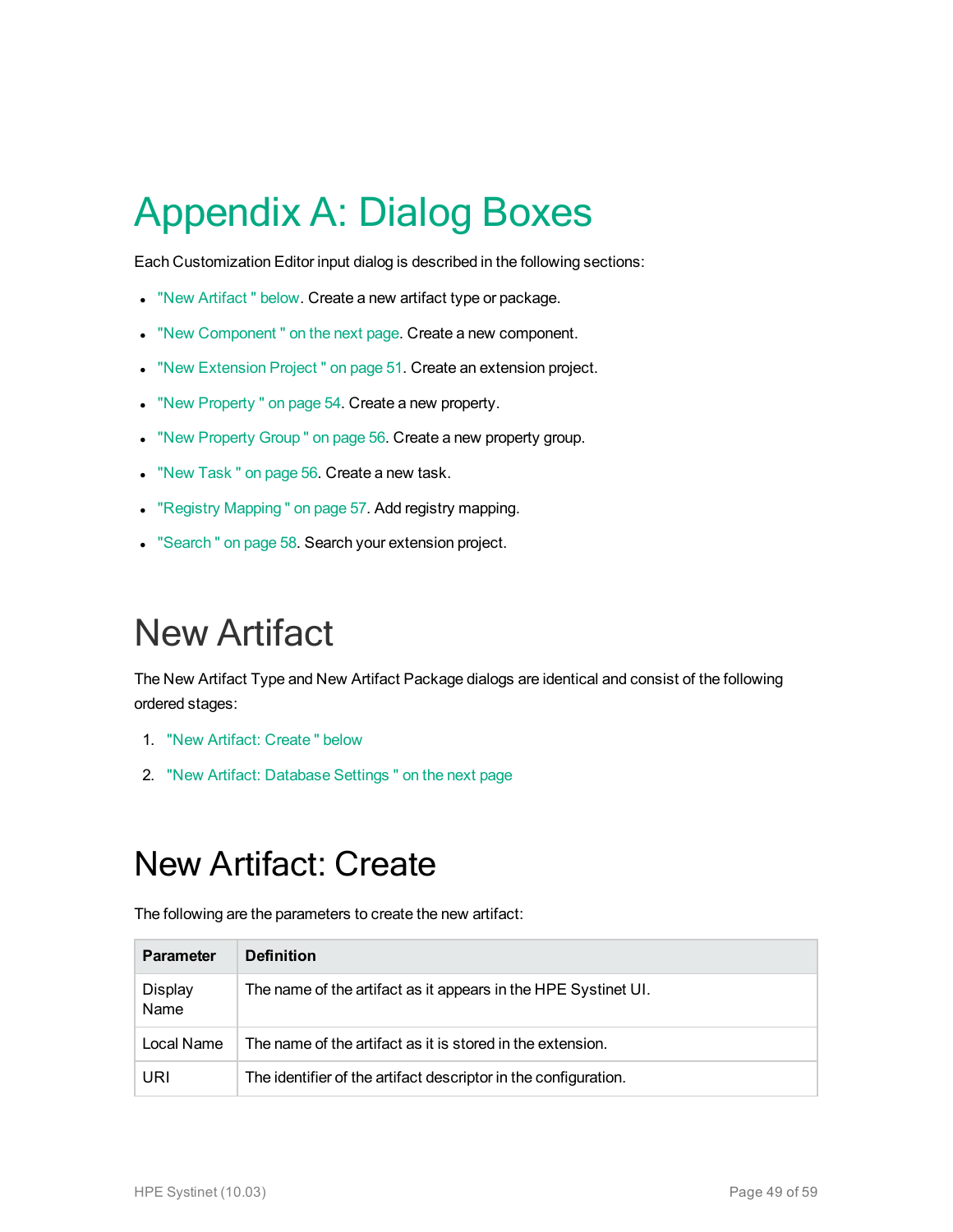| <b>Parameter</b>              | <b>Definition</b>                                                                                                                                                                                   |
|-------------------------------|-----------------------------------------------------------------------------------------------------------------------------------------------------------------------------------------------------|
| Collection<br>Display<br>Name | The plural name of the artifact as it appears in the HPE SystinetM UI.                                                                                                                              |
| Package                       | Click <b>Browse</b> to select a parent artifact package to which the artifact belongs. The<br>default is Systinet if the new artifact is not created from within an existing artifact<br>package.   |
| <b>Extends</b>                | If you select <b>Extends</b> , the new artifact inherits any future changes made to the<br>chosen parent artifact.<br>Click <b>Browse</b> to select an artifact type to inherit the properties from |
|                               |                                                                                                                                                                                                     |
| Description                   | The description of the artifact type as it appears in the HPE Systinet UI.                                                                                                                          |
| Data<br>Attachment            | If the artifact type normally has attached data content, select the content type from<br>the drop-down list.                                                                                        |
| <b>Revisionless</b>           | Specify the artifact to be revisionless. These type of artifacts update without creating<br>a new revision.                                                                                         |

### <span id="page-49-0"></span>New Artifact: Database Settings

The following are the parameters for database settings of the new artifact:

| <b>Parameter</b>    | <b>Definition</b>                                                           |
|---------------------|-----------------------------------------------------------------------------|
| Collection name     | The name of collection where the artifact instances are stored.             |
| Database table name | The name of the database table where instances of this artifact are stored. |

**Note:** You cannot change these parameters if the new artifact extends an artifact type that already defines them.

## <span id="page-49-1"></span>New Component

The following are the general parameters for the new component:

| <b>Parameter</b> | <b>Definition</b>                                           |
|------------------|-------------------------------------------------------------|
| Name             | The name of the component as it is stored in the extension. |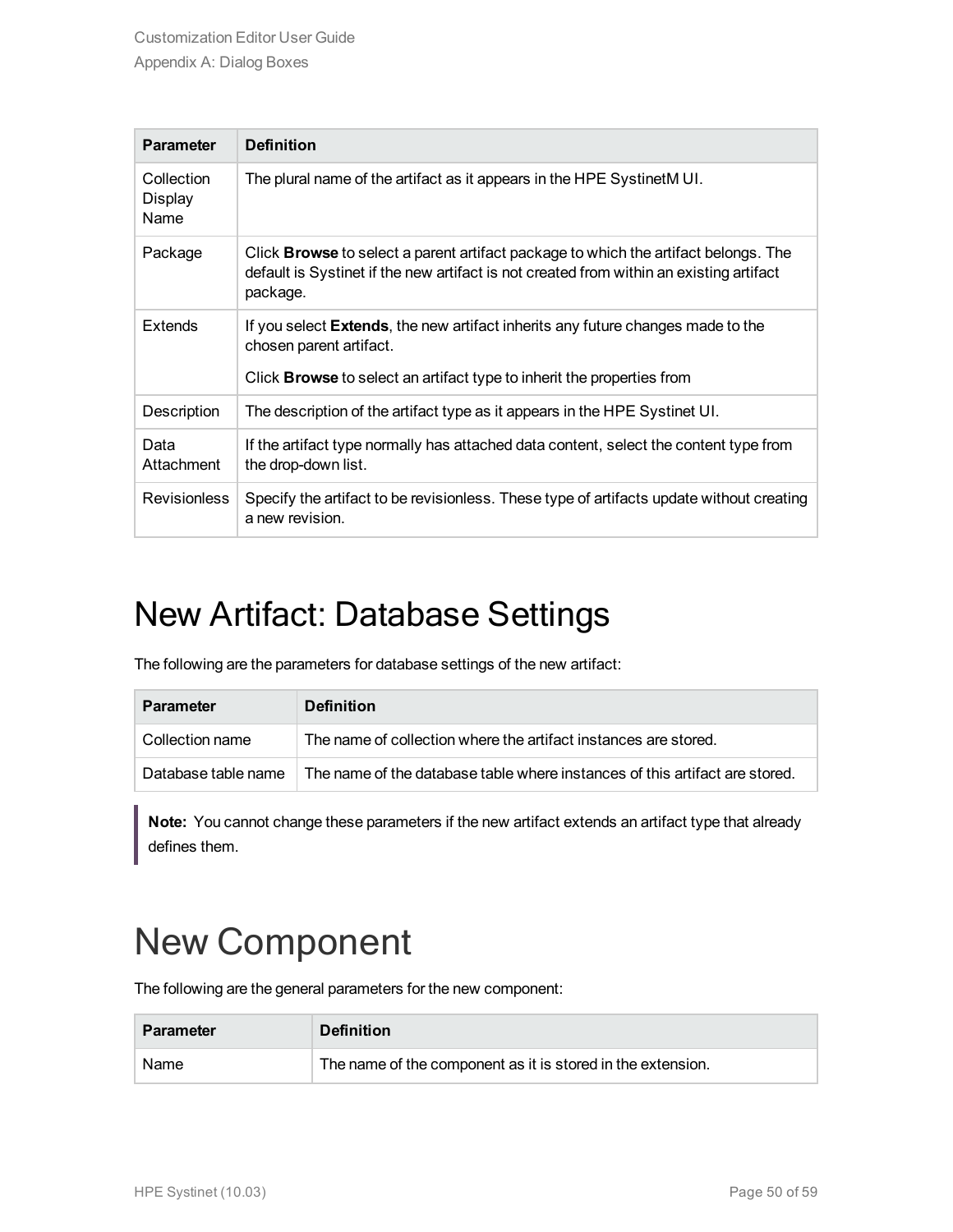| <b>Parameter</b>     | <b>Definition</b>                                                                |
|----------------------|----------------------------------------------------------------------------------|
| Page                 | The JSP used by the component.                                                   |
| Class name           | The Java class used by the component.                                            |
| Component parameters | Use <b>Add</b> and <b>Remove</b> to select parameters to use with the component. |

## <span id="page-50-0"></span>New Extension Project

The New Extension Project dialog consists of the following stages depending on the options you select:

- 1. "New Extension Project: Specify HPE Systinet Server [Installation "](#page-50-1) below
- 2. "New [Extension](#page-51-0) Project: New Server " on the next page
- 3. "New Project: Select Working [Extensions "](#page-51-1) on the next page
- 4. "New Project: Create a New [Extension "](#page-52-0) on page 53
- <span id="page-50-1"></span>5. "New Project: Create [Dependencies "](#page-52-1) on page 53

## New Extension Project: Specify HPE Systinet Server Installation

The following are the parameters for the HPE Systinet Server:

| <b>Parameter</b>        | <b>Definition</b>                                                                                                                                                                                                                                                                                                                                          |
|-------------------------|------------------------------------------------------------------------------------------------------------------------------------------------------------------------------------------------------------------------------------------------------------------------------------------------------------------------------------------------------------|
| <b>Platform Home</b>    | Use <b>Browse</b> to select the HPE Systinet platform installation<br>folder. If Workbench is installed on a different machine other<br>than the Systinet server, select an empty folder.                                                                                                                                                                  |
| <b>Extension Folder</b> | Use <b>Browse</b> to select the extension folder in your HPE<br>Systinet installation (populated by default based on the<br>Platform Home input). If Workbench is installed on a<br>different machine other than the Systinet server, copy the<br>core extension file from HPE Systinet installation folder<br>(SYSTINET HOME/extensions/) to this folder. |
| <b>Production Mode</b>  | Select this check-box to create the project in production<br>mode (selected by default). This disables customizations                                                                                                                                                                                                                                      |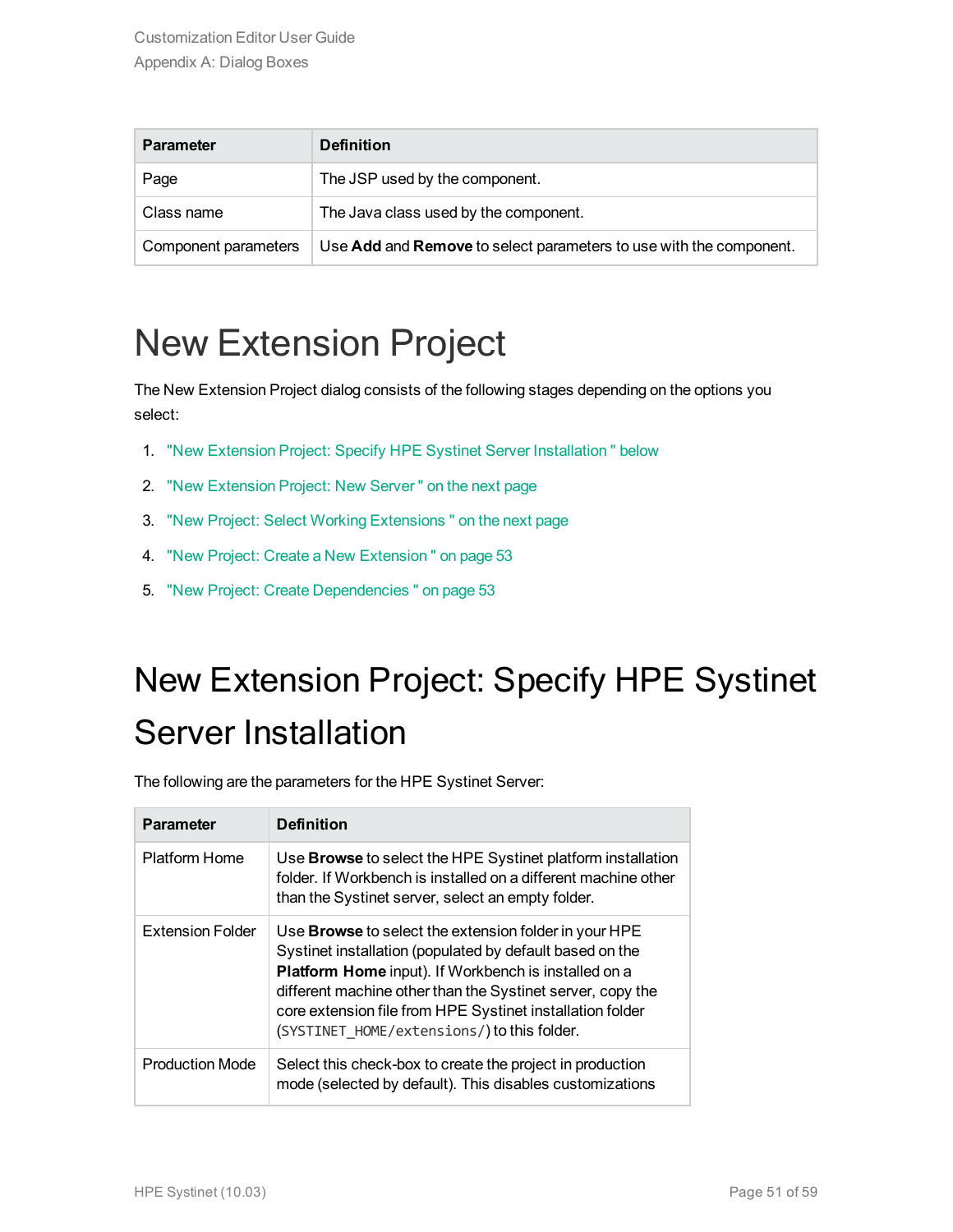| <b>Parameter</b>                 | <b>Definition</b>                                                                                                        |
|----------------------------------|--------------------------------------------------------------------------------------------------------------------------|
|                                  | that would require the deletion of server data during the<br>application of the extension to HPE Systinet.               |
| Project Type                     | Select from the following options:                                                                                       |
|                                  | • model for changes to the SDM model.                                                                                    |
|                                  | code for custom code components and UI<br>customizations.                                                                |
|                                  | • mixed for both types of changes (not recommended).                                                                     |
| <b>JBoss Deploy</b><br>Directory | Use <b>Browse</b> to select the deployment directory for your<br>application server (JBOSS_HOME\standalone\deployments). |
| <b>JBoss JNDI Port</b>           | Input the JNDI Port for your application server.                                                                         |

<span id="page-51-0"></span>Only JBoss is supported for the development of components and tasks in this release.

### New Extension Project: New Server

The following are the parameters for the HPE Systinet new server:

| <b>Parameter</b>         | <b>Definition</b>                                                                                                               |
|--------------------------|---------------------------------------------------------------------------------------------------------------------------------|
| <b>Name</b>              | The name you want to use for the new server.                                                                                    |
| URL                      | The endpoint URL of the server you want to use.                                                                                 |
| Username and<br>Password | Your login credentials for the specified server.                                                                                |
| Save password            | Select this check-box to store your login credentials.                                                                          |
| Validate<br>connection   | Select this check-box to validate connection to the server. Otherwise, you can<br>validate connection the next time you log in. |

### <span id="page-51-1"></span>New Project: Select Working Extensions

The following are the parameters to create working extensions:

| <b>Selection</b>            | Action      |
|-----------------------------|-------------|
| Create a new extension from | Click Next. |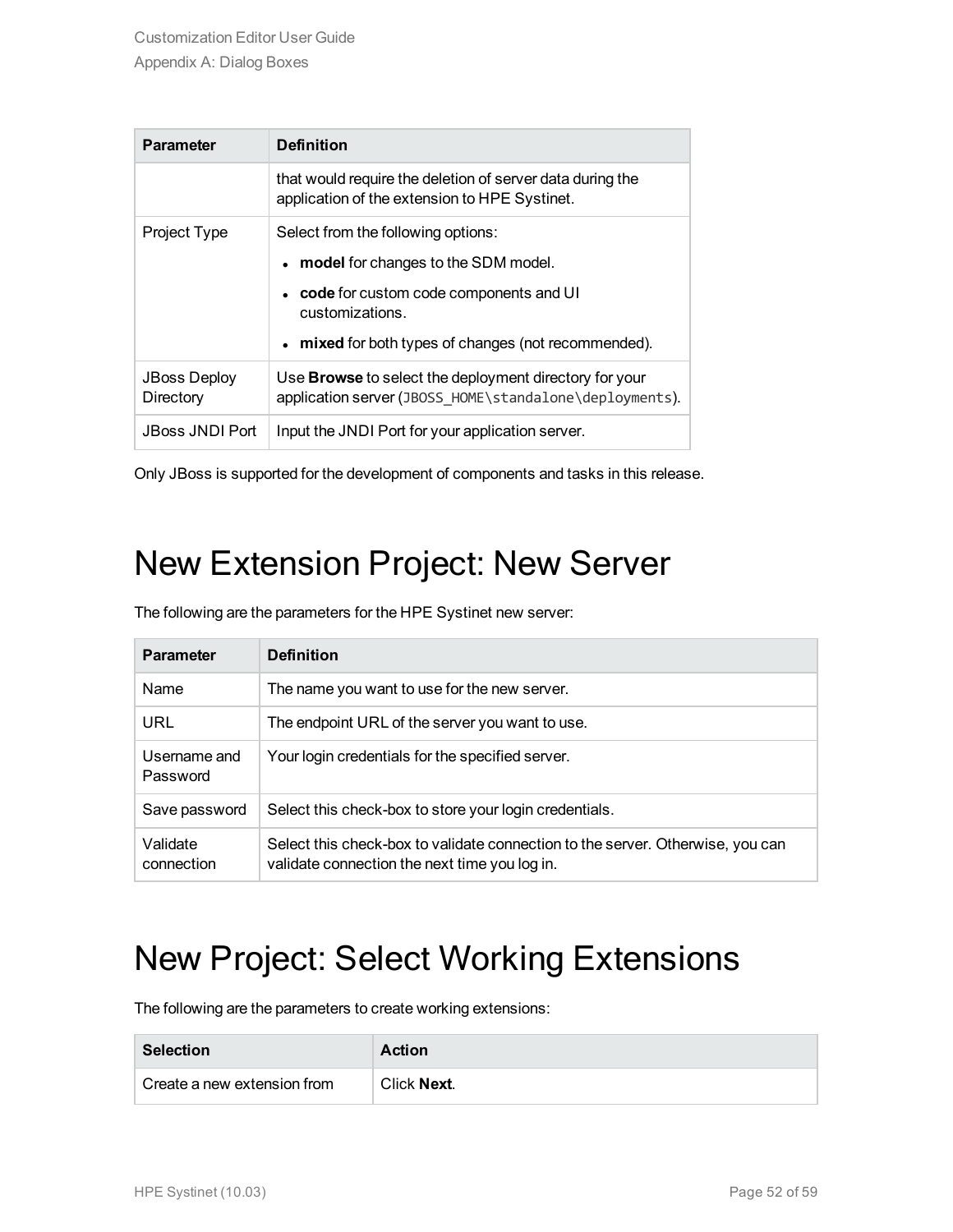| <b>Selection</b>                               | Action                                                                                                                                                                                                                                          |
|------------------------------------------------|-------------------------------------------------------------------------------------------------------------------------------------------------------------------------------------------------------------------------------------------------|
| scratch                                        |                                                                                                                                                                                                                                                 |
| Edit an existing extension                     | Do one of the following:<br>1. Select from the available extensions and click <b>Next</b> .<br>2. Click <b>Add extension</b> to browse and select a different<br>extension, and then click <b>Next</b> .<br>You cannot edit the core extension. |
| Create a new extension from an<br>existing one | Do one of the following:<br>1. Select from the available extensions and click <b>Next</b> .<br>You cannot use the core extensions.<br>2. Click <b>Add extension</b> to browse and select a different<br>extension, and then click <b>Next</b> . |

### <span id="page-52-0"></span>New Project: Create a New Extension

The following are the general parameters to create new extension:

| <b>Parameter</b> | <b>Definition</b>                                                          |
|------------------|----------------------------------------------------------------------------|
| Name             | The name of your extension project.                                        |
| Namespace        | The prefix used for the URI when creating a new artifact type or property. |
| Description      | A description of your extension project.                                   |
| Version          | The extension version number.                                              |
| URI              | The unique identifier of the extension.                                    |

### <span id="page-52-1"></span>New Project: Create Dependencies

Select extensions to declare dependencies.

**Tip:** Your changes are stored in your extension. You can change the labels and descriptions of elements from dependent extensions but you cannot delete them or make any other changes. If you want to delete an element from a dependent extension then deprecate it.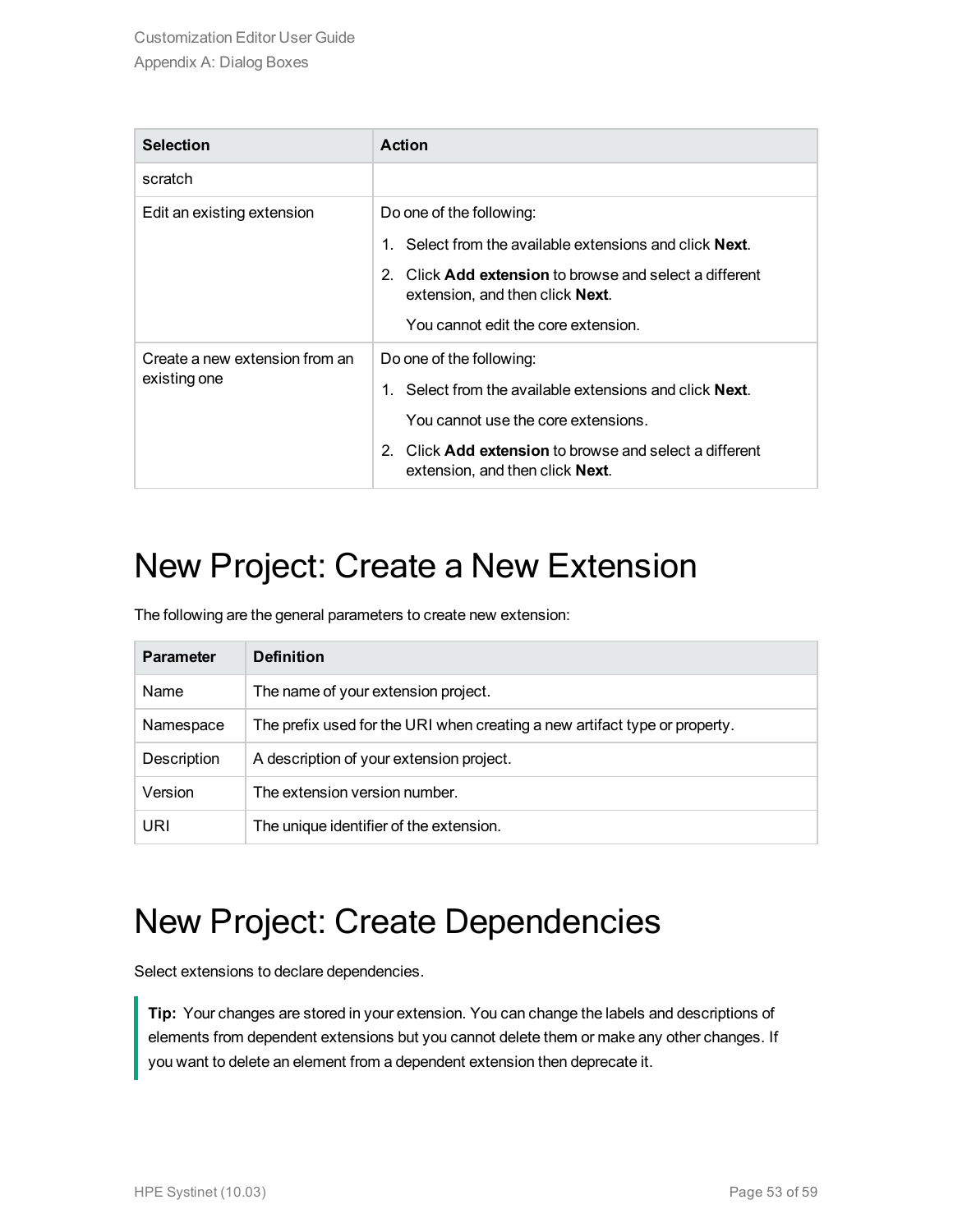## <span id="page-53-0"></span>New Property

The New Property dialog contains parameters according to the property type:

- "New Property: Primitive" below
- "New Property: Relationship" below
- "New Property: Taxonomy" on the next page

<span id="page-53-1"></span>For details about property types, see ["Properties "](#page-13-2) on page 14.

### New Property: Primitive

The following are the general parameters for the new primitive property:

| <b>Parameter</b>           | <b>Definition</b>                                                                                                         |
|----------------------------|---------------------------------------------------------------------------------------------------------------------------|
| Display Name               | The name of the property as it appears in the HPE Systinet UI.                                                            |
| Local Name                 | The name of the property as it is stored in the extension.                                                                |
| URI                        | The identifier for property in the configuration.                                                                         |
| Collection<br>Display Name | The plural name of the property as it appears in the HPE Systinet UI.                                                     |
| Description                | The description of the property as it appears in the HPE Systinet UI.                                                     |
| Property Type              | Use Browse to select a property from the available primitive property types. For<br>details, see "Properties" on page 14. |

### <span id="page-53-2"></span>New Property: Relationship

The following are the general parameters for the new relationship property:

| <b>Parameter</b> | <b>Definition</b>                                              |
|------------------|----------------------------------------------------------------|
| Display Name     | The name of the property as it appears in the HPE Systinet UI. |
| Local Name       | The name of the property as it is stored in the extension.     |
| URI              | The identifier for the property in the configuration.          |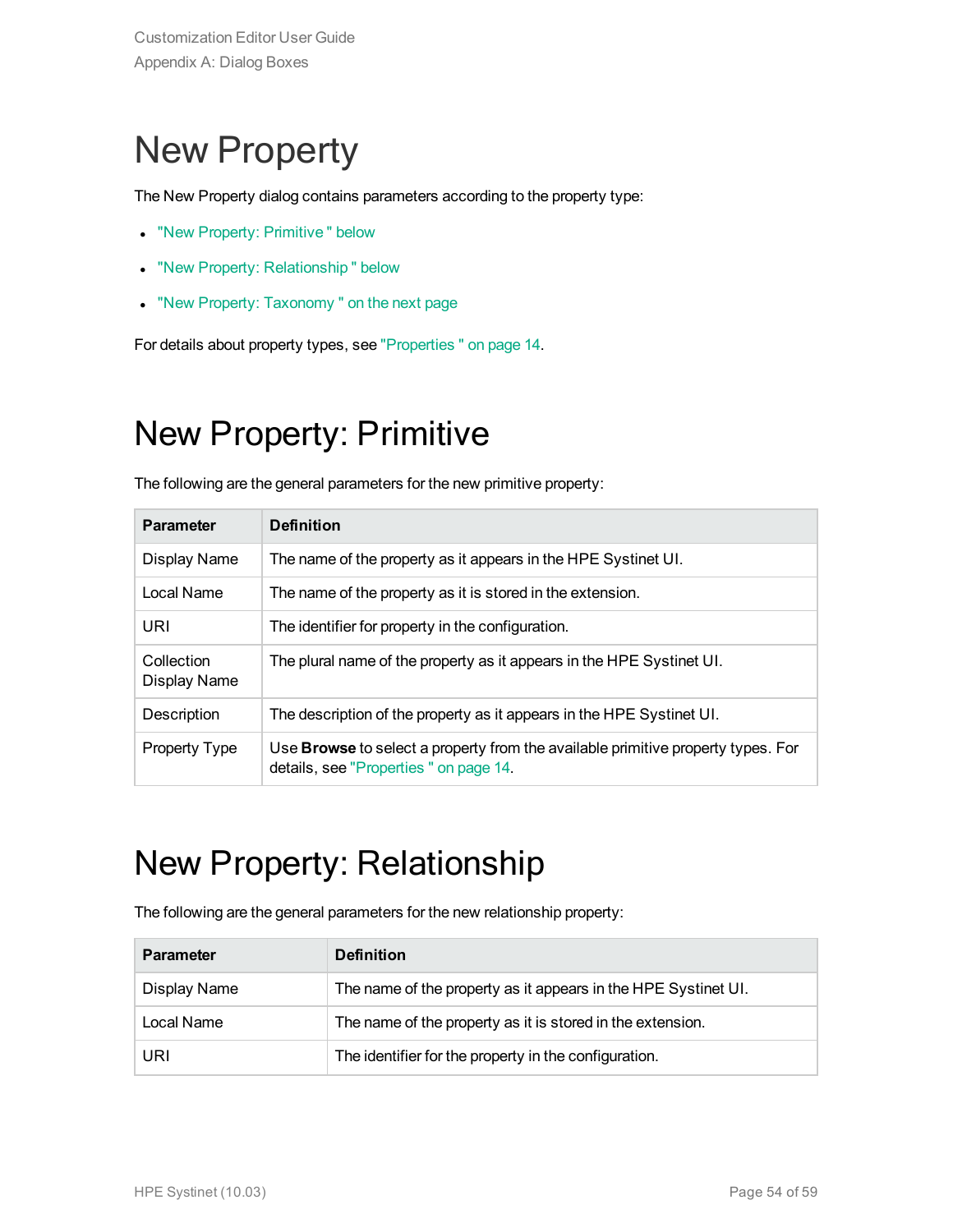| <b>Parameter</b>                          | <b>Definition</b>                                                                              |
|-------------------------------------------|------------------------------------------------------------------------------------------------|
| <b>Collection Display Name</b>            | The plural name of the property as it appears in the HPE Systinet UI.                          |
| Description                               | The description of the property as it appears in the HPE Systinet UI.                          |
| <b>Relation Type</b>                      | Select a type from the drop-down list.                                                         |
| <b>From Entity</b>                        | Use Browse to select the source artifact type or property group of the<br>relationship.        |
| To Entity                                 | Use <b>Browse</b> to select the target artifact type or property group of the<br>relationship. |
| <b>Inverse Display Name</b>               | The name of the inverse relationship property as it appears in the HPE<br>Systinet UI.         |
| <b>Inverse Local Name</b>                 | The name of the inverse relationship property as it is stored in the<br>extension.             |
| Inverse URI                               | The identifier for the inverse property descriptor in the configuration.                       |
| <b>Inverse Collection Display</b><br>Name | The plural name of the inverse relationship property as it appears in the<br>HPE Systinet UI.  |
| Inverse Relationship<br>Description       | The description of the inverse relationship property as it appears in the<br>HPE Systinet UI.  |

## <span id="page-54-0"></span>New Property: Taxonomy

The following are the general parameters for the new taxonomy property:

| <b>Parameter</b>              | <b>Definition</b>                                                                                                                                                     |
|-------------------------------|-----------------------------------------------------------------------------------------------------------------------------------------------------------------------|
| Display<br>Name               | The name of the property as it appears in the HPE Systinet UI.                                                                                                        |
| Local Name                    | The name of the property as it is stored in the extension.                                                                                                            |
| URI                           | The identifier for the property in the configuration.                                                                                                                 |
| Collection<br>Display<br>Name | The plural name of the property as it appears in the HPE Systinet UI.                                                                                                 |
| Description                   | The description of the property as it appears in the HPE Systinet UI.                                                                                                 |
| Taxonomy                      | Use <b>Browse</b> to select a taxonomy from the available taxonomies with an option to<br>import taxonomies available in HPE Systinet that are not in your extension. |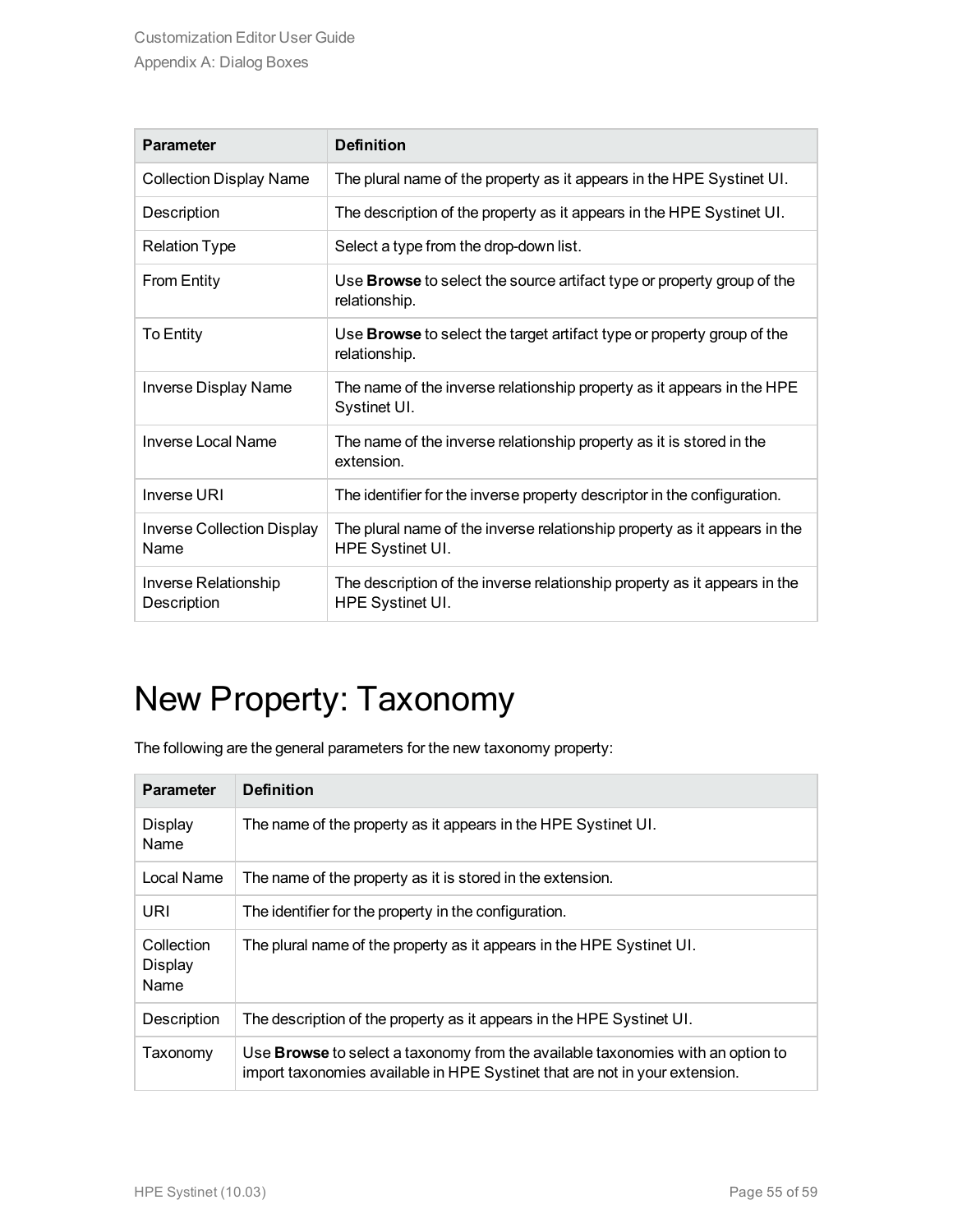## <span id="page-55-0"></span>New Property Group

The following are the general parameters for the new property group:

| <b>Parameter</b> | <b>Definition</b>                                                      |
|------------------|------------------------------------------------------------------------|
| Display Name     | The name of the property group as it appears in the HPE Systinet UI.   |
| URI              | The identifier for the property group descriptor in the configuration. |
| Properties       | Use Add and Remove to select the properties in the group.              |

## <span id="page-55-1"></span>New Task

The following are the general parameters for the new task:

| <b>Parameter</b> | <b>Definition</b>                                                     |
|------------------|-----------------------------------------------------------------------|
| Uri              | The identifier for the task.                                          |
| Component        | Use <b>Browse</b> to select the component to associate with the task. |
| Caption          | A visible name for the task.                                          |
| Task parameters  | Use Add and Remove to select parameters to use with the task.         |

## <span id="page-55-2"></span>New Taxonomy

The following are the general parameters for the new taxonomy:

| <b>Parameter</b> | <b>Definition</b>                                                      |
|------------------|------------------------------------------------------------------------|
| Taxonomy Name    | The name of the new taxonomy as it will appear in the HPE Systinet UI. |
| Taxonomy ID      | The system identifier of the new taxonomy.                             |
| Filename         | The name of the taxonomy as it appears in the repository.              |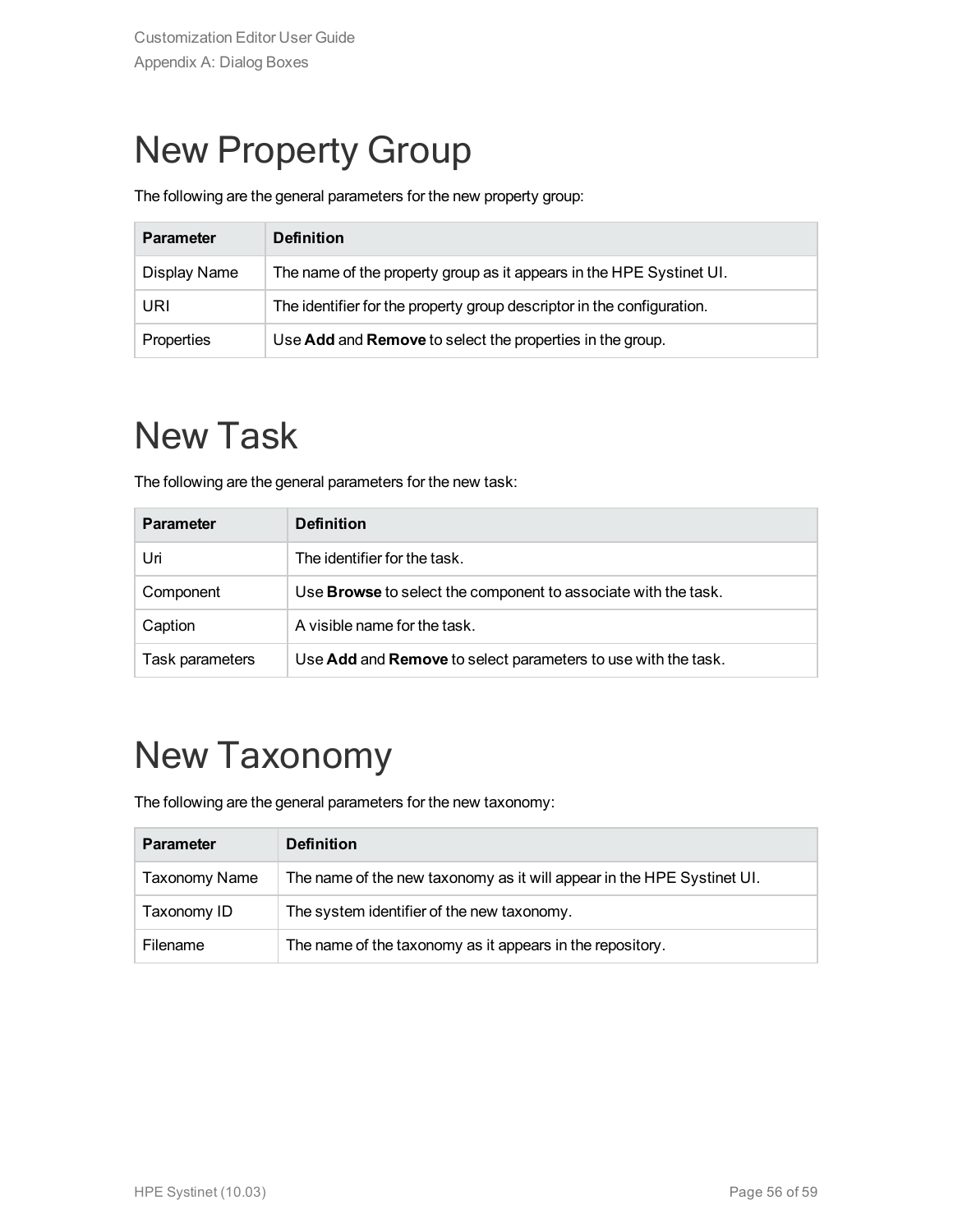## <span id="page-56-0"></span>Registry Mapping

- "Registry Mapping: New Artifact [Mapping "](#page-56-1) below
- <span id="page-56-1"></span>• "Registry Mapping: New Property [Mapping "](#page-56-2) below

## Registry Mapping: New Artifact Mapping

The following are the general parameters for the new registry mapping of the artifact:

| <b>Parameter</b>        | <b>Definition</b>                                                                                    |
|-------------------------|------------------------------------------------------------------------------------------------------|
| Registry                | Use Select to select from the available registries.                                                  |
| T-ModelKey              | Use Add to select from the available taxonomies or input one.                                        |
| T-ModelKey<br>version 2 | If you are mapping to a UDDI version 2 registry, input a taxonomy key.                               |
| Key Name                | The name used to categorize the UDDI entity in the registry.                                         |
| <b>Key Value</b>        | The value used to categorize the tModel in the registry.                                             |
| Display Name            | The name of the mapping as it appears in the HPE Systinet UI.                                        |
| Cache content           | If selected, the content of documents referenced from the UDDI entity are<br>cached in HPE Systinet. |
| <b>Direction</b>        | Select the direction of the mapping from the drop-down list.                                         |

## <span id="page-56-2"></span>Registry Mapping: New Property Mapping

The following are the general parameters for the new registry mapping of the property:

| <b>Parameter</b> | <b>Definition</b>                                             |
|------------------|---------------------------------------------------------------|
| Property         | Use Select to select from the available properties.           |
| Direction        | Select the direction of the mapping from the drop-down list.  |
| Registry         | Use Select to select from the available registries.           |
| T-ModelKey       | Use Add to select from the available taxonomies or input one. |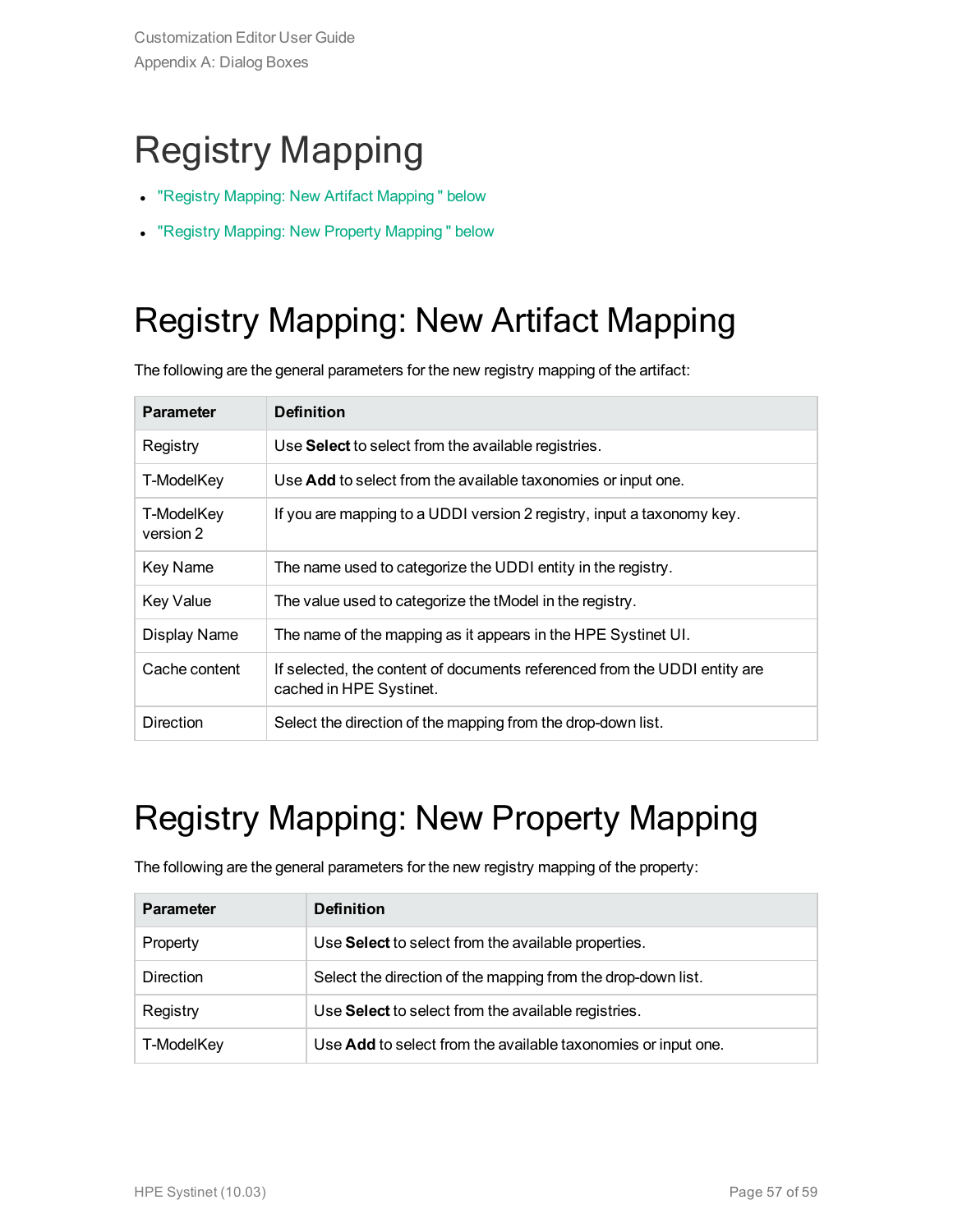| <b>Parameter</b>     | <b>Definition</b>                                                      |
|----------------------|------------------------------------------------------------------------|
| T-ModelKey version 2 | If you are mapping to a UDDI version 2 registry, input a taxonomy key. |
| Key Name             | The name used to categorize the UDDI entity in the registry.           |

## <span id="page-57-0"></span>**Search**

The following are the general parameters to search extension project:

| <b>Parameter</b>      | <b>Definition</b>                                                                                                                                                    |
|-----------------------|----------------------------------------------------------------------------------------------------------------------------------------------------------------------|
| Containing<br>text    | The parameter to search.                                                                                                                                             |
| Case<br>sensitive     | Check the box to make the search case sensitive.                                                                                                                     |
| Regular<br>expression | Enables more sophisticated search parameters (for example, to find everything with<br>more than one word). This is an advanced topic beyond the scope of this guide. |
| Search For            | Select the SDM entities to search.                                                                                                                                   |
| Search In             | Select the entity attributes to search.                                                                                                                              |
| Scope                 | Select the extension to search.                                                                                                                                      |

## <span id="page-57-1"></span>Share Project

The following are the parameters to define for the CSV repository:

| <b>Parameter</b>  | <b>Definition</b>                                   |
|-------------------|-----------------------------------------------------|
| Host              | The name of the host server.                        |
| Repository path   | The location of the host server.                    |
| User and Password | Your login credentials for the host server.         |
| Connection type   | The communication protocol for the CVS host server. |